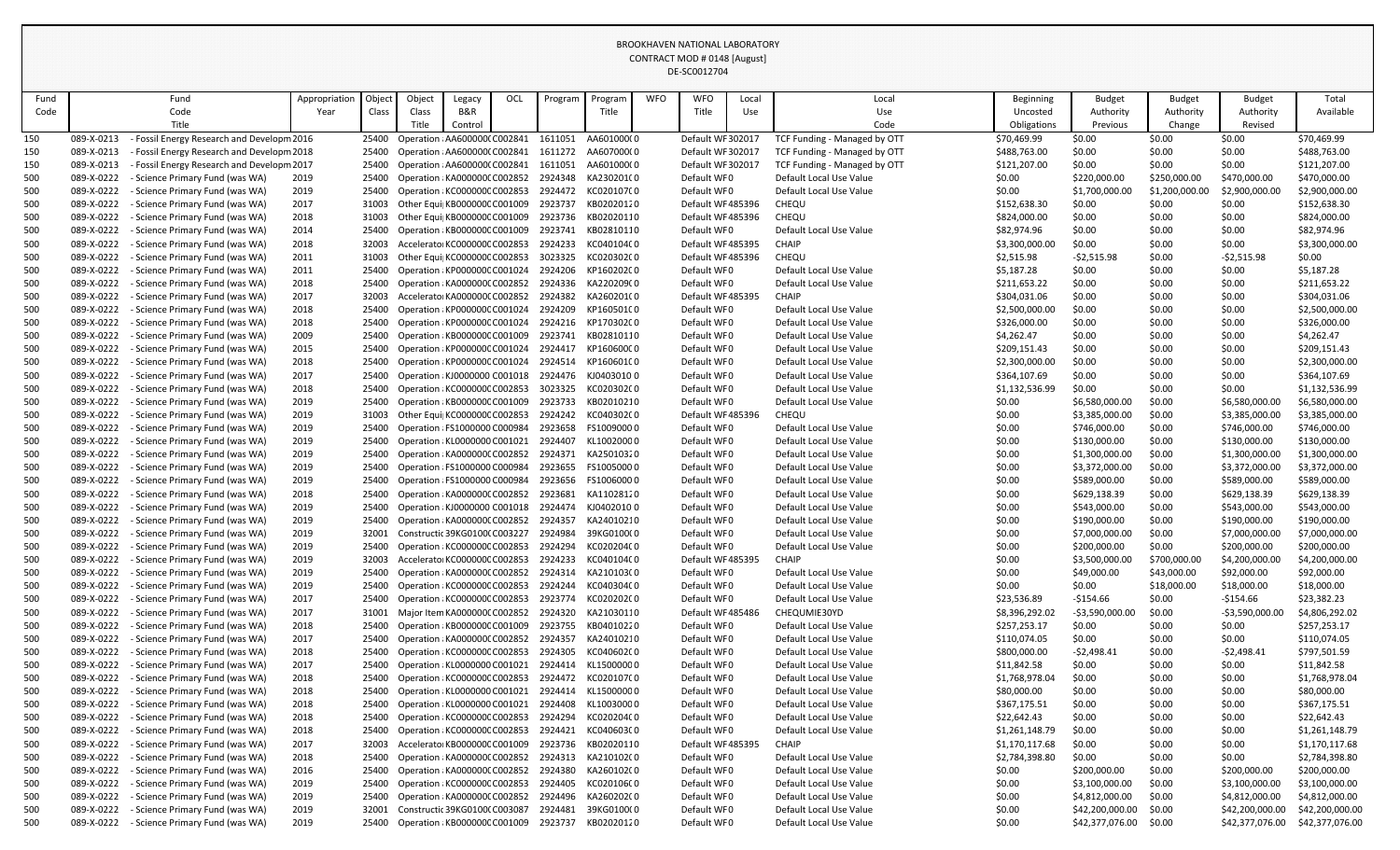|            |                          |                                                                         |               |                |                               |                               |     |                    |                                                        |            | <b>DE-SCUUIZ7U4</b>        |       |                                         |                  |                                |                  |                                |                                |
|------------|--------------------------|-------------------------------------------------------------------------|---------------|----------------|-------------------------------|-------------------------------|-----|--------------------|--------------------------------------------------------|------------|----------------------------|-------|-----------------------------------------|------------------|--------------------------------|------------------|--------------------------------|--------------------------------|
| Fund       |                          | Fund                                                                    | Appropriation | Objec          | Object                        | Legacy                        | OCL | Program            | Program                                                | <b>WFO</b> | <b>WFO</b>                 | Local | Local                                   | Beginning        | <b>Budget</b>                  | <b>Budget</b>    | <b>Budget</b>                  | Total                          |
| Code       |                          | Code                                                                    | Year          | Class          | Class                         | B&R                           |     |                    | Title                                                  |            | Title                      | Use   | Use                                     | Uncosted         | Authority                      | Authority        | Authority                      | Available                      |
|            |                          | Title                                                                   |               |                |                               | Control                       |     |                    |                                                        |            |                            |       | Code                                    | Obligations      | Previous                       | Change           | Revised                        |                                |
| 500        | 089-X-0222               | Science Primary Fund (was WA)                                           | 2019          | 25400          |                               | Operation : KP000000C C001024 |     | 2924211            | KP170100C0                                             |            | Default WFO                |       | Default Local Use Value                 | \$0.00           | \$5,007,000.00                 | \$100,000.00     | \$5,107,000.00                 | \$5,107,000.00                 |
| 500        | 089-X-0222               | <b>Science Primary Fund (was WA)</b>                                    | 2019          | 25400          |                               | Operation : KC000000C C002853 |     | 2924447            | KC021301C0                                             |            | Default WF0                |       | Default Local Use Value                 | \$0.00           | \$0.00                         | \$1,774,000.00   | \$1,774,000.00                 | \$1,774,000.00                 |
| 500        | 089-X-0222               | <b>Science Primary Fund (was WA)</b>                                    | 2018          | 25400          | Operation : KB000000C C001009 |                               |     | 2923752            | KB03010520                                             |            | Default WF0                |       | Default Local Use Value                 | \$352,000.00     | \$0.00                         | \$0.00           | \$0.00                         | \$352,000.00                   |
| 500        | 089-X-0222               | <b>Science Primary Fund (was WA)</b>                                    | 2017          | 25400          | Operation : KB000000C C001009 |                               |     | 2924156            | KB02010520                                             |            | Default WF0                |       | Default Local Use Value                 | \$278,466.25     | \$0.00                         | \$0.00           | \$0.00                         | \$278,466.25                   |
| 500        | 089-X-0222               | <b>Science Primary Fund (was WA)</b>                                    | 2017          | 25400          |                               | Operation : KC000000C C002853 |     | 2924305            | KC040602C0                                             |            | Default WFO                |       | Default Local Use Value                 | \$117,489.73     | \$0.00                         | \$0.00           | \$0.00                         | \$117,489.73                   |
| 500        | 089-X-0222               | <b>Science Primary Fund (was WA)</b>                                    | 2018          | 25400          | Operation : KC000000C C002853 |                               |     | 2924193            | KC030701C0                                             |            | Default WF0                |       | Default Local Use Value                 | \$1,812,764.94   | \$0.00                         | \$0.00           | \$0.00                         | \$1,812,764.94                 |
| 500        | 089-X-0222               | <b>Science Primary Fund (was WA)</b>                                    | 2014          | 25400          | Operation : KC000000C C002853 |                               |     | 2923794            | KC02810130                                             |            | Default WF0                |       | Default Local Use Value                 | \$165,193.55     | \$0.00                         | \$0.00           | \$0.00                         | \$165,193.55                   |
| 500        | 089-X-0222               | <b>Science Primary Fund (was WA)</b>                                    | 2018          | 32002          | General Pla KG070000(C002925  |                               |     | 2924416            | KG070100(0                                             |            | Default WF0                |       | Default Local Use Value                 | \$13,362,668.03  | \$0.00                         | \$0.00           | \$0.00                         | \$13,362,668.03                |
| 500        | 089-X-0222               | - Science Primary Fund (was WA)                                         | 2018          | 25400          |                               | Operation : FS1000000 C000984 |     | 2923657            | FS10070000                                             |            | Default WF0                |       | Default Local Use Value                 | \$602,807.81     | \$0.00                         | \$0.00           | \$0.00                         | \$602,807.81                   |
| 500        | 089-X-0222               | <b>Science Primary Fund (was WA)</b>                                    | 2017          | 25400          |                               | Operation : KP000000C C001024 |     | 2924200            | KP160101C0                                             |            | Default WFO                |       | Default Local Use Value                 | \$2,061,441.13   | \$0.00                         | \$0.00           | \$0.00                         | \$2,061,441.13                 |
| 500        | 089-X-0222               | <b>Science Primary Fund (was WA)</b>                                    | 2018          | 25400          | Operation : KA000000C C002852 |                               |     | 2924371            | KA25010320                                             |            | Default WF0                |       | Default Local Use Value                 | \$1,007,519.74   | $-56.20$                       | \$0.00           | $-56.20$                       | \$1,007,513.54                 |
| 500        | 089-X-0222               | <b>Science Primary Fund (was WA)</b>                                    | 2018          | 31003          | Other Equi  KC000000C C002853 |                               |     | 2924242            | KC040302C0                                             |            | Default WF485396           |       | CHEQU                                   | \$1,844,459.15   | \$1,815,000.00                 | \$0.00           | \$1,815,000.00                 | \$3,659,459.15                 |
| 500        | 089-X-0222               | <b>Science Primary Fund (was WA)</b>                                    | 2018          | 32003          | Accelerator KB000000C C001009 |                               |     | 2923736            | KB02020110                                             |            | Default WF485395           |       | <b>CHAIP</b>                            | \$2,440,000.00   | \$0.00                         | \$0.00           | \$0.00                         | \$2,440,000.00                 |
| 500        | 089-X-0222               | - Science Primary Fund (was WA)                                         | 2017          | 25400          |                               | Operation : KC000000C C002853 |     | 2924192            | KC020701C0                                             |            | Default WF0                |       | Default Local Use Value                 | \$791,878.52     | \$0.00                         | \$0.00           | \$0.00                         | \$791,878.52                   |
| 500        | 089-X-0222               | - Science Primary Fund (was WA)                                         | 2019          | 25400          |                               | Operation : KB000000C C001009 |     | 2923746            | KB030102C0                                             |            | Default WF0                |       | Default Local Use Value                 | \$0.00           | \$3,313,000.00                 | \$0.00           | \$3,313,000.00                 | \$3,313,000.00                 |
| 500        | 089-X-0222               | <b>Science Primary Fund (was WA)</b>                                    | 2019          | 25400          | Operation : KA000000C C002852 |                               |     | 2924327            | KA220109(0                                             |            | Default WF0                |       | Default Local Use Value                 | \$0.00           | \$726,000.00                   | \$0.00           | \$726,000.00                   | \$726,000.00                   |
| 500        | 089-X-0222               | - Science Primary Fund (was WA)                                         | 2019          | 25400          | Operation : KB000000C C001009 |                               |     | 2923736            | KB02020110                                             |            | Default WF0                |       | Default Local Use Value                 | \$0.00           | \$136,266,000.00               | \$0.00           | \$136,266,000.00               | \$136,266,000.00               |
| 500        | 089-X-0222<br>089-X-0222 | <b>Science Primary Fund (was WA)</b><br>- Science Primary Fund (was WA) | 2019          |                | Major Item KA0000000 C002852  |                               |     | 2924320<br>2924346 | KA21030110<br>KA230102(0                               |            | Default WF485496           |       | CHEQUMIE61BL<br>Default Local Use Value | \$0.00           | \$6,889,000.00                 | \$0.00           | \$6,889,000.00                 | \$6,889,000.00                 |
| 500        | 089-X-0222               |                                                                         | 2019<br>2019  | 25400<br>25400 | Operation : KA000000C C002852 | Operation : KC000000C C002853 |     | 2924305            | KC040602C0                                             |            | Default WF0<br>Default WF0 |       | Default Local Use Value                 | \$0.00<br>\$0.00 | \$1,200,000.00<br>\$800,000.00 | \$0.00<br>\$0.00 | \$1,200,000.00<br>\$800,000.00 | \$1,200,000.00<br>\$800,000.00 |
| 500        | 089-X-0222               | - Science Primary Fund (was WA)<br><b>Science Primary Fund (was WA)</b> | 2019          | 25400          | Operation : FS1000000 C000984 |                               |     | 2923653            | FS10020000                                             |            | Default WF0                |       | Default Local Use Value                 | \$0.00           | \$896,000.00                   | \$0.00           | \$896,000.00                   | \$896,000.00                   |
| 500<br>500 | 089-X-0222               | - Science Primary Fund (was WA)                                         | 2019          | 25400          | Operation : KJ0000000 C001018 |                               |     | 2924476            | KJ04030100                                             |            | Default WF0                |       | Default Local Use Value                 | \$0.00           | \$482,000.00                   | \$0.00           | \$482,000.00                   | \$482,000.00                   |
| 500        | 089-X-0222               | <b>Science Primary Fund (was WA)</b>                                    | 2019          | 25400          | Operation : KC000000C C002853 |                               |     | 2924242            | KC040302C0                                             |            | Default WF0                |       | Default Local Use Value                 | \$0.00           | \$20,331,000.00                | \$32,000.00      | \$20,363,000.00                | \$20,363,000.00                |
| 500        | 089-X-0222               | <b>Science Primary Fund (was WA)</b>                                    | 2019          | 25400          | Operation : KC000000C C002853 |                               |     | 2924243            | KC040303C0                                             |            | Default WF0                |       | Default Local Use Value                 | \$0.00           | \$0.00                         | \$18,000.00      | \$18,000.00                    | \$18,000.00                    |
| 500        | 089-X-0222               | - Science Primary Fund (was WA)                                         | 2019          | 25400          |                               | Operation : KC000000C C002853 |     | 2924299            | KC030402C0                                             |            | Default WF0                |       | Default Local Use Value                 | \$0.00           | \$2,560,000.00                 | \$300,000.00     | \$2,860,000.00                 | \$2,860,000.00                 |
| 500        | 089-X-0222               | <b>Science Primary Fund (was WA)</b>                                    | 2019          |                | Operation : KC000000C C002853 |                               |     | 2925000            | KC03040310                                             |            | Default WF0                |       | Default Local Use Value                 | \$0.00           | \$5,850,000.00                 | \$150,000.00     | \$6,000,000.00                 | \$6,000,000.00                 |
| 500        | 089-X-0222               | - Science Primary Fund (was WA)                                         | 2018          |                |                               |                               |     |                    | 25400 Operation : KB000000C C001009 2924156 KB02010520 |            | Default WF0                |       | Default Local Use Value                 | \$101,000.00     | \$0.00                         | \$0.00           | \$0.00                         | \$101,000.00                   |
| 500        | 089-X-0222               | - Science Primary Fund (was WA)                                         | 2018          | 25400          |                               | Operation : KB000000C C001009 |     | 2923736            | KB02020110                                             |            | Default WFO                |       | Default Local Use Value                 | \$15,617,704.64  | \$0.00                         | \$0.00           | \$0.00                         | \$15,617,704.64                |
| 500        | 089-X-0222               | - Science Primary Fund (was WA)                                         | 2018          | 25400          | Operation : KC000000C C002853 |                               |     | 2924233            | KC040104C0                                             |            | Default WF0                |       | Default Local Use Value                 | \$27,601,557.94  | \$1.61                         | \$0.00           | \$1.61                         | \$27,601,559.55                |
| 500        | 089-X-0222               | - Science Primary Fund (was WA)                                         | 2018          | 25400          | Operation : KA000000C C002852 |                               |     | 2924314            | KA210103(0                                             |            | Default WF0                |       | Default Local Use Value                 | \$369,578.86     | \$0.00                         | \$0.00           | \$0.00                         | \$369,578.86                   |
| 500        | 089-X-0222               | <b>Science Primary Fund (was WA)</b>                                    | 2018          | 25400          | Operation : KL0000000 C001021 |                               |     | 2924407            | KL10020000                                             |            | Default WF0                |       | Default Local Use Value                 | \$105,987.27     | \$0.00                         | \$0.00           | \$0.00                         | \$105,987.27                   |
| 500        | 089-X-0222               | <b>Science Primary Fund (was WA)</b>                                    | 2017          | 25400          | Operation : KP000000C C001024 |                               |     | 2924462            | KP170304C0                                             |            | Default WF0                |       | Default Local Use Value                 | \$416,307.62     | \$0.00                         | \$0.00           | \$0.00                         | \$416,307.62                   |
| 500        | 089-X-0222               | <b>Science Primary Fund (was WA)</b>                                    | 2018          | 25400          |                               | Operation : FS1000000 C000984 |     | 2923652            | FS10010000                                             |            | Default WF0                |       | Default Local Use Value                 | \$883,599.74     | \$0.00                         | \$0.00           | \$0.00                         | \$883,599.74                   |
| 500        | 089-X-0222               | <b>Science Primary Fund (was WA)</b>                                    | 2017          | 25400          | Operation : KC000000C C002853 |                               |     | 2923775            | KC020203C0                                             |            | Default WF0                |       | Default Local Use Value                 | \$20,429.34      | $-53,443.80$                   | \$0.00           | $-53,443.80$                   | \$16,985.54                    |
| 500        | 089-X-0222               | <b>Science Primary Fund (was WA)</b>                                    | 2018          | 25400          |                               | Operation : KL0000000 C001021 |     | 2924406            | KL10010000                                             |            | Default WF0                |       | Default Local Use Value                 | \$513,683.24     | \$0.00                         | \$0.00           | \$0.00                         | \$513,683.24                   |
| 500        | 089-X-0222               | <b>Science Primary Fund (was WA)</b>                                    | 2014          | 25400          | Operation : KB000000C C001009 |                               |     | 2923728            | KB01810120                                             |            | Default WF0                |       | Default Local Use Value                 | \$34,228.17      | \$0.00                         | \$0.00           | \$0.00                         | \$34,228.17                    |
| 500        | 089-X-0222               | - Science Primary Fund (was WA)                                         | 2018          | 25400          |                               | Operation : KC000000C C002853 |     | 2924460            | KC030105C0                                             |            | Default WF0                |       | Default Local Use Value                 | \$43,125.76      | \$0.00                         | \$0.00           | \$0.00                         | \$43,125.76                    |
| 500        | 089-X-0222               | <b>Science Primary Fund (was WA)</b>                                    | 2015          | 25400          |                               | Operation : KC000000C C002853 |     | 2924232            | KC040103C0                                             |            | Default WF0                |       | Default Local Use Value                 | \$0.65           | $-5216.47$                     | \$0.00           | -\$216.47                      | -\$215.82                      |
| 500        | 089-X-0222               | <b>Science Primary Fund (was WA)</b>                                    | 2017          | 25400          | Operation : KP000000C C001024 |                               |     | 2924209            | KP160501C0                                             |            | Default WF0                |       | Default Local Use Value                 | \$583,204.96     | \$0.00                         | \$0.00           | \$0.00                         | \$583,204.96                   |
| 500        | 089-X-0222               | <b>Science Primary Fund (was WA)</b>                                    | 2018          | 32001          | Constructic 39KA0000C C002786 |                               |     | 2924263            | 39KA0000C0                                             |            | Default WF0                |       | Default Local Use Value                 | \$629,609.74     | \$0.00                         | \$0.00           | \$0.00                         | \$629,609.74                   |
| 500        | 089-X-0222               | <b>Science Primary Fund (was WA)</b>                                    | 2018          | 25400          | Operation : KA0000000 C002852 |                               |     | 2924380            | KA260102(0                                             |            | Default WF0                |       | Default Local Use Value                 | \$412,656.07     | \$0.00                         | \$0.00           | \$0.00                         | \$412,656.07                   |
| 500        | 089-X-0222               | - Science Primary Fund (was WA)                                         | 2018          | 25400          |                               | Operation : KC000000C C002853 |     | 2924506            | KC02020310                                             |            | Default WF0                |       | Default Local Use Value                 | \$579,927.69     | \$0.00                         | \$0.00           | \$0.00                         | \$579,927.69                   |
| 500        | 089-X-0222               | <b>Science Primary Fund (was WA)</b>                                    | 2005          | 25400          |                               | Operation : KA0000000 C002852 |     | 2923681            | KA11028120                                             |            | Default WF0                |       | Default Local Use Value                 | \$108,955.69     | $-5629,138.39$                 | \$0.00           | $-5629,138.39$                 | $-5520,182.70$                 |
| 500        | 089-X-0222               | Science Primary Fund (was WA)                                           | 2018          | 25400          | Operation : KC000000C C002853 |                               |     | 2923769            | KC020101C0                                             |            | Default WF0                |       | Default Local Use Value                 | \$1,768,712.78   | \$0.00                         | \$0.00           | \$0.00                         | \$1,768,712.78                 |
| 500        | 089-X-0222               | <b>Science Primary Fund (was WA)</b>                                    | 2018          | 25400          | Operation : KP000000C C001024 |                               |     | 2924211            | KP170100C0                                             |            | Default WF0                |       | Default Local Use Value                 | \$1,384,481.22   | \$0.00                         | \$0.00           | \$0.00                         | \$1,384,481.22                 |
| 500        | 089-X-0222               | <b>Science Primary Fund (was WA)</b>                                    | 2018          | 31001          | Major Item KA0000000 C002852  |                               |     | 2924350            | KA23030110                                             |            | Default WF 4809008         |       | CHEQUMIE11WB                            | \$1,396,835.40   | \$250,000.00                   | \$0.00           | \$250,000.00                   | \$1,646,835.40                 |
| 500        | 089-X-0222               | - Science Primary Fund (was WA)                                         | 2019          | 25400          | Operation : KC000000C C002853 |                               |     | 2924504            | KC02020210                                             |            | Default WF0                |       | Default Local Use Value                 | \$0.00           | \$2,639,000.00                 | \$0.00           | \$2,639,000.00                 | \$2,639,000.00                 |
| 500        | 089-X-0222               | <b>Science Primary Fund (was WA)</b>                                    | 2019          | 25400          |                               | Operation : KA0000000 C002852 |     | 2924380            | KA260102(0                                             |            | Default WF0                |       | Default Local Use Value                 | \$0.00           | \$850,000.00                   | \$0.00           | \$850,000.00                   | \$850,000.00                   |
| 500        | 089-X-0222               | <b>Science Primary Fund (was WA)</b>                                    | 2019          | 25400          | Operation : KC000000C C002853 |                               |     | 2924506            | KC02020310                                             |            | Default WF0                |       | Default Local Use Value                 | \$0.00           | \$1,958,000.00                 | \$0.00           | \$1,958,000.00                 | \$1,958,000.00                 |
| 500        | 089-X-0222               | <b>Science Primary Fund (was WA)</b>                                    | 2019          | 31003          | Other Equi  KB000000C C001009 |                               |     | 2923736            | KB02020110                                             |            | Default WF485396           |       | CHEQU                                   | \$0.00           | \$1,849,000.00                 | \$0.00           | \$1,849,000.00                 | \$1,849,000.00                 |
| 500        | 089-X-0222               | <b>Science Primary Fund (was WA)</b>                                    | 2019          | 25400          | Operation : FS1000000 C000984 |                               |     | 2923652            | FS10010000                                             |            | Default WF0                |       | Default Local Use Value                 | \$0.00           | \$7,300,397.00                 | \$0.00           | \$7,300,397.00                 | \$7,300,397.00                 |
| 500        | 089-X-0222               | - Science Primary Fund (was WA)                                         | 2019          | 25400          | Operation : KC000000C C002853 |                               |     | 2924193            | KC030701C0                                             |            | Default WF0                |       | Default Local Use Value                 | \$0.00           | \$2,087,130.00                 | \$0.00           | \$2,087,130.00                 | \$2,087,130.00                 |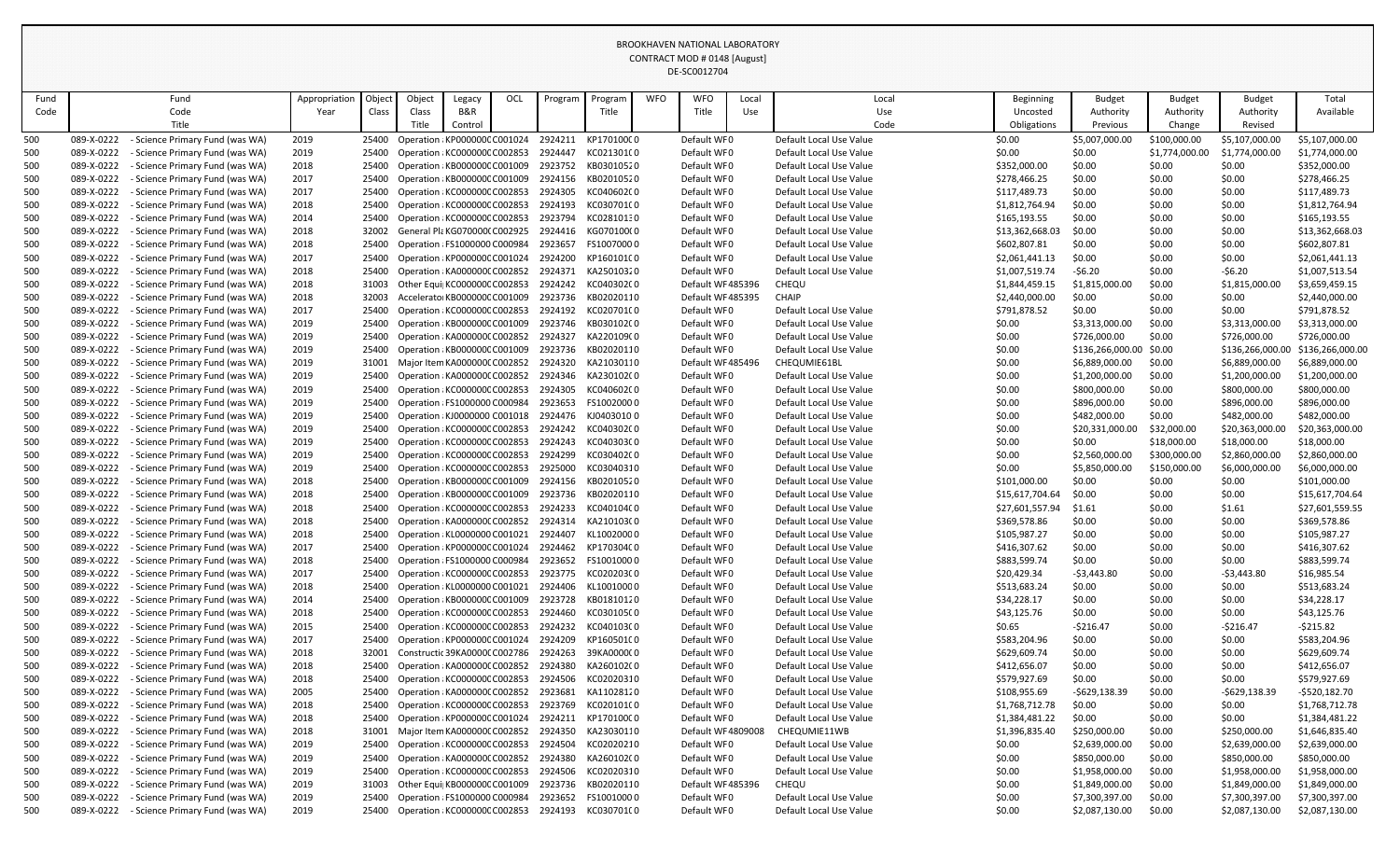| Fund       | Fund                                                                                | Appropriatior | Objec | Object                        | Legacy                                                         | OCL | Program            | Program                  | <b>WFO</b> | <b>WFO</b>                 | Local | Local                                              | Beginning                      | <b>Budget</b>    | <b>Budget</b>    | Budget           | Total                          |
|------------|-------------------------------------------------------------------------------------|---------------|-------|-------------------------------|----------------------------------------------------------------|-----|--------------------|--------------------------|------------|----------------------------|-------|----------------------------------------------------|--------------------------------|------------------|------------------|------------------|--------------------------------|
| Code       | Code                                                                                | Year          | Class | Class                         | B&R                                                            |     |                    | Title                    |            | Title                      | Use   | Use                                                | Uncosted                       | Authority        | Authority        | Authority        | Available                      |
|            | Title                                                                               |               |       | Title                         | Control                                                        |     |                    |                          |            |                            |       | Code                                               | Obligations                    | Previous         | Change           | Revised          |                                |
| 500        | 089-X-0222<br>Science Primary Fund (was WA)                                         | 2019          | 25400 |                               | Operation : KP000000C C001024                                  |     | 2924995            | KP170300C0               |            | Default WF0                |       | Default Local Use Value                            | \$0.00                         | \$441,000.00     | \$0.00           | \$441,000.00     | \$441,000.00                   |
| 500        | 089-X-0222<br>Science Primary Fund (was WA)                                         | 2016          | 25400 |                               | Operation : FS1000000 C000984                                  |     | 2923655            | FS10050000               |            | Default WF0                |       | Default Local Use Value                            | \$0.00                         | \$508,268.60     | \$0.00           | \$508,268.60     | \$508,268.60                   |
| 500        | 089-X-0222<br>Science Primary Fund (was WA)                                         | 2019          | 25400 |                               | Operation : KA000000C C002852                                  |     | 2924313            | KA210102(0               |            | Default WF0                |       | Default Local Use Value                            | \$0.00                         | \$5,300,000.00   | \$0.00           | \$5,300,000.00   | \$5,300,000.00                 |
| 500        | 089-X-0222<br><b>Science Primary Fund (was WA)</b>                                  | 2019          | 25400 |                               | Operation : KP000000C C001024                                  |     | 2924993            | KP160701C0               |            | Default WF0                |       | Default Local Use Value                            | \$0.00                         | \$3,750,000.00   | \$0.00           | \$3,750,000.00   | \$3,750,000.00                 |
| 500        | 089-X-0222<br>Science Primary Fund (was WA)                                         | 2017          | 25400 |                               | Operation : KA000000C C002852                                  |     | 2924380            | KA260102(0               |            | Default WF0                |       | Default Local Use Value                            | \$0.00                         | \$250,000.00     | \$0.00           | \$250,000.00     | \$250,000.00                   |
| 500        | 089-X-0222<br>Science Primary Fund (was WA)                                         | 2019          | 25400 |                               | Operation : KA000000C C002852                                  |     | 2924356            | KA24010190               |            | Default WF0                |       | Default Local Use Value                            | \$0.00                         | \$1,698,000.00   | \$0.00           | \$1,698,000.00   | \$1,698,000.00                 |
| 500        | 089-X-0222<br>Science Primary Fund (was WA)                                         | 2014          | 25400 |                               | Operation : KC000000C C002853                                  |     | 2924248            | KC040404C0               |            | Default WF0                |       | Default Local Use Value                            | \$0.00                         | \$7,890,872.31   | \$0.00           | \$7,890,872.31   | \$7,890,872.31                 |
| 500        | 089-X-0222<br>Science Primary Fund (was WA)                                         | 2019          | 25400 |                               | Operation : KA000000C C002852                                  |     | 2924489            | KA24010320               |            | Default WF0                |       | Default Local Use Value                            | \$0.00                         | \$167,350.00     | \$1,035,000.00   | \$1,202,350.00   | \$1,202,350.00                 |
| 500        | 089-X-0222<br>Science Primary Fund (was WA)                                         | 2019          | 25400 |                               | Operation : KB000000C C001009                                  |     | 2923749            | KB03010420               |            | Default WF0                |       | Default Local Use Value                            | \$0.00                         | \$3,958,000.00   | \$289,000.00     | \$4,247,000.00   | \$4,247,000.00                 |
| 500        | 089-X-0222<br>Science Primary Fund (was WA)                                         | 2019          | 25400 |                               | Operation : KC000000C C002853                                  |     | 2924241            | KC040301C0               |            | Default WF0                |       | Default Local Use Value                            | \$0.00                         | \$0.00           | \$18,000.00      | \$18,000.00      | \$18,000.00                    |
| 500        | 089-X-0222<br>Science Primary Fund (was WA)                                         | 2017          | 25400 |                               | Operation : KC000000C C002853                                  |     | 2923809            | KC030203C0               |            | Default WF0                |       | Default Local Use Value                            | \$1,985.20                     | $-$1,985.20$     | \$0.00           | $-51,985.20$     | \$0.00                         |
| 500        | 089-X-0222<br>Science Primary Fund (was WA)                                         | 2018          | 25400 |                               | Operation : FS1000000 C000984                                  |     | 2923658            | FS10090000               |            | Default WF0                |       | Default Local Use Value                            | \$271,152.11                   | \$0.00           | \$0.00           | \$0.00           | \$271,152.11                   |
| 500        | 089-X-0222<br>Science Primary Fund (was WA)                                         | 2018          | 25400 |                               | Operation : KA000000C C002852                                  |     | 2924357            | KA24010210               |            | Default WF0                |       | Default Local Use Value                            | \$120,000.00                   | \$0.00           | \$0.00           | \$0.00           | \$120,000.00                   |
| 500        | 089-X-0222<br>Science Primary Fund (was WA)                                         | 2017          | 31003 |                               | Other Equi  KB000000C C001009                                  |     | 2923736            | KB02020110               |            | Default WF485396           |       | CHEQU                                              | \$847,197.70                   | \$0.00           | \$0.00           | \$0.00           | \$847,197.70                   |
| 500        | 089-X-0222<br>Science Primary Fund (was WA)                                         | 2018          | 25400 |                               | Operation : KP000000C C001024                                  |     | 2924203            | KP160104C0               |            | Default WF0                |       | Default Local Use Value                            | \$470,000.00                   | \$0.00           | \$0.00           | \$0.00           | \$470,000.00                   |
| 500        | 089-X-0222<br>Science Primary Fund (was WA)                                         | 2018          | 25400 |                               | Operation : KC000000C C002853                                  |     | 2924405            | KC020106C0               |            | Default WF0                |       | Default Local Use Value                            | \$1,237,103.30                 | \$0.00           | \$0.00           | \$0.00           | \$1,237,103.30                 |
| 500        | 089-X-0222<br>Science Primary Fund (was WA)                                         | 2018          | 25400 |                               | Operation : KB000000C C001009                                  |     | 2923749            | KB03010420               |            | Default WF0                |       | Default Local Use Value                            | \$1,456,174.09                 | \$0.00           | \$0.00           | \$0.00           | \$1,456,174.09                 |
| 500        | 089-X-0222<br>Science Primary Fund (was WA)                                         | 2017          | 25400 |                               | Operation : KB000000C C001009                                  |     | 2923752            | KB03010520               |            | Default WF0                |       | Default Local Use Value                            | \$203,265.87                   | \$0.00           | \$0.00           | \$0.00           | \$203,265.87                   |
| 500        | 089-X-0222<br>Science Primary Fund (was WA)<br>089-X-0222                           | 2016          | 25400 |                               | Operation : KP000000C C001024                                  |     | 2924205<br>2923721 | KP160201C0<br>KB01010220 |            | Default WF0<br>Default WF0 |       | Default Local Use Value<br>Default Local Use Value | \$3,933.57                     | \$0.00           | \$0.00           | \$0.00           | \$3,933.57                     |
| 500        | Science Primary Fund (was WA)<br>089-X-0222<br><b>Science Primary Fund (was WA)</b> | 2018<br>2018  | 25400 |                               | Operation : KB000000C C001009<br>Operation : KC000000C C002853 |     | 2924504            | KC02020210               |            | Default WF0                |       | Default Local Use Value                            | \$686,859.70<br>\$2,441,794.24 | \$0.00<br>\$0.00 | \$0.00           | \$0.00<br>\$0.00 | \$686,859.70<br>\$2,441,794.24 |
| 500<br>500 | 089-X-0222<br>Science Primary Fund (was WA)                                         | 2018          | 25400 |                               | Other Equi  KB000000C C001009                                  |     | 2923737            | KB02020120               |            | Default WF485396           |       | CHEQU                                              | \$1,200,000.00                 | \$0.00           | \$0.00<br>\$0.00 | \$0.00           | \$1,200,000.00                 |
| 500        | 089-X-0222<br>Science Primary Fund (was WA)                                         | 2018          | 31001 |                               | Major Item KA0000000 C002852                                   |     | 2924320            | KA21030110               |            | Default WF 485496          |       | CHEQUMIE61BL                                       | \$733,031.10                   | \$149,003.38     | \$0.00           | \$149,003.38     | \$882,034.48                   |
| 500        | 089-X-0222<br><b>Science Primary Fund (was WA)</b>                                  | 2016          | 25400 |                               | Operation : KA0000000 C002852                                  |     | 2924369            | KA25010220               |            | Default WF0                |       | Default Local Use Value                            | \$274,718.92                   | $-5200,000.00$   | \$0.00           | $-5200,000.00$   | \$74,718.92                    |
| 500        | 089-X-0222<br>Science Primary Fund (was WA)                                         | 2017          | 25400 |                               | Operation : KC000000C C002853                                  |     | 2924447            | KC021301C0               |            | Default WF0                |       | Default Local Use Value                            | \$1,955,071.95                 | \$0.00           | \$0.00           | \$0.00           | \$1,955,071.95                 |
| 500        | 089-X-0222<br><b>Science Primary Fund (was WA)</b>                                  | 2018          | 25400 |                               | Operation : KA000000C C002852                                  |     | 2924325            | KA220102(0               |            | Default WF0                |       | Default Local Use Value                            | \$2,481,532.00                 | \$0.00           | \$0.00           | \$0.00           | \$2,481,532.00                 |
| 500        | 089-X-0222<br>- Science Primary Fund (was WA)                                       | 2018          | 25400 |                               | Operation : KA0000000 C002852                                  |     | 2924489            | KA24010320               |            | Default WFO                |       | Default Local Use Value                            | \$85,000.00                    | \$0.00           | \$0.00           | \$0.00           | \$85,000.00                    |
| 500        | 089-X-0222<br><b>Science Primary Fund (was WA)</b>                                  | 2017          | 25400 |                               | Operation : KA000000C C002852                                  |     | 2924317            | KA21020210               |            | Default WF0                |       | Default Local Use Value                            | \$0.00                         | \$3,590,000.00   | \$0.00           | \$3,590,000.00   | \$3,590,000.00                 |
| 500        | 089-X-0222<br>Science Primary Fund (was WA)                                         | 2019          | 25400 |                               | Operation : KB000000C C001009                                  |     | 2923721            | KB01010220               |            | Default WF0                |       | Default Local Use Value                            | \$0.00                         | \$2,402,000.00   | \$0.00           | \$2,402,000.00   | \$2,402,000.00                 |
| 500        | 089-X-0222<br>Science Primary Fund (was WA)                                         | 2019          | 31003 |                               | Other Equi KB000000C C001009                                   |     | 2923737            | KB02020120               |            | Default WF 485396          |       | CHEQU                                              | \$0.00                         | \$1,456,000.00   | \$0.00           | \$1,456,000.00   | \$1,456,000.00                 |
| 500        | 089-X-0222<br>Science Primary Fund (was WA)                                         | 2005          | 25400 |                               | Operation : KA000000C C002852                                  |     | 2924317            | KA21020210               |            | Default WF0                |       | Default Local Use Value                            | \$0.00                         | \$629,138.39     | \$0.00           | \$629,138.39     | \$629,138.39                   |
| 500        | 089-X-0222<br><b>Science Primary Fund (was WA)</b>                                  | 2019          | 25400 |                               | Operation : KA0000000 C002852                                  |     | 2924317            | KA21020210               |            | Default WF0                |       | Default Local Use Value                            | \$0.00                         | \$23,416,000.00  | \$0.00           | \$23,416,000.00  | \$23,416,000.00                |
| 500        | 089-X-0222<br>Science Primary Fund (was WA)                                         | 2019          | 31001 |                               | Major Item KA0000000 C002852                                   |     | 2924320            | KA21030110               |            | Default WF485498           |       | CHEQUMIE61BM                                       | \$0.00                         | \$23,520,000.00  | \$0.00           | \$23,520,000.00  | \$23,520,000.00                |
| 500        | 089-X-0222<br>Science Primary Fund (was WA)                                         | 2019          | 25400 |                               | Operation : KB000000C C001009                                  |     | 2924156            | KB02010520               |            | Default WF0                |       | Default Local Use Value                            | \$0.00                         | \$214,000.00     | \$0.00           | \$214,000.00     | \$214,000.00                   |
| 500        | 089-X-0222<br>Science Primary Fund (was WA)                                         | 2019          | 25400 |                               | Operation : KB000000C C001009                                  |     | 2923755            | KB04010220               |            | Default WF0                |       | Default Local Use Value                            | \$0.00                         | \$241,000.00     | \$0.00           | \$241,000.00     | \$241,000.00                   |
| 500        | 089-X-0222<br>Science Primary Fund (was WA)                                         | 2019          | 25400 |                               | Operation : KA000000C C002852                                  |     | 2924358            | KA24010220               |            | Default WF0                |       | Default Local Use Value                            | \$0.00                         | \$350,000.00     | \$0.00           | \$350,000.00     | \$350,000.00                   |
| 500        | 089-X-0222<br>Science Primary Fund (was WA)                                         | 2019          | 25400 |                               | Operation : KC000000C C002853                                  |     | 2924245            | KC040305C0               |            | Default WF0                |       | Default Local Use Value                            | \$0.00                         | \$0.00           | \$18,000.00      | \$18,000.00      | \$18,000.00                    |
| 500        | 089-X-0222<br><b>Science Primary Fund (was WA)</b>                                  | 2019          | 25400 |                               | Operation : KC000000C C002853                                  |     | 2923807            | KC030201C0               |            | Default WF0                |       | Default Local Use Value                            | \$0.00                         | \$4,106,000.00   | \$300,000.00     | \$4,406,000.00   | \$4,406,000.00                 |
| 500        | 089-X-0222<br>Science Primary Fund (was WA)                                         | 2017          | 25400 |                               | Operation : KC000000C C002853                                  |     | 2924295            | KC020205C0               |            | Default WF0                |       | Default Local Use Value                            | \$11,184.97                    | $-54,911.21$     | \$0.00           | -\$4,911.21      | \$6,273.76                     |
| 500        | 089-X-0222<br>Science Primary Fund (was WA)                                         | 2017          | 32003 |                               | Accelerator KC000000C C002853                                  |     | 2924233            | KC040104C0               |            | Default WF485395           |       | <b>CHAIP</b>                                       | \$331,483.16                   | \$0.00           | \$0.00           | \$0.00           | \$331,483.16                   |
| 500        | 089-X-0222<br><b>Science Primary Fund (was WA)</b>                                  | 2018          | 25400 |                               | Operation : KP000000C C001024                                  |     | 2924200            | KP160101C0               |            | Default WF0                |       | Default Local Use Value                            | \$1,737,000.00                 | \$0.00           | \$0.00           | \$0.00           | \$1,737,000.00                 |
| 500        | 089-X-0222<br>Science Primary Fund (was WA)                                         | 2017          | 25400 |                               | Operation : KP000000C C001024                                  |     | 2924203            | KP160104C0               |            | Default WF0                |       | Default Local Use Value                            | \$23,025.11                    | \$0.00           | \$0.00           | \$0.00           | \$23,025.11                    |
| 500        | 089-X-0222<br>Science Primary Fund (was WA)                                         | 2018          | 25400 |                               | Operation : FS1000000 C000984                                  |     | 2923653            | FS10020000               |            | Default WF0                |       | Default Local Use Value                            | \$349,650.54                   | \$0.00           | \$0.00           | \$0.00           | \$349,650.54                   |
| 500        | 089-X-0222<br>Science Primary Fund (was WA)                                         | 2014          | 25400 |                               | Operation : KA000000C C002852                                  |     | 2923681            | KA11028120               |            | Default WF0                |       | Default Local Use Value                            | \$433,221.38                   | \$0.00           | \$0.00           | \$0.00           | \$433,221.38                   |
| 500        | 089-X-0222<br>Science Primary Fund (was WA)                                         | 2018          | 32001 |                               | Constructic 39KG0100(C003087                                   |     | 2924481            | 39KG0100(0               |            | Default WF0                |       | Default Local Use Value                            | \$29,414,962.4                 | \$0.00           | \$0.00           | \$0.00           | \$29,414,962.47                |
| 500        | 089-X-0222<br><b>Science Primary Fund (was WA)</b>                                  | 2018          | 32003 |                               | Accelerator KA0000000 C002852                                  |     | 2924496            | KA260202(0               |            | Default WF485395           |       | <b>CHAIP</b>                                       | \$81,894.40                    | \$0.00           | \$0.00           | \$0.00           | \$81,894.40                    |
| 500        | 089-X-0222<br><b>Science Primary Fund (was WA)</b>                                  | 2018          | 25400 |                               | Operation : KP000000C C001024                                  |     | 2924462            | KP170304C0               |            | Default WF0                |       | Default Local Use Value                            | \$1,392,000.00                 | \$0.00           | \$0.00           | \$0.00           | \$1,392,000.00                 |
| 500        | 089-X-0222<br>Science Primary Fund (was WA)                                         | 2018          | 25400 |                               | Operation : KB000000C C001009                                  |     | 2923737            | KB02020120               |            | Default WF0                |       | Default Local Use Value                            | \$16,390,683.63                | \$0.00           | \$0.00           | \$0.00           | \$16,390,683.63                |
| 500        | 089-X-0222<br>Science Primary Fund (was WA)                                         | 2018          | 25400 |                               | Operation : KA000000C C002852                                  |     | 2924320            | KA21030110               |            | Default WF485492           |       | CHOPEMIE61BL                                       | \$133,086.10                   | $-$149,003.38$   | \$0.00           | $-$149,003.38$   | $-$15,917.28$                  |
| 500        | 089-X-0222<br>Science Primary Fund (was WA)                                         | 2018          | 25400 |                               | Operation : KA0000000 C002852                                  |     | 2924320            | KA21030110               |            | Default WF485493           |       | CHOPEMIE61BM                                       | \$5,160,147.84                 | \$0.00           | \$0.00           | \$0.00           | \$5,160,147.84                 |
| 500        | 089-X-0222<br>Science Primary Fund (was WA)                                         | 2018          | 25400 |                               | Operation : KC000000C C002853                                  |     | 2924300            | KC030403C0               |            | Default WF0                |       | Default Local Use Value                            | \$1,609,603.03                 | $-52,089.84$     | \$0.00           | -\$2,089.84      | \$1,607,513.19                 |
| 500        | 089-X-0222<br>- Science Primary Fund (was WA)                                       | 2017          | 25400 | Operation : KA000000C C002852 |                                                                |     | 2924366            | KA25010120               |            | Default WF0                |       | Default Local Use Value                            | \$257.97                       | -\$257.97        | \$0.00           | -\$257.97        | \$0.00                         |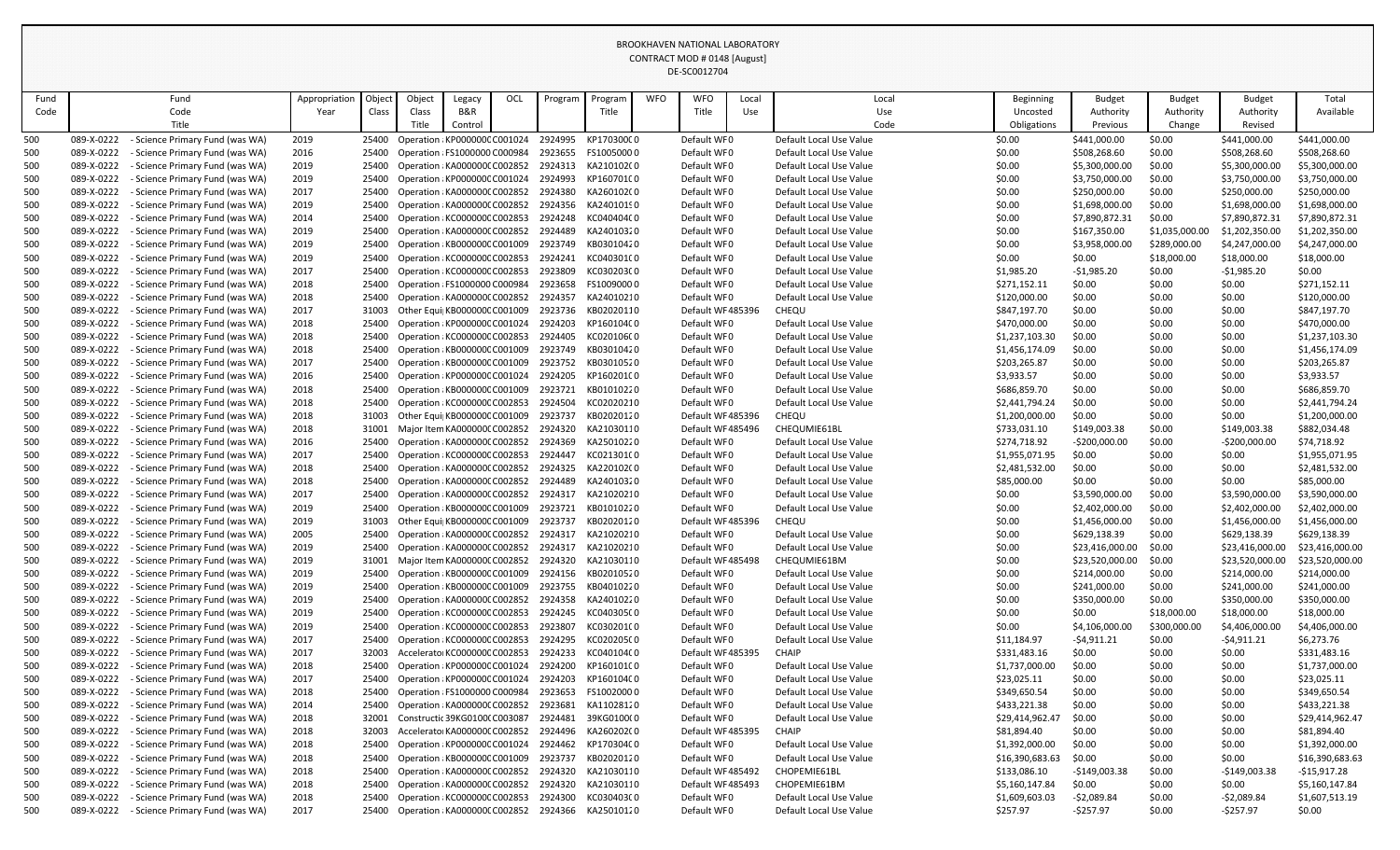| Fund       |                          | Fund                                                                    | Appropriation | Objec          | Object                                                         | Legacy                        | OCL | Program            | Program                  | <b>WFO</b> | <b>WFO</b>                       | Local | Local                                   | Beginning                   | <b>Budget</b>    | <b>Budget</b>    | <b>Budget</b>    | Total                       |
|------------|--------------------------|-------------------------------------------------------------------------|---------------|----------------|----------------------------------------------------------------|-------------------------------|-----|--------------------|--------------------------|------------|----------------------------------|-------|-----------------------------------------|-----------------------------|------------------|------------------|------------------|-----------------------------|
| Code       |                          | Code                                                                    | Year          | Class          | Class                                                          | B&R                           |     |                    | Title                    |            | Title                            | Use   | Use                                     | Uncosted                    | Authority        | Authority        | Authority        | Available                   |
|            |                          | Title                                                                   |               |                | Title                                                          | Control                       |     |                    |                          |            |                                  |       | Code                                    | Obligations                 | Previous         | Change           | Revised          |                             |
| 500        | 089-X-0222               | Science Primary Fund (was WA)                                           | 2018          | 25400          | Operation : KA000000C C002852                                  |                               |     | 2924366            | KA25010120               |            | Default WF0                      |       | Default Local Use Value                 | \$20,000.00                 | \$0.00           | \$0.00           | \$0.00           | \$20,000.00                 |
| 500        | 089-X-0222               | <b>Science Primary Fund (was WA)</b>                                    | 2018          | 25400          | Operation : KA000000C C002852                                  |                               |     | 2924355            | KA24010120               |            | Default WF0                      |       | Default Local Use Value                 | \$1,019,423.20              | \$0.00           | \$0.00           | \$0.00           | \$1,019,423.20              |
| 500        | 089-X-0222               | <b>Science Primary Fund (was WA)</b>                                    | 2019          | 25400          |                                                                | Operation : KA000000C C002852 |     | 2924355            | KA24010120               |            | Default WF0                      |       | Default Local Use Value                 | \$0.00                      | \$3,200,000.00   | \$0.00           | \$3,200,000.00   | \$3,200,000.00              |
| 500        | 089-X-0222               | <b>Science Primary Fund (was WA)</b>                                    | 2019          | 25400          | Operation : KB000000C C001009                                  |                               |     | 2923734            | KB02010220               |            | Default WF0                      |       | Default Local Use Value                 | \$0.00                      | \$132,000.00     | \$0.00           | \$132,000.00     | \$132,000.00                |
| 500        | 089-X-0222               | - Science Primary Fund (was WA)                                         | 2019          | 25400          | Operation : KJ0000000 C001018                                  |                               |     |                    | 2924516 KJ04030400       |            | Default WF0                      |       | Default Local Use Value                 | \$0.00                      | \$165,000.00     | \$0.00           | \$165,000.00     | \$165,000.00                |
| 500        | 089-X-0222               | <b>Science Primary Fund (was WA)</b>                                    | 2019          | 25400          |                                                                | Operation : KA0000000 C002852 |     | 2924328            | KA220201(0               |            | Default WFO                      |       | Default Local Use Value                 | \$0.00                      | \$2,850,000.00   | \$0.00           | \$2,850,000.00   | \$2,850,000.00              |
| 500        | 089-X-0222               | Science Primary Fund (was WA)                                           | 2019          | 25400          | Operation : KC000000C C002853                                  |                               |     | 2924192            | KC020701C0               |            | Default WF0                      |       | Default Local Use Value                 | \$0.00                      | \$1,315,000.00   | \$0.00           | \$1,315,000.00   | \$1,315,000.00              |
| 500        | 089-X-0222               | <b>Science Primary Fund (was WA)</b>                                    | 2019          | 32001          | Constructic 39KA0000C C002786                                  |                               |     | 2924263            | 39KA0000C0               |            | Default WF0                      |       | Default Local Use Value                 | \$0.00                      | \$3,000,000.00   | \$0.00           | \$3,000,000.00   | \$3,000,000.00              |
| 500        | 089-X-0222               | <b>Science Primary Fund (was WA)</b>                                    | 2019          | 25400          | Operation : KP000000C C001024                                  |                               |     | 2924200            | KP160101C0               |            | Default WF0                      |       | Default Local Use Value                 | \$0.00                      | \$2,771,000.00   | \$0.00           | \$2,771,000.00   | \$2,771,000.00              |
| 500        | 089-X-0222               | - Science Primary Fund (was WA)                                         | 2019          | 25400          | Operation : KJ0000000 C001018                                  |                               |     | 2924134            | KJ040100000              |            | Default WF0                      |       | Default Local Use Value                 | \$0.00                      | \$400,000.00     | \$0.00           | \$400,000.00     | \$400,000.00                |
| 500        | 089-X-0222               | - Science Primary Fund (was WA)                                         | 2019          | 25400          |                                                                | Operation : KL0000000 C001021 |     | 2924406            | KL10010000               |            | Default WF0                      |       | Default Local Use Value                 | \$0.00                      | \$1,682,000.00   | \$0.00           | \$1,682,000.00   | \$1,682,000.00              |
| 500        | 089-X-0222               | Science Primary Fund (was WA)                                           | 2019          | 25400          | Operation : FS1000000 C000984                                  |                               |     | 2923657            | FS10070000               |            | Default WF0                      |       | Default Local Use Value                 | \$0.00                      | \$709,000.00     | \$0.00           | \$709,000.00     | \$709,000.00                |
| 500        | 089-X-0222               | <b>Science Primary Fund (was WA)</b>                                    | 2019          | 25400          | Operation : FS1000000 C000984                                  |                               |     | 2923654            | FS10040000               |            | Default WF0                      |       | Default Local Use Value                 | \$0.00                      | \$400,603.00     | \$0.00           | \$400,603.00     | \$400,603.00                |
| 500        | 089-X-0222               | <b>Science Primary Fund (was WA)</b>                                    | 2019          | 25400          | Operation : KC000000C C002853                                  |                               |     | 3023325            | KC020302C0               |            | Default WF0                      |       | Default Local Use Value                 | \$0.00                      | \$1,652,000.00   | \$0.00           | \$1,652,000.00   | \$1,652,000.00              |
| 500        | 089-X-0222               | - Science Primary Fund (was WA)                                         | 2019          | 25400          | Operation : KC000000C C002853                                  |                               |     | 2924233            | KC040104C0               |            | Default WF0                      |       | Default Local Use Value                 | \$0.00                      | \$110,147,000.00 | -\$590,000.00    | \$109,557,000.00 | \$109,557,000.00            |
| 500        | 089-X-0222               | <b>Science Primary Fund (was WA)</b>                                    | 2019          | 25400          |                                                                | Operation : KL0000000 C001021 |     | 2924414            | KL15000000               |            | Default WF0                      |       | Default Local Use Value                 | \$0.00                      | \$0.00           | \$80,000.00      | \$80,000.00      | \$80,000.00                 |
| 500        | 089-X-0222<br>089-X-0222 | <b>Science Primary Fund (was WA)</b>                                    | 2019          | 25400          | Operation : KP000000C C001024                                  |                               |     | 2924203<br>2924313 | KP160104C0               |            | Default WF0<br>Default WF 485474 |       | Default Local Use Value<br>CHOPEMIE30YD | \$0.00                      | \$330,000.00     | \$2,000,000.00   | \$2,330,000.00   | \$2,330,000.00              |
| 500<br>500 | 089-X-0222               | - Science Primary Fund (was WA)<br><b>Science Primary Fund (was WA)</b> | 2015<br>2018  | 25400<br>25400 | Operation : KA000000C C002852<br>Operation : KA0000000 C002852 |                               |     | 2924346            | KA210102(0<br>KA230102(0 |            | Default WF0                      |       | Default Local Use Value                 | \$28,201.08<br>\$642,490.45 | \$0.00<br>\$0.00 | \$0.00<br>\$0.00 | \$0.00<br>\$0.00 | \$28,201.08<br>\$642,490.45 |
| 500        | 089-X-0222               | <b>Science Primary Fund (was WA)</b>                                    | 2018          | 25400          | Operation : KC000000C C002853                                  |                               |     | 2923807            | KC030201C0               |            | Default WF0                      |       | Default Local Use Value                 | \$2,035,609.08              | \$0.00           | \$0.00           | \$0.00           | \$2,035,609.08              |
| 500        | 089-X-0222               | <b>Science Primary Fund (was WA)</b>                                    | 2018          | 25400          |                                                                | Operation : KB000000C C001009 |     | 2923733            | KB02010210               |            | Default WF0                      |       | Default Local Use Value                 | \$2,137,071.38              | \$0.00           | \$0.00           | \$0.00           | \$2,137,071.38              |
| 500        | 089-X-0222               | Science Primary Fund (was WA)                                           | 2018          | 25400          | Operation : KJ0000000 C001018                                  |                               |     | 2924516            | KJ040304000              |            | Default WF0                      |       | Default Local Use Value                 | \$129,655.71                | \$0.00           | \$0.00           | \$0.00           | \$129,655.71                |
| 500        | 089-X-0222               | <b>Science Primary Fund (was WA)</b>                                    | 2018          | 25400          | Operation : KJ0000000 C001018                                  |                               |     | 2924476            | KJ04030100               |            | Default WF0                      |       | Default Local Use Value                 | \$246,000.00                | \$0.00           | \$0.00           | \$0.00           | \$246,000.00                |
| 500        | 089-X-0222               | <b>Science Primary Fund (was WA)</b>                                    | 2016          | 25400          | Operation : KJ0000000 C001018                                  |                               |     | 2924135            | KJ04020000               |            | Default WF0                      |       | Default Local Use Value                 | \$1,922.92                  | $-$1,922.92$     | \$0.00           | $-51,922.92$     | \$0.00                      |
| 500        | 089-X-0222               | - Science Primary Fund (was WA)                                         | 2018          | 31003          | Other Equi KC000000CC002853                                    |                               |     | 2924233            | KC040104C0               |            | Default WF485396                 |       | CHEQU                                   | \$32,163.46                 | $-51.61$         | \$0.00           | $-51.61$         | \$32,161.85                 |
| 500        | 089-X-0222               | - Science Primary Fund (was WA)                                         | 2018          | 25400          |                                                                | Operation : KA000000C C002852 |     | 2924319            | KA210209(0               |            | Default WF0                      |       | Default Local Use Value                 | \$159,687.08                | \$0.00           | \$0.00           | \$0.00           | \$159,687.08                |
| 500        | 089-X-0222               | - Science Primary Fund (was WA)                                         | 2018          | 25400          | Operation : FS1000000 C000984                                  |                               |     | 2923655            | FS10050000               |            | Default WF0                      |       | Default Local Use Value                 | \$2,856,948.29              | \$0.00           | \$0.00           | \$0.00           | \$2,856,948.29              |
| 500        | 089-X-0222               | - Science Primary Fund (was WA)                                         | 2018          | 25400          | Operation : FS1000000 C000984                                  |                               |     | 2923654            | FS10040000               |            | Default WFO                      |       | Default Local Use Value                 | \$215,192.50                | \$0.00           | \$0.00           | \$0.00           | \$215,192.50                |
| 500        | 089-X-0222               | <b>Science Primary Fund (was WA)</b>                                    | 2017          | 25400          | Operation : KA0000000 C002852                                  |                               |     | 2924363            | KA24030130               |            | Default WF0                      |       | Default Local Use Value                 | \$154,484.87                | \$0.00           | \$0.00           | \$0.00           | \$154,484.87                |
| 500        | 089-X-0222               | <b>Science Primary Fund (was WA)</b>                                    | 2017          | 25400          | Operation : KA0000000 C002852                                  |                               |     | 2924369            | KA25010220               |            | Default WF0                      |       | Default Local Use Value                 | \$250,000.00                | $-$250,000.00$   | \$0.00           | $-5250,000.00$   | \$0.00                      |
| 500        | 089-X-0222               | Science Primary Fund (was WA)                                           | 2018          | 25400          | Operation : KA0000000 C002852                                  |                               |     | 2924358            | KA24010220               |            | Default WF0                      |       | Default Local Use Value                 | \$268,446.75                | \$0.00           | \$0.00           | \$0.00           | \$268,446.75                |
| 500        | 089-X-0222               | Science Primary Fund (was WA)                                           | 2019          | 32003          | Accelerator KB000000C C001009                                  |                               |     | 2923736            | KB02020110               |            | Default WF485395                 |       | <b>CHAIP</b>                            | \$0.00                      | \$4,513,000.00   | \$0.00           | \$4,513,000.00   | \$4,513,000.00              |
| 500        | 089-X-0222               | - Science Primary Fund (was WA)                                         | 2019          | 25400          |                                                                | Operation : KC000000C C002853 |     | 2923769            | KC020101C0               |            | Default WF0                      |       | Default Local Use Value                 | \$0.00                      | \$4,019,000.00   | \$0.00           | \$4,019,000.00   | \$4,019,000.00              |
| 500        | 089-X-0222               | <b>Science Primary Fund (was WA)</b>                                    | 2019          | 25400          |                                                                | Operation : KB000000C C001009 |     | 2923752            | KB03010520               |            | Default WF0                      |       | Default Local Use Value                 | \$0.00                      | \$347,000.00     | \$0.00           | \$347,000.00     | \$347,000.00                |
| 500        | 089-X-0222               | <b>Science Primary Fund (was WA)</b>                                    | 2019          | 25400          | Operation : KA0000000 C002852                                  |                               |     |                    | 2924336 KA220209(0       |            | Default WF0                      |       | Default Local Use Value                 | \$0.00                      | \$385,000.00     | \$0.00           | \$385,000.00     | \$385,000.00                |
| 500        | 089-X-0222               | <b>Science Primary Fund (was WA)</b>                                    | 2018          | 25400          | Operation : KC000000C C002853                                  |                               |     |                    | 2924242 KC040302C0       |            | Default WF0                      |       | Default Local Use Value                 | \$13,073,045.43             | -\$1,815,000.00  | \$0.00           | -\$1,815,000.00  | \$11,258,045.43             |
| 500        | 089-X-0222               | <b>Science Primary Fund (was WA)</b>                                    | 2018          | 25400          | Operation : KJ0000000 C001018                                  |                               |     |                    | 2924474 KJ0402010 0      |            | Default WF0                      |       | Default Local Use Value                 | \$1,039,403.14              | \$0.00           | \$0.00           | \$0.00           | \$1,039,403.14              |
| 500        | 089-X-0222               | <b>Science Primary Fund (was WA)</b>                                    | 2018          | 25400          | Operation : FS1000000 C000984                                  |                               |     | 2923656            | FS10060000               |            | Default WF0                      |       | Default Local Use Value                 | \$17,935.90                 | \$0.00           | \$0.00           | \$0.00           | \$17,935.90                 |
| 500        | 089-X-0222               | <b>Science Primary Fund (was WA)</b>                                    | 2018          | 25400          |                                                                | Operation : KA0000000 C002852 |     | 2924328            | KA220201(0               |            | Default WF0                      |       | Default Local Use Value                 | \$629,218.57                | \$0.00           | \$0.00           | \$0.00           | \$629,218.57                |
| 500        | 089-X-0222               | Science Primary Fund (was WA)                                           | 2018          | 25400          | Operation : KA0000000 C002852                                  |                               |     |                    | 2924496 KA26020200       |            | Default WF0                      |       | Default Local Use Value                 | \$386,964.47                | \$0.00           | \$0.00           | \$0.00           | \$386,964.47                |
| 500        | 089-X-0222               | <b>Science Primary Fund (was WA)</b>                                    | 2016          | 31003          | Other Equi  FS1000000 C000984                                  |                               |     | 2923655            | FS10050000               |            | Default WF485396                 |       | CHEQU                                   | \$508,268.60                | -\$508,268.60    | \$0.00           | -\$508,268.60    | \$0.00                      |
| 500        | 089-X-0222               | <b>Science Primary Fund (was WA)</b>                                    | 2017          | 25400          | Operation : KA0000000 C002852                                  |                               |     | 2924382            | KA260201(0               |            | Default WF0                      |       | Default Local Use Value                 | \$2,088.07                  | \$0.00           | \$0.00           | \$0.00           | \$2,088.07                  |
| 500        | 089-X-0222               | - Science Primary Fund (was WA)                                         | 2018          | 25400          | Operation : KA0000000 C002852                                  |                               |     |                    | 2924368 KA25010210       |            | Default WF0                      |       | Default Local Use Value                 | \$38,519.35                 | \$0.00           | \$0.00           | \$0.00           | \$38,519.35                 |
| 500        | 089-X-0222               | - Science Primary Fund (was WA)                                         | 2018          | 25400          |                                                                | Operation : KC000000C C002853 |     | 2923803            | KC030102C0               |            | Default WF0                      |       | Default Local Use Value                 | \$35,761.30                 | $-$ \$31.92      | \$0.00           | $-531.92$        | \$35,729.38                 |
| 500        | 089-X-0222               | <b>Science Primary Fund (was WA)</b>                                    | 2018          | 25400          | Operation : KC000000C C002853                                  |                               |     | 2924447            | KC021301C0               |            | Default WF0                      |       | Default Local Use Value                 | \$2,875,000.00              | \$0.00           | \$0.00           | \$0.00           | \$2,875,000.00              |
| 500        | 089-X-0222               | <b>Science Primary Fund (was WA)</b>                                    | 2018          | 25400          | Operation : KC000000C C002853                                  |                               |     | 2924192            | KC020701C0               |            | Default WF0                      |       | Default Local Use Value                 | \$1,490,000.00              | \$0.00           | \$0.00           | \$0.00           | \$1,490,000.00              |
| 500        | 089-X-0222               | <b>Science Primary Fund (was WA)</b>                                    | 2018          | 25400          | Operation : KC000000C C002853                                  |                               |     | 2924299            | KC030402C0               |            | Default WF0                      |       | Default Local Use Value                 | \$2,048,670.39              | \$0.00           | \$0.00           | \$0.00           | \$2,048,670.39              |
| 500        | 089-X-0222               | - Science Primary Fund (was WA)                                         | 2017          | 25400          | Operation : KJ0000000 C001018                                  |                               |     | 2924137            | KJ0404000 0              |            | Default WF0                      |       | Default Local Use Value                 | \$249,396.49                | \$0.00           | \$0.00           | \$0.00           | \$249,396.49                |
| 500        | 089-X-0222               | - Science Primary Fund (was WA)                                         | 2018          | 25400          |                                                                | Operation : KA0000000 C002852 |     | 2924317            | KA21020210               |            | Default WF0                      |       | Default Local Use Value                 | \$10,318,802.13             | -\$629,138.39    | \$0.00           | -\$629,138.39    | \$9,689,663.74              |
| 500        | 089-X-0222               | <b>Science Primary Fund (was WA)</b>                                    | 2017          | 25400          | Operation : KP000000C C001024                                  |                               |     | 2924216            | KP170302C0               |            | Default WF0                      |       | Default Local Use Value                 | \$134,019.79                | \$0.00           | \$0.00           | \$0.00           | \$134,019.79                |
| 500        | 089-X-0222               | <b>Science Primary Fund (was WA)</b>                                    | 2018          | 25400          | Operation : KB000000C C001009                                  |                               |     | 2923746            | KB030102C0               |            | Default WF0                      |       | Default Local Use Value                 | \$2,066,632.70              | \$0.00           | \$0.00           | \$0.00           | \$2,066,632.70              |
| 500        | 089-X-0222               | - Science Primary Fund (was WA)                                         | 2018          |                | 25400 Operation : KP000000C C001024                            |                               |     |                    | 2924204 KP160105C0       |            | Default WF0                      |       | Default Local Use Value                 | \$405,645.66                | \$0.00           | \$0.00           | \$0.00           | \$405,645.66                |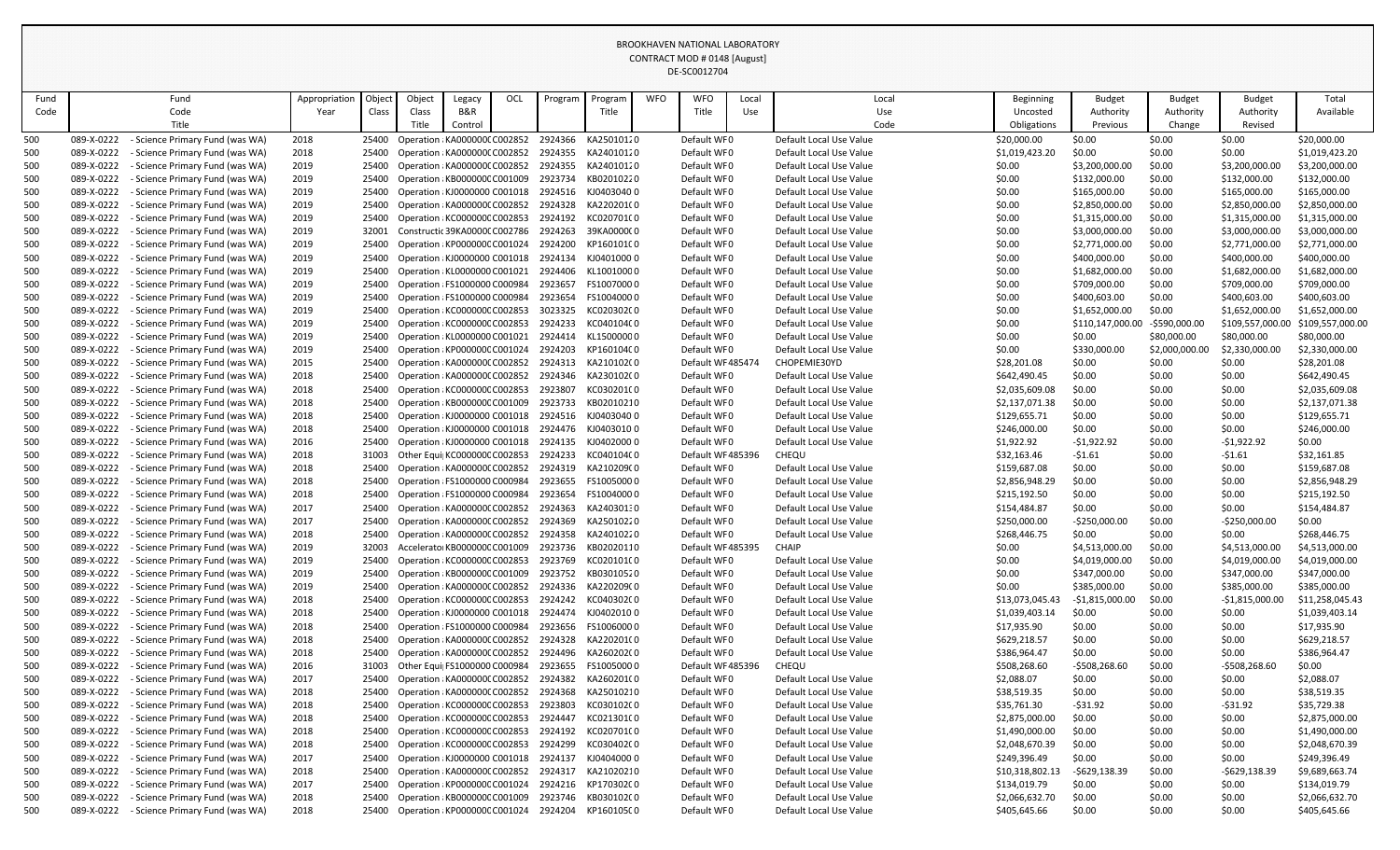| Fund       |                          | Fund                                                                                             | Appropriation | Object         | Object                                                       | Legacy  | OCL | Program            | Program    | <b>WFO</b>                           | <b>WFO</b>                    | Local | Local                                              | <b>Beginning</b>     | <b>Budget</b>               | <b>Budget</b>    | <b>Budget</b>               | Total                 |
|------------|--------------------------|--------------------------------------------------------------------------------------------------|---------------|----------------|--------------------------------------------------------------|---------|-----|--------------------|------------|--------------------------------------|-------------------------------|-------|----------------------------------------------------|----------------------|-----------------------------|------------------|-----------------------------|-----------------------|
| Code       |                          | Code                                                                                             | Year          | Class          | Class                                                        | B&R     |     |                    | Title      |                                      | Title                         | Use   | Use                                                | Uncosted             | Authority                   | Authority        | Authority                   | Available             |
|            |                          | Title                                                                                            |               |                | Title                                                        | Control |     |                    |            |                                      |                               |       | Code                                               | Obligations          | Previous                    | Change           | Revised                     |                       |
| 500        | 089-X-0222               | Science Primary Fund (was WA)                                                                    | 2018          | 25400          | Operation : KJ0000000 C001018                                |         |     | 2924134            | KJ04010000 |                                      | Default WF0                   |       | Default Local Use Value                            | \$400,000.00         | \$0.00                      | \$0.00           | \$0.00                      | \$400,000.00          |
| 500        | 089-X-0222               | Science Primary Fund (was WA)                                                                    | 2019          | 25400          | Operation : KP000000C C001024                                |         |     | 2924204            | KP160105C0 |                                      | Default WF0                   |       | Default Local Use Value                            | \$0.00               | \$1,308,000.00              | \$0.00           | \$1,308,000.00              | \$1,308,000.00        |
| 500        | 089-X-0222               | <b>Science Primary Fund (was WA)</b>                                                             | 2019          | 31001          | Major Item KB000000C C001009                                 |         |     | 2923737            | KB02020120 |                                      | Default WF485499              |       | CHEQUMIE19N1                                       | \$0.00               | \$5,310,000.00              | \$0.00           | \$5,310,000.00              | \$5,310,000.00        |
| 500        | 089-X-0222               | Science Primary Fund (was WA)                                                                    | 2019          | 25400          | Operation : KA000000C C002852                                |         |     | 2924325            | KA220102(0 |                                      | Default WF0                   |       | Default Local Use Value                            | \$0.00               | \$5,356,000.00              | \$0.00           | \$5,356,000.00              | \$5,356,000.00        |
| 500        | 089-X-0222               | <b>Science Primary Fund (was WA)</b>                                                             | 2019          | 25400          | Operation : KA000000C C002852                                |         |     | 2924366            | KA25010120 |                                      | Default WF0                   |       | Default Local Use Value                            | \$0.00               | \$216,600.00                | \$0.00           | \$216,600.00                | \$216,600.00          |
| 510        | 089-X-0222               | Science Reimbursable Work Technolo 2019                                                          |               | 25400          | Operation : 4.56E+08 C003005                                 |         |     | 6600199            |            | 4561650214861091                     | <b>CHAGRRIKIO</b>             |       | Default Local Use Value                            | \$0.00               | \$722,688.68                | \$20,965.65      | \$743,654.33                | \$743,654.33          |
| 510        | 089-X-0222               | <b>Science Reimbursable Work Technolo 2018</b>                                                   |               | 25400          | Operation : 4.56E+08 C003005                                 |         |     | 6600199            |            | 4561650214861014                     | CHAGR8400                     |       | Default Local Use Value                            | \$22,453.69          | $-522,453.69$               | \$0.00           | $-522,453.69$               | \$0.00                |
| 510        | 089-X-0222               | · Science Reimbursable Work Technolo 2017                                                        |               | 25400          | Operation : 4.56E+08 C003005                                 |         |     | 6600199            |            | 4561650214860747                     | <b>CHAGR8710</b>              |       | Default Local Use Value                            | \$25,548.78          | -\$25,548.78                | \$0.00           | -\$25,548.78                | \$0.00                |
| 510        | 089-X-0222               | <b>Science Reimbursable Work Technolo 2018</b>                                                   |               | 25400          | Operation : 4.56E+08 C003005                                 |         |     | 6600199            |            | 4561650214861091                     | CHAGRRIKI 0                   |       | Default Local Use Value                            | \$71,022.21          | \$0.00                      | \$0.00           | \$0.00                      | \$71,022.21           |
| 510        | 089-X-0222               | Science Reimbursable Work Technolo 2018                                                          |               | 25400          | Operation : 4.56E+08 C003005                                 |         |     | 6600199            |            | 4561650214861004                     | CHAGR8410                     |       | Default Local Use Value                            | \$2,123.13           | $-52,123.13$                | \$0.00           | $-52,123.13$                | \$0.00                |
| 511        | 089-X-0222               | Science Reimbursable Work with Non 2019                                                          |               | 25400          | Operation : 4.56E+08 C003005                                 |         |     | 6600147            |            | 4561600324861032                     | CHAGR8410                     |       | Default Local Use Value                            | \$0.00               | \$77,581.06                 | \$3,827.54       | \$81,408.60                 | \$81,408.60           |
| 511        | 089-X-0222               | <b>Science Reimbursable Work with Non 2018</b>                                                   |               | 25400          | Operation : 4.56E+08 C003005                                 |         |     | 6600146            |            | 4561600314861022                     | CHAGR8410                     |       | Default Local Use Value                            | \$2,548,416.05       | \$0.00                      | \$0.00           | \$0.00                      | \$2,548,416.05        |
| 511        | 089-X-0222               | <b>Science Reimbursable Work with Non 2018</b>                                                   |               | 25400          | Operation : 4.56E+08 C003005                                 |         |     | 6600146            |            | 4561600314861009                     | CHAGR8410                     |       | Default Local Use Value                            | \$2,617.07           | -\$2,617.07                 | \$0.00           | $-52,617.07$                | \$0.00                |
| 511        | 089-X-0222               | - Science Reimbursable Work with Non 2018                                                        |               | 25400          | Operation : 4.56E+08 C003005                                 |         |     | 6600146            |            | 4561600314860946                     | CHAGR8730                     |       | Default Local Use Value                            | \$899.96             | \$0.00                      | \$0.00           | \$0.00                      | \$899.96              |
| 511        | 089-X-0222               | Science Reimbursable Work with Non 2018                                                          |               | 25400          | Operation : 4.56E+08 C003005                                 |         |     | 6600146            |            | 4561600314860936                     | <b>CHAGR8720</b>              |       | Default Local Use Value                            | \$6,000.07           | \$0.00                      | \$0.00           | \$0.00                      | \$6,000.07            |
| 511        | 089-X-0222               | <b>Science Reimbursable Work with Non 2018</b>                                                   |               | 25400          | Operation : 4.56E+08 C003005                                 |         |     | 6600146            |            | 4561600314861052                     | CHAGR8410                     |       | Default Local Use Value                            | \$599,176.00         | \$0.00                      | \$0.00           | \$0.00                      | \$599,176.00          |
| 511        | 089-X-0222               | <b>Science Reimbursable Work with Non 2018</b>                                                   |               | 25400          | Operation : 4.56E+08 C003005                                 |         |     | 6600146            |            | 4561600314861092                     | CHAGR8430                     |       | Default Local Use Value                            | \$121.69             | -\$121.69                   | \$0.00           | -\$121.69                   | \$0.00                |
| 511        | 089-X-0222<br>089-X-0222 | <b>Science Reimbursable Work with Non 2017</b><br><b>Science Reimbursable Work with Non 2019</b> |               | 25400<br>25400 | Operation : 4.56E+08 C003005<br>Operation : 4.56E+08 C003005 |         |     | 6600146<br>6600146 |            | 4561600314860949<br>4561600314861170 | <b>CHAGR8730</b><br>CHAGR8440 |       | Default Local Use Value<br>Default Local Use Value | \$8,967.69<br>\$0.00 | $-58,967.69$<br>\$22,135.92 | \$0.00           | $-58,967.69$                | \$0.00<br>\$22,135.92 |
| 511<br>511 | 089-X-0222               | Science Reimbursable Work with Non 2019 .                                                        |               | 25400          | Operation : 4.56E+08 C003005                                 |         |     | 6600146            |            | 4561600314861135                     | CHAGR8440                     |       | Default Local Use Value                            | \$0.00               | \$404,204.65                | \$0.00<br>\$0.00 | \$22,135.92<br>\$404,204.65 | \$404,204.65          |
| 511        | 089-X-0222               | Science Reimbursable Work with Non 2019                                                          |               | 25400          | Operation : 4.56E+08 C003005                                 |         |     | 6600146            |            | 4561600314861022                     | CHAGR8410                     |       | Default Local Use Value                            | \$0.00               | \$5,977,123.68              | \$0.00           | \$5,977,123.68              | \$5,977,123.68        |
| 511        | 089-X-0222               | <b>Science Reimbursable Work with Non 2019</b>                                                   |               | 25400          | Operation : 4.56E+08 C003005                                 |         |     | 6600146            |            | 4561600314861102                     | CHAGR8430                     |       | Default Local Use Value                            | \$0.00               | \$19,967.73                 | \$0.00           | \$19,967.73                 | \$19,967.73           |
| 511        | 089-X-0222               | <b>Science Reimbursable Work with Non 2019</b>                                                   |               | 25400          | Operation : 4.56E+08 C003005                                 |         |     | 6600146            |            | 4561600314861144                     | CHAGR8440                     |       | Default Local Use Value                            | \$0.00               | \$92,435.00                 | \$0.00           | \$92,435.00                 | \$92,435.00           |
| 511        | 089-X-0222               | <b>Science Reimbursable Work with Non 2019</b>                                                   |               | 25400          | Operation : 4.56E+08 C003005                                 |         |     | 6600146            |            | 4561600314861164                     | CHAGR8440                     |       | Default Local Use Value                            | \$0.00               | \$5,000.00                  | \$0.00           | \$5,000.00                  | \$5,000.00            |
| 511        | 089-X-0222               | <b>Science Reimbursable Work with Non 2019</b>                                                   |               | 25400          | Operation : 4.56E+08 C003005                                 |         |     | 6600146            |            | 4561600314861157                     | CHAGR8440                     |       | Default Local Use Value                            | \$0.00               | \$45,000.00                 | \$0.00           | \$45,000.00                 | \$45,000.00           |
| 511        | 089-X-0222               | - Science Reimbursable Work with Non 2019                                                        |               | 25400          | Operation : 4.56E+08 C003005                                 |         |     | 6600146            |            | 4561600314861098                     | CHAGR8430                     |       | Default Local Use Value                            | \$0.00               | \$38,804.43                 | \$1,427.99       | \$40,232.42                 | \$40,232.42           |
| 511        | 089-X-0222               | - Science Reimbursable Work with Non 2019                                                        |               | 25400          | Operation : 4.56E+08 C003005                                 |         |     | 6600147            |            | 4561600324861175                     | CHAGR844 0                    |       | Default Local Use Value                            | \$0.00               | \$0.00                      | \$38,834.95      | \$38,834.95                 | \$38,834.95           |
| 511        | 089-X-0222               | Science Reimbursable Work with Non 2017                                                          |               | 25400          | Operation : 4.56E+08 C003005                                 |         |     | 6600147            |            | 4561600324801577                     | CH AGR8780                    |       | Default Local Use Value                            | \$41,696.97          | \$0.00                      | \$0.00           | \$0.00                      | \$41,696.97           |
| 511        | 089-X-0222               | <b>Science Reimbursable Work with Non 2018</b>                                                   |               | 25400          | Operation : 4.56E+08 C003005                                 |         |     | 6600146            |            | 4561600314861056                     | CHAGR8400                     |       | Default Local Use Value                            | \$4,070.82           | -\$4,070.82                 | \$0.00           | $-54,070.82$                | \$0.00                |
| 511        | 089-X-0222               | Science Reimbursable Work with Non 2018                                                          |               | 25400          | Operation : 4.56E+08 C003005                                 |         |     | 6600146            |            | 4561600314861087                     | CHAGR8430                     |       | Default Local Use Value                            | \$2,500.00           | $-52,500.00$                | \$0.00           | $-52,500.00$                | \$0.00                |
| 511        | 089-X-0222               | <b>Science Reimbursable Work with Non 2017</b>                                                   |               | 25400          | Operation : 4.56E+08 C003005                                 |         |     | 6600146            |            | 4561600314861017                     | CHAGR8410                     |       | Default Local Use Value                            | \$644.23             | -\$644.23                   | \$0.00           | $-5644.23$                  | \$0.00                |
| 511        | 089-X-0222               | <b>Science Reimbursable Work with Non 2018</b>                                                   |               | 25400          | Operation : 4.56E+08 C003005                                 |         |     | 6600146            |            | 4561600314861101                     | CHAGR8430                     |       | Default Local Use Value                            | \$40,689.65          | \$0.00                      | \$0.00           | \$0.00                      | \$40,689.65           |
| 511        | 089-X-0222               | <b>Science Reimbursable Work with Non 2018</b>                                                   |               | 25400          | Operation : 4.56E+08 C003005                                 |         |     | 6600146            |            | 4561600314861021                     | CHAGR8400                     |       | Default Local Use Value                            | \$6,587.34           | -\$6,587.34                 | \$0.00           | $-56,587.34$                | \$0.00                |
| 511        | 089-X-0222               | <b>Science Reimbursable Work with Non 2018</b>                                                   |               | 25400          | Operation : 4.56E+08 C003005                                 |         |     | 6600147            |            | 4561600324860984                     | CHAGR8400                     |       | Default Local Use Value                            | \$67.81              | \$0.00                      | \$0.00           | \$0.00                      | \$67.81               |
| 511        | 089-X-0222               | <b>Science Reimbursable Work with Non 2018</b>                                                   |               | 25400          | Operation : 4.56E+08 C003005                                 |         |     | 6600146            |            | 4561600314861093                     | CHAGR8430                     |       | Default Local Use Value                            | \$39,507.26          | -\$268.36                   | \$0.00           | $-5268.36$                  | \$39,238.90           |
| 511        | 089-X-0222               | <b>Science Reimbursable Work with Non 2017</b>                                                   |               | 25400          | Operation : 4.56E+08 C003005                                 |         |     | 6600146            |            | 4561600314860936                     | <b>CHAGR8720</b>              |       | Default Local Use Value                            | \$1,926.60           | \$0.00                      | \$0.00           | \$0.00                      | \$1,926.60            |
| 511        | 089-X-0222               | - Science Reimbursable Work with Non 2017                                                        |               | 25400          | Operation : 4.56E+08 C003005                                 |         |     | 6600146            |            | 4561600314861052                     | CHAGR8410                     |       | Default Local Use Value                            | \$2,146,667.98       | \$0.00                      | \$0.00           | \$0.00                      | \$2,146,667.98        |
| 511        | 089-X-0222               | <b>Science Reimbursable Work with Non 2018</b>                                                   |               | 25400          | Operation : 4.56E+08 C003005                                 |         |     | 6600146            |            | 4561600314861090                     | CHAGR8430                     |       | Default Local Use Value                            | \$106,652.72         | \$0.00                      | \$0.00           | \$0.00                      | \$106,652.72          |
| 511        | 089-X-0222               | <b>Science Reimbursable Work with Non 2019</b>                                                   |               | 25400          | Operation : 4.56E+08 C003005                                 |         |     | 6600146            |            | 4561600314861142                     | CHAGR8440                     |       | Default Local Use Value                            | \$0.00               | \$39,879.28                 | \$0.00           | \$39,879.28                 | \$39,879.28           |
| 511        | 089-X-0222               | <b>Science Reimbursable Work with Non 2019</b>                                                   |               | 25400          | Operation : 4.56E+08 C003005                                 |         |     | 6600146            |            | 4561600314861068                     | CHAGR8420                     |       | Default Local Use Value                            | \$0.00               | \$40,430.19                 | \$0.00           | \$40,430.19                 | \$40,430.19           |
| 511        | 089-X-0222               | Science Reimbursable Work with Non 2019                                                          |               | 25400          | Operation : 4.56E+08 C003005                                 |         |     | 6600146            |            | 4561600314861163                     | CHAGR8440                     |       | Default Local Use Value                            | \$0.00               | \$17,064.00                 | \$11,178.33      | \$28,242.33                 | \$28,242.33           |
| 511        | 089-X-0222               | <b>Science Reimbursable Work with Non 2018</b>                                                   |               | 25400          | Operation : 4.56E+08 C003005                                 |         |     | 6600146            |            | 4561600314861072                     | CHAGR8420                     |       | Default Local Use Value                            | \$5,000.00           | \$0.00                      | \$0.00           | \$0.00                      | \$5,000.00            |
| 511        | 089-X-0222               | <b>Science Reimbursable Work with Non 2018</b>                                                   |               | 25400          | Operation : 4.56E+08 C003005                                 |         |     | 6600146            |            | 4561600314861099                     | CHAGR8430                     |       | Default Local Use Value                            | \$2.94               | \$0.00                      | \$0.00           | \$0.00                      | \$2.94                |
| 511        | 089-X-0222               | <b>Science Reimbursable Work with Non 2018</b>                                                   |               | 25400          | Operation : 4.56E+08 C003005                                 |         |     | 6600146            |            | 4561600314860977                     | <b>CHAGR8730</b>              |       | Default Local Use Value                            | \$1,033.48           | $-$1,033.48$                | \$0.00           | $-51,033.48$                | \$0.00                |
| 511        | 089-X-0222               | <b>Science Reimbursable Work with Non 2018</b>                                                   |               | 25400          | Operation : 4.56E+08 C003005                                 |         |     | 6600146            |            | 4561600314861121                     | CHAGR8440                     |       | Default Local Use Value                            | \$24,271.84          | \$0.00                      | \$0.00           | \$0.00                      | \$24,271.84           |
| 511        | 089-X-0222               | <b>Science Reimbursable Work with Non 2014</b>                                                   |               | 25400          | Operation : 4.56E+08 C003005                                 |         |     | 6600146            |            | 4561600314860871                     | CHAGR8720                     |       | Default Local Use Value                            | \$119,776.80         | \$0.00                      | \$0.00           | \$0.00                      | \$119,776.80          |
| 511        | 089-X-0222               | Science Reimbursable Work with Non 2018                                                          |               | 25400          | Operation : 4.56E+08 C003005                                 |         |     | 6600146            |            | 4561600314861089                     | CHAGR8430                     |       | Default Local Use Value                            | \$163.45             | \$0.00                      | \$0.00           | \$0.00                      | \$163.45              |
| 511        | 089-X-0222               | <b>Science Reimbursable Work with Non 2018</b>                                                   |               | 25400          | Operation : 4.56E+08 C003005                                 |         |     | 6600146            |            | 4561600314861075                     | CHAGR8430                     |       | Default Local Use Value                            | \$21,730.69          | -\$2,746.31                 | \$0.00           | $-52,746.31$                | \$18,984.38           |
| 511        | 089-X-0222               | <b>Science Reimbursable Work with Non 2018</b>                                                   |               | 25400          | Operation : 4.56E+08 C003005                                 |         |     | 6600146            |            | 4561600314861107                     | CHAGR8430                     |       | Default Local Use Value                            | \$37,074.29          | \$0.00                      | \$0.00           | \$0.00                      | \$37,074.29           |
| 511        | 089-X-0222               | <b>Science Reimbursable Work with Non 2018</b>                                                   |               | 25400          | Operation : 4.56E+08 C003005                                 |         |     | 6600146            |            | 4561600314861114                     | CHAGR8430                     |       | Default Local Use Value                            | \$40,000.00          | \$0.00                      | \$0.00           | \$0.00                      | \$40,000.00           |
| 511        | 089-X-0222               | <b>Science Reimbursable Work with Non 2019</b>                                                   |               | 25400          | Operation : 4.56E+08 C003005                                 |         |     | 6600146            |            | 4561600314861120                     | CHAGR8430                     |       | Default Local Use Value                            | \$0.00               | \$216,515.79                | \$0.00           | \$216,515.79                | \$216,515.79          |
| 511        | 089-X-0222               | - Science Reimbursable Work with Non 2019                                                        |               | 25400          | Operation : 4.56E+08 C003005                                 |         |     | 6600146            |            | 4561600314861145                     | CHAGR8440                     |       | Default Local Use Value                            | \$0.00               | \$43,689.32                 | \$0.00           | \$43,689.32                 | \$43,689.32           |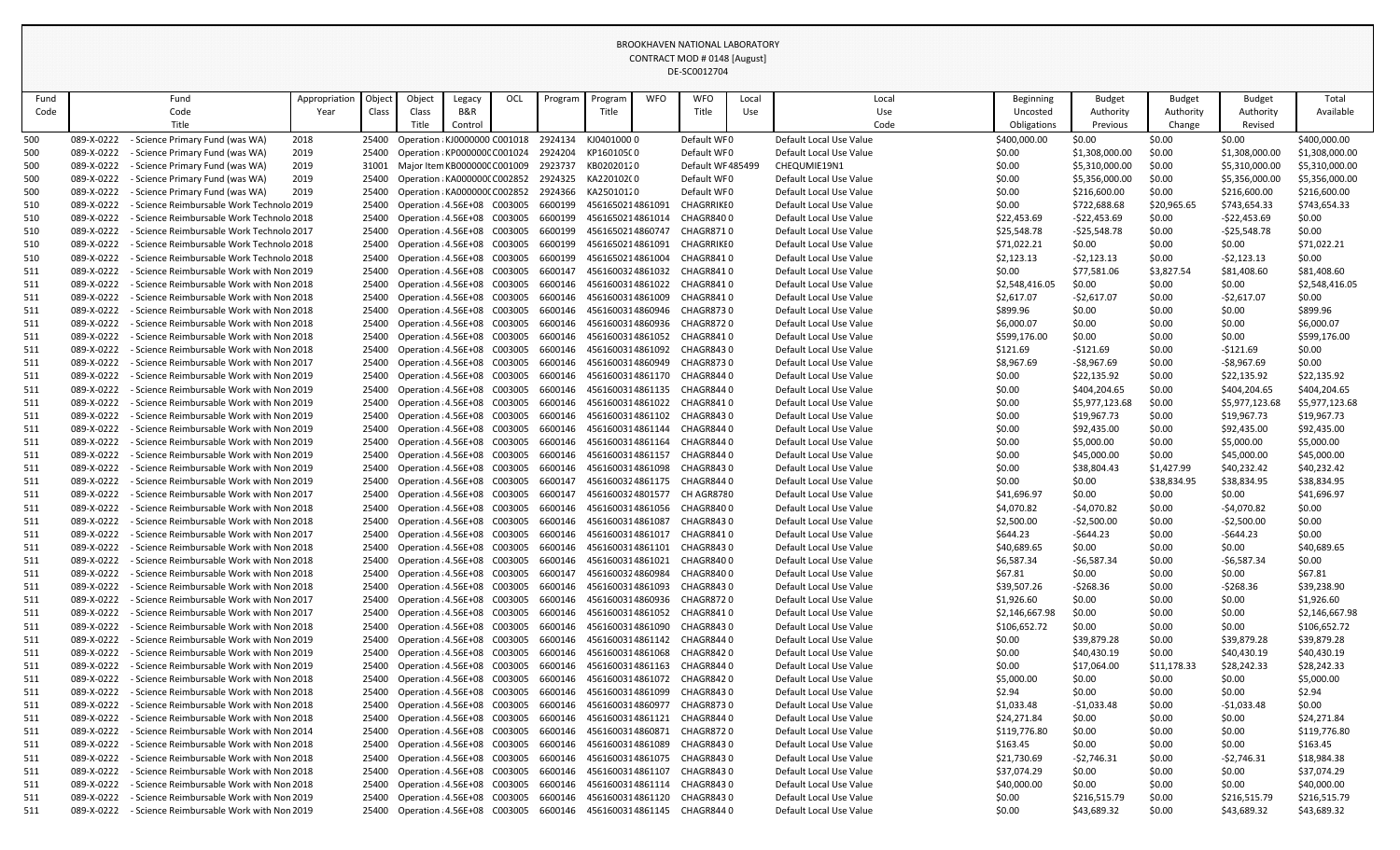| Fund       | Fund                                                                                                           | Appropriation | Object         | Object                                                       | Legacy  | OCL | Program            | Program                              | <b>WFO</b> | <b>WFO</b>              | Local | Local                                              | Beginning        | <b>Budget</b>               | <b>Budget</b>      | <b>Budget</b>               | Total                       |
|------------|----------------------------------------------------------------------------------------------------------------|---------------|----------------|--------------------------------------------------------------|---------|-----|--------------------|--------------------------------------|------------|-------------------------|-------|----------------------------------------------------|------------------|-----------------------------|--------------------|-----------------------------|-----------------------------|
| Code       | Code                                                                                                           | Year          | Class          | <b>Class</b>                                                 | B&R     |     |                    | Title                                |            | Title                   | Use   | Use                                                | Uncosted         | Authority                   | Authority          | Authority                   | Available                   |
|            | Title                                                                                                          |               |                | ritle.                                                       | Control |     |                    |                                      |            |                         |       | Code                                               | Obligations      | Previous                    | Change             | Revised                     |                             |
| 511        | 089-X-0222<br>Science Reimbursable Work with Non 2019                                                          |               |                | 25400 Operation : 4.56E+08 C003005                           |         |     | 6600146            | 4561600314861138                     |            | AGR84416 0              |       | Default Local Use Value                            | \$0.00           | \$114,789.71                | \$0.00             | \$114,789.71                | \$114,789.71                |
| 511        | 089-X-0222<br>Science Reimbursable Work with Non 2019                                                          |               | 25400          | Operation : 4.56E+08 C003005                                 |         |     | 6600146            | 4561600314861107                     |            | CHAGR8430               |       | Default Local Use Value                            | \$0.00           | \$64,748.42                 | \$0.00             | \$64,748.42                 | \$64,748.42                 |
| 511        | 089-X-0222<br>- Science Reimbursable Work with Non 2019                                                        |               | 25400          | Operation : 4.56E+08 C003005                                 |         |     | 6600146            | 4561600314861162                     |            | CHAGR8440               |       | Default Local Use Value                            | \$0.00           | \$6,941.26                  | \$28,994.66        | \$35,935.92                 | \$35,935.92                 |
| 511        | 089-X-0222<br>- Science Reimbursable Work with Non 2019                                                        |               | 25400          | Operation : 4.56E+08 C003005                                 |         |     | 6600146            | 4561600314861052                     |            | CHAGR8410               |       | Default Local Use Value                            | \$0.00           | \$9,396,754.48              | \$297,129.25       | \$9,693,883.73              | \$9,693,883.73              |
| 511        | 089-X-0222<br><b>Science Reimbursable Work with Non 2017</b>                                                   |               | 25400          | Operation : 4.56E+08 C003005                                 |         |     | 6600146            | 4561600314860928                     |            | <b>CHAGR8730</b>        |       | Default Local Use Value                            | \$34,457.69      | \$0.00                      | -\$15,334.27       | $-$15,334.27$               | \$19,123.42                 |
| 511        | 089-X-0222<br>Science Reimbursable Work with Non 2018                                                          |               | 25400          | Operation : 4.56E+08 C003005                                 |         |     | 6600147            | 4561600324860813                     |            | <b>CHAGR8720</b>        |       | Default Local Use Value                            | \$116,420.64     | \$0.00                      | $-$1,929.50$       | $-$1,929.50$                | \$114,491.14                |
| 511        | 089-X-0222<br>Science Reimbursable Work with Non 2016                                                          |               | 25400          | Operation : 4.56E+08 C003005                                 |         |     | 6600146            | 4561600314860871                     |            | <b>CHAGR8720</b>        |       | Default Local Use Value                            | \$13,578.50      | \$0.00                      | \$0.00             | \$0.00                      | \$13,578.50                 |
| 511        | 089-X-0222<br>- Science Reimbursable Work with Non 2017                                                        |               | 25400          | Operation : 4.56E+08 C003005                                 |         |     | 6600147            | 4561600324860800                     |            | <b>CHAGR8710</b>        |       | Default Local Use Value                            | \$683.29         | $-5683.29$                  | \$0.00             | $-5683.29$                  | \$0.00                      |
| 511        | 089-X-0222<br>Science Reimbursable Work with Non 2018                                                          |               | 25400          | Operation : 4.56E+08 C003005                                 |         |     | 6600146            | 4561600314861079                     |            | CHAGR8430               |       | Default Local Use Value                            | \$41,439.06      | \$0.00                      | \$0.00             | \$0.00                      | \$41,439.06                 |
| 511        | 089-X-0222<br>Science Reimbursable Work with Non 2018                                                          |               | 25400          | Operation : 4.56E+08 C003005                                 |         |     | 6600147            | 4561600324861065                     |            | CHAGR8420               |       | Default Local Use Value                            | \$217,281.60     | \$0.00                      | \$0.00             | \$0.00                      | \$217,281.60                |
| 511        | 089-X-0222<br>Science Reimbursable Work with Non 2018                                                          |               | 25400          | Operation : 4.56E+08 C003005                                 |         |     | 6600146            | 4561600314861102                     |            | CHAGR8430               |       | Default Local Use Value                            | \$6,084.13       | \$0.00                      | \$0.00             | \$0.00                      | \$6,084.13                  |
| 511        | 089-X-0222<br>Science Reimbursable Work with Non 2019                                                          |               | 25400          | Operation : 4.56E+08 C003005                                 |         |     | 6600146            | 4561600314861063                     |            | CHAGR8420               |       | Default Local Use Value                            | \$0.00           | \$78,927.49                 | \$0.00             | \$78,927.49                 | \$78,927.49                 |
| 511        | 089-X-0222<br>Science Reimbursable Work with Non 2019                                                          |               | 25400          | Operation : 4.56E+08 C003005                                 |         |     | 6600146            | 4561600314860969                     |            | <b>CHAGR8730</b>        |       | Default Local Use Value                            | \$0.00           | \$312,149.04                | \$0.00             | \$312,149.04                | \$312,149.04                |
| 511        | 089-X-0222<br>- Science Reimbursable Work with Non 2019                                                        |               | 25400          | Operation : 4.56E+08 C003005                                 |         |     | 6600146<br>6600147 | 4561600314860946<br>4561600324801577 |            | CHAGR8730<br>CH AGR8780 |       | Default Local Use Value<br>Default Local Use Value | \$0.00           | \$338,700.77                | \$0.00             | \$338,700.77                | \$338,700.77                |
| 511<br>511 | 089-X-0222<br>Science Reimbursable Work with Non 2019<br>089-X-0222<br>Science Reimbursable Work with Non 2019 |               | 25400<br>25400 | Operation : 4.56E+08 C003005<br>Operation : 4.56E+08 C003005 |         |     | 6600146            | 4561600314861121                     |            | CHAGR8440               |       | Default Local Use Value                            | \$0.00<br>\$0.00 | \$50,485.44<br>\$35,104.26  | \$0.00<br>\$356.77 | \$50,485.44<br>\$35,461.03  | \$50,485.44<br>\$35,461.03  |
| 511        | 089-X-0222<br>- Science Reimbursable Work with Non 2019                                                        |               | 25400          | Operation : 4.56E+08 C003005                                 |         |     | 6600146            | 4561600314861151                     |            | CHAGR8440               |       | Default Local Use Value                            | \$0.00           | \$182,621.36                | \$221,359.22       | \$403,980.58                | \$403,980.58                |
| 511        | 089-X-0222<br>Science Reimbursable Work with Non 2019                                                          |               | 25400          | Operation : 4.56E+08 C003005                                 |         |     | 6600146            | 4561600314861134                     |            | CHAGR8440               |       | Default Local Use Value                            | \$0.00           | \$92,905.04                 | \$166,019.42       | \$258,924.46                | \$258,924.46                |
| 511        | 089-X-0222<br>- Science Reimbursable Work with Non 2019                                                        |               | 25400          | Operation : 4.56E+08 C003005                                 |         |     | 6600146            | 4561600314861104                     |            | CHAGR8430               |       | Default Local Use Value                            | \$0.00           | \$158,020.82                | \$6,697.19         | \$164,718.01                | \$164,718.01                |
| 511        | 089-X-0222<br>Science Reimbursable Work with Non 2018                                                          |               | 25400          | Operation : 4.56E+08 C003005                                 |         |     | 6600146            | 4561600314861060                     |            | CHAGR8420               |       | Default Local Use Value                            | \$19,067.88      | $-$19,067.88$               | \$0.00             | $-$19,067.88$               | \$0.00                      |
| 511        | 089-X-0222<br>Science Reimbursable Work with Non 2018                                                          |               | 25400          | Operation : 4.56E+08 C003005                                 |         |     | 6600146            | 4561600314861053                     |            | CHAGR8420               |       | Default Local Use Value                            | \$7,214.59       | \$0.00                      | \$0.00             | \$0.00                      | \$7,214.59                  |
| 511        | 089-X-0222<br>- Science Reimbursable Work with Non 2018                                                        |               | 25400          | Operation : 4.56E+08 C003005                                 |         |     | 6600146            | 4561600314861096                     |            | <b>CHAGR8430</b>        |       | Default Local Use Value                            | \$9,631.18       | $-59,631.18$                | \$0.00             | $-59,631.18$                | \$0.00                      |
| 511        | 089-X-0222<br>Science Reimbursable Work with Non 2018                                                          |               | 25400          | Operation : 4.56E+08 C003005                                 |         |     | 6600146            | 4561600314861063                     |            | CHAGR8420               |       | Default Local Use Value                            | \$22,087.46      | \$0.00                      | \$0.00             | \$0.00                      | \$22,087.46                 |
| 511        | 089-X-0222<br>- Science Reimbursable Work with Non 2018                                                        |               | 25400          | Operation : 4.56E+08 C003005                                 |         |     | 6600146            | 4561600314861111                     |            | CHAGR8430               |       | Default Local Use Value                            | \$23,648.21      | $-523,648.21$               | \$0.00             | $-523,648.21$               | \$0.00                      |
| 511        | 089-X-0222<br>Science Reimbursable Work with Non 2019                                                          |               | 25400          | Operation : 4.56E+08 C003005                                 |         |     | 6600147            | 4561600324861167                     |            | CHAGR8440               |       | Default Local Use Value                            | \$0.00           | \$80,659.47                 | \$0.00             | \$80,659.47                 | \$80,659.47                 |
| 511        | 089-X-0222<br>- Science Reimbursable Work with Non 2019                                                        |               | 25400          | Operation : 4.56E+08 C003005                                 |         |     | 6600146            | 4561600314861174                     |            | CHAGR8440               |       | Default Local Use Value                            | \$0.00           | \$25,000.00                 | \$0.00             | \$25,000.00                 | \$25,000.00                 |
| 511        | 089-X-0222<br>- Science Reimbursable Work with Non 2019                                                        |               | 25400          | Operation : 4.56E+08 C003005                                 |         |     | 6600146            | 4561600314861128                     |            | CHAGR8440               |       | Default Local Use Value                            | \$0.00           | \$100,437.33                | \$0.00             | \$100,437.33                | \$100,437.33                |
| 511        | 089-X-0222<br>Science Reimbursable Work with Non 2019                                                          |               | 25400          | Operation : 4.56E+08 C003005                                 |         |     | 6600146            | 4561600314861141                     |            | CHAGR8440               |       | Default Local Use Value                            | \$0.00           | \$18,656.54                 | \$0.00             | \$18,656.54                 | \$18,656.54                 |
| 511        | 089-X-0222<br>Science Reimbursable Work with Non 2019                                                          |               | 25400          | Operation : 4.56E+08 C003005                                 |         |     | 6600146            | 4561600314861115                     |            | CHAGR8430               |       | Default Local Use Value                            | \$0.00           | \$31,232.85                 | \$188.59           | \$31,421.44                 | \$31,421.44                 |
| 511        | 089-X-0222<br>Science Reimbursable Work with Non 2018                                                          |               | 25400          | Operation : 4.56E+08 C003005                                 |         |     | 6600146            | 4561600314861046                     |            | CHAGR8410               |       | Default Local Use Value                            | \$20,056.87      | \$0.00                      | $-5215.35$         | $-5215.35$                  | \$19,841.52                 |
| 511        | 089-X-0222<br>- Science Reimbursable Work with Non 2016                                                        |               | 25400          | Operation : 4.56E+08 C003005                                 |         |     | 6600146            | 4561600314860831                     |            | <b>CHAGR8720</b>        |       | Default Local Use Value                            | \$176.63         | $-5176.63$                  | \$0.00             | $-5176.63$                  | \$0.00                      |
| 511        | 089-X-0222<br>- Science Reimbursable Work with Non 2018                                                        |               | 25400          | Operation : 4.56E+08 C003005                                 |         |     | 6600146            | 4561600314861020                     |            | CHAGR8400               |       | Default Local Use Value                            | \$1,704.11       | $-52,517.22$                | \$0.00             | $-52,517.22$                | $-$ \$813.11                |
| 511        | 089-X-0222<br>Science Reimbursable Work with Non 2018                                                          |               | 25400          | Operation : 4.56E+08 C003005                                 |         |     | 6600146            | 4561600314861023                     |            | CHAGR8400               |       | Default Local Use Value                            | \$64,480.13      | \$0.00                      | \$0.00             | \$0.00                      | \$64,480.13                 |
| 511        | 089-X-0222<br>- Science Reimbursable Work with Non 2018                                                        |               | 25400          | Operation : 4.56E+08 C003005                                 |         |     | 6600146            | 4561600314861068                     |            | CHAGR8420               |       | Default Local Use Value                            | \$122.99         | \$0.00                      | \$0.00             | \$0.00                      | \$122.99                    |
| 511        | 089-X-0222<br>Science Reimbursable Work with Non 2018                                                          |               | 25400          | Operation : 4.56E+08 C003005                                 |         |     | 6600146            | 4561600314861100                     |            | CHAGR8430               |       | Default Local Use Value                            | \$45,915.88      | \$0.00                      | \$0.00             | \$0.00                      | \$45,915.88                 |
| 511        | 089-X-0222<br>Science Reimbursable Work with Non 2018                                                          |               | 25400          | Operation : 4.56E+08 C003005                                 |         |     | 6600146            | 4561600314861030                     |            | CHAGR8400               |       | Default Local Use Value                            | \$914.45         | -\$945.47                   | \$0.00             | $-$ \$945.47                | $-531.02$                   |
| 511        | 089-X-0222<br>- Science Reimbursable Work with Non 2018                                                        |               | 25400          | Operation : 4.56E+08 C003005                                 |         |     | 6600146            | 4561600314860971                     |            | CHAGR8730               |       | Default Local Use Value                            | \$345.85         | $-5345.85$                  | \$0.00             | $-5345.85$                  | \$0.00                      |
| 511        | 089-X-0222<br>Science Reimbursable Work with Non 2019                                                          |               | 25400          | Operation : 4.56E+08 C003005                                 |         |     | 6600147            | 4561600324861161                     |            | CHAGR8440               |       | Default Local Use Value                            | \$0.00           | \$44,271.84                 | \$0.00             | \$44,271.84                 | \$44,271.84                 |
| 511        | 089-X-0222<br>Science Reimbursable Work with Non 2019                                                          |               | 25400          | Operation : 4.56E+08 C003005                                 |         |     | 6600146            | 4561600314861168                     |            | CHAGR8440               |       | Default Local Use Value                            | \$0.00           | \$21,640.00                 | \$0.00             | \$21,640.00                 | \$21,640.00                 |
| 511        | 089-X-0222<br>Science Reimbursable Work with Non 2019                                                          |               | 25400          | Operation : 4.56E+08 C003005                                 |         |     | 6600146            | 4561600314861153                     |            | CHAGR8440               |       | Default Local Use Value                            | \$0.00           | \$3,600.00                  | \$0.00             | \$3,600.00                  | \$3,600.00                  |
| 511        | 089-X-0222<br>- Science Reimbursable Work with Non 2019                                                        |               | 25400          | Operation : 4.56E+08 C003005                                 |         |     | 6600146            | 4561600314861165                     |            | CHAGR8440               |       | Default Local Use Value                            | \$0.00           | \$24,000.00                 | \$0.00             | \$24,000.00                 | \$24,000.00                 |
| 511        | 089-X-0222<br>Science Reimbursable Work with Non 2019                                                          |               | 25400          | Operation : 4.56E+08 C003005                                 |         |     | 6600146            | 4561600314861053                     |            | CHAGR8420               |       | Default Local Use Value                            | \$0.00           | \$243,668.00                | \$0.00             | \$243,668.00                | \$243,668.00                |
| 511        | 089-X-0222<br>Science Reimbursable Work with Non 2019                                                          |               | 25400          | Operation : 4.56E+08 C003005                                 |         |     | 6600146            | 4561600314861146                     |            | CHAGR8440               |       | Default Local Use Value                            | \$0.00           | \$15,448.79                 | \$0.00             | \$15,448.79                 | \$15,448.79                 |
| 511        | 089-X-0222<br>Science Reimbursable Work with Non 2019                                                          |               | 25400          | Operation : 4.56E+08 C003005                                 |         |     | 6600146            | 4561600314861101                     |            | CHAGR8430               |       | Default Local Use Value                            | \$0.00           | \$1,179.23                  | \$0.00             | \$1,179.23                  | \$1,179.23                  |
| 511        | 089-X-0222<br>Science Reimbursable Work with Non 2019<br>Science Reimbursable Work with Non 2019               |               | 25400          | Operation : 4.56E+08 C003005                                 |         |     | 6600146            | 4561600314861130                     |            | CHAGR8440               |       | Default Local Use Value<br>Default Local Use Value | \$0.00           | \$534,550.17                | \$0.00             | \$534,550.17                | \$534,550.17                |
| 511        | 089-X-0222<br>089-X-0222<br>Science Reimbursable Work with Non 2019                                            |               | 25400          | Operation : 4.56E+08 C003005<br>Operation : 4.56E+08 C003005 |         |     | 6600146<br>6600147 | 4561600314861136<br>4561600324861065 |            | CHAGR8440<br>CHAGR8420  |       | Default Local Use Value                            | \$0.00<br>\$0.00 | \$20,035.01<br>\$194,174.76 | \$0.00<br>\$0.00   | \$20,035.01<br>\$194,174.76 | \$20,035.01<br>\$194,174.76 |
| 511<br>511 | 089-X-0222<br>Science Reimbursable Work with Non 2019                                                          |               | 25400<br>25400 | Operation : 4.56E+08 C003005                                 |         |     | 6600146            | 4561600314861177                     |            | CHAGR8440               |       | Default Local Use Value                            | \$0.00           | \$0.00                      | \$13,333.00        | \$13,333.00                 | \$13,333.00                 |
| 511        | 089-X-0222<br>- Science Reimbursable Work with Non 2019                                                        |               | 25400          | Operation : 4.56E+08 C003005                                 |         |     | 6600147            | 4561600324861176                     |            | CHAGR8440               |       | Default Local Use Value                            | \$0.00           | \$0.00                      | \$97,087.38        | \$97,087.38                 | \$97,087.38                 |
| 511        | 089-X-0222<br>Science Reimbursable Work with Non 2019                                                          |               | 25400          | Operation : 4.56E+08 C003005                                 |         |     | 6600146            | 4561600314861160                     |            | CHAGR8440               |       | Default Local Use Value                            | \$0.00           | \$4,666.00                  | \$37,334.00        | \$42,000.00                 | \$42,000.00                 |
| 511        | 089-X-0222<br>Science Reimbursable Work with Non 2019                                                          |               | 25400          | Operation : 4.56E+08 C003005                                 |         |     | 6600147            | 4561600324861076                     |            | <b>CHAGR8430</b>        |       | Default Local Use Value                            | \$0.00           | \$294,986.72                | \$46,646.35        | \$341,633.07                | \$341,633.07                |
| 511        | 089-X-0222<br>- Science Reimbursable Work with Non 2018                                                        |               | 25400          | Operation : 4.56E+08 C003005                                 |         |     | 6600147            | 4561600324861076                     |            | CHAGR8430               |       | Default Local Use Value                            | \$311,208.48     | \$0.00                      | \$0.00             | \$0.00                      | \$311,208.48                |
|            |                                                                                                                |               |                |                                                              |         |     |                    |                                      |            |                         |       |                                                    |                  |                             |                    |                             |                             |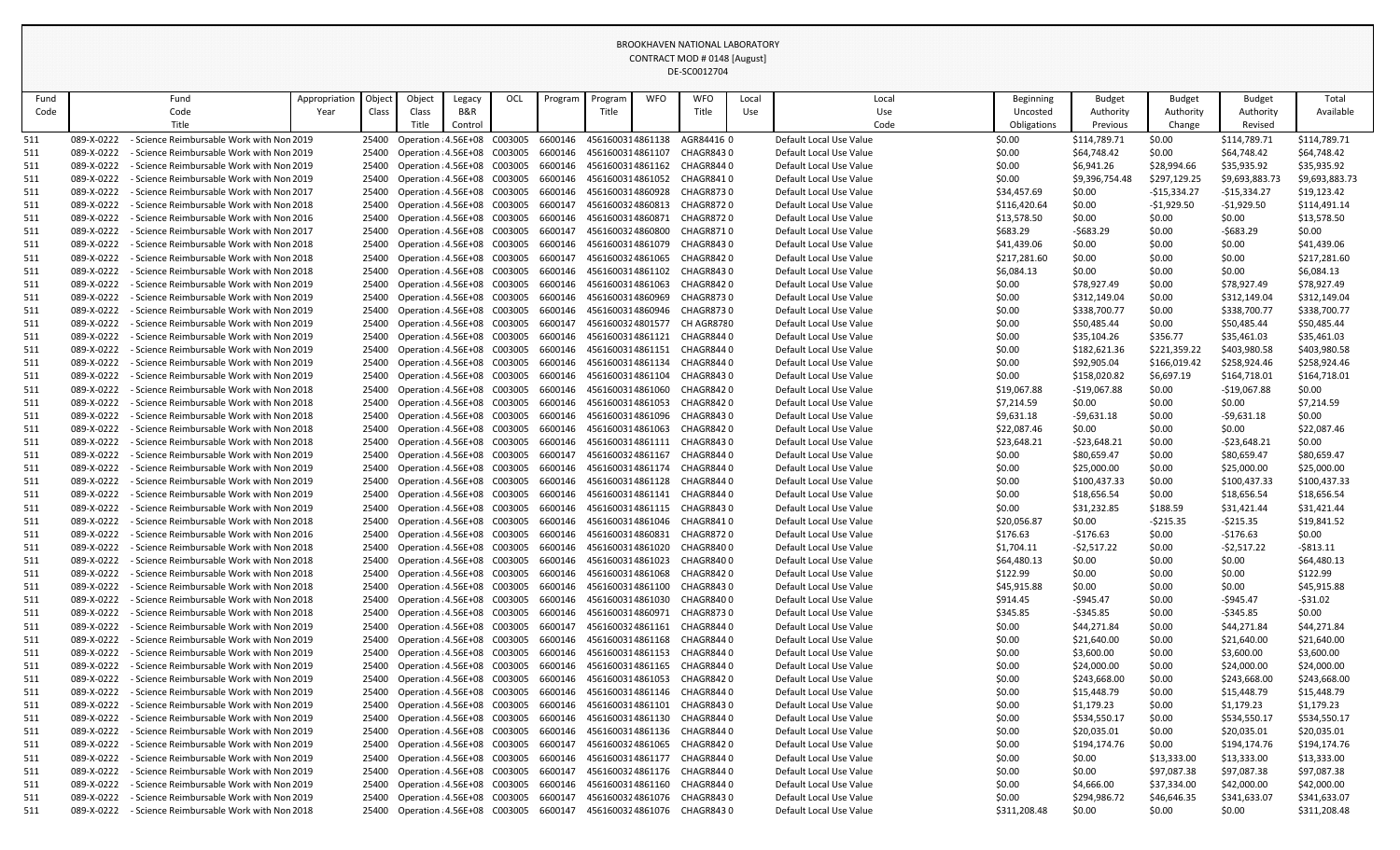| Fund       |                          | Fund                                                                                 | Appropriation | Object         | Object | Legacy                                                       | OCL | Program            | Program                              | <b>WFO</b> | <b>WFO</b>               | Local | Local                                              | Beginning                | <b>Budget</b>              | <b>Budget</b>             | <b>Budget</b>              | Total                       |
|------------|--------------------------|--------------------------------------------------------------------------------------|---------------|----------------|--------|--------------------------------------------------------------|-----|--------------------|--------------------------------------|------------|--------------------------|-------|----------------------------------------------------|--------------------------|----------------------------|---------------------------|----------------------------|-----------------------------|
| Code       |                          | Code                                                                                 | Year          | Class          | Class  | B&R                                                          |     |                    | Title                                |            | Title                    | Use   | Use                                                | Uncosted                 | Authority                  | Authority                 | Authority                  | Available                   |
|            |                          | Title                                                                                |               |                | Title. | Control                                                      |     |                    |                                      |            |                          |       | Code                                               | Obligations              | Previous                   | Change                    | Revised                    |                             |
| 511        | 089-X-0222               | - Science Reimbursable Work with Non 2015                                            |               | 25400          |        | Operation : 4.56E+08 C003005                                 |     |                    | 6600146 4561600314860880             |            | CHAGR8720                |       | Default Local Use Value                            | \$2,596.52               | $-52,596.52$               | \$0.00                    | $-52,596.52$               | \$0.00                      |
| <u>511</u> | 089-X-0222               | Science Reimbursable Work with Non 2017                                              |               | 25400          |        | Operation : 4.56E+08 C003005                                 |     | 6600146            | 4561600314861021                     |            | CHAGR8400                |       | Default Local Use Value                            | \$2,654.48               | $-52,654.48$               | \$0.00                    | $-52,654.48$               | \$0.00                      |
| 511        | 089-X-0222               | Science Reimbursable Work with Non 2018                                              |               | 25400          |        | Operation : 4.56E+08 C003005                                 |     | 6600146            | 4561600314861098                     |            | CHAGR8430                |       | Default Local Use Value                            | \$25,008.55              | \$0.00                     | \$0.00                    | \$0.00                     | \$25,008.55                 |
| 511        | 089-X-0222               | Science Reimbursable Work with Non 2018                                              |               | 25400          |        | Operation : 4.56E+08 C003005                                 |     | 6600147            | 4561600324801577                     |            | CH AGR8780               |       | Default Local Use Value                            | \$50,485.44              | \$0.00                     | \$0.00                    | \$0.00                     | \$50,485.44                 |
| <u>511</u> | 089-X-0222               | Science Reimbursable Work with Non 2018                                              |               | 25400          |        | Operation : 4.56E+08 C003005                                 |     | 6600147            | 4561600324861032                     |            | CHAGR8410                |       | Default Local Use Value                            | \$45,039.33              | \$0.00                     | \$0.00                    | \$0.00                     | \$45,039.33                 |
| 511        | 089-X-0222               | Science Reimbursable Work with Non 2018                                              |               | 25400          |        | Operation : 4.56E+08 C003005                                 |     | 6600146            | 4561600314860969                     |            | CHAGR8730                |       | Default Local Use Value                            | \$72,150.96              | \$0.00                     | \$0.00                    | \$0.00                     | \$72,150.96                 |
| 511        | 089-X-0222               | Science Reimbursable Work with Non 2018                                              |               | 25400          |        | Operation : 4.56E+08 C003005                                 |     | 6600146            | 4561600314860686                     |            | CHAGR8780                |       | Default Local Use Value                            | \$5,536.61               | -\$5,444.97                | \$0.00                    | $-$5,444.97$               | \$91.64                     |
| 511        | 089-X-0222               | Science Reimbursable Work with Non 2019                                              |               | 25400          |        | Operation : 4.56E+08 C003005                                 |     | 6600146            | 4561600314861158                     |            | CHAGR8440                |       | Default Local Use Value                            | \$0.00                   | \$30,000.00                | \$0.00                    | \$30,000.00                | \$30,000.00                 |
| 511        | 089-X-0222               | Science Reimbursable Work with Non 2019                                              |               | 25400          |        | Operation : 4.56E+08 C003005                                 |     | 6600146            | 4561600314861075                     |            | CHAGR8430                |       | Default Local Use Value                            | \$0.00                   | \$2,569.90                 | \$0.00                    | \$2,569.90                 | \$2,569.90                  |
| <u>511</u> | 089-X-0222               | - Science Reimbursable Work with Non 2019                                            |               | 25400          |        | Operation : 4.56E+08 C003005                                 |     | 6600146            | 4561600314861099                     |            | CHAGR8430                |       | Default Local Use Value                            | \$0.00                   | \$144,546.93               | \$0.00                    | \$144,546.93               | \$144,546.93                |
| <u>511</u> | 089-X-0222               | Science Reimbursable Work with Non 2019                                              |               | 25400          |        | Operation : 4.56E+08 C003005                                 |     | 6600146            | 4561600314861089                     |            | CHAGR8430                |       | Default Local Use Value                            | \$0.00                   | \$9,708.74                 | \$0.00                    | \$9,708.74                 | \$9,708.74                  |
| 511        | 089-X-0222               | Science Reimbursable Work with Non 2019                                              |               | 25400          |        | Operation : 4.56E+08 C003005                                 |     | 6600146            | 4561600314861066                     |            | CHAGR8420                |       | Default Local Use Value                            | \$0.00                   | \$31,281.71                | \$0.00                    | \$31,281.71                | \$31,281.71                 |
| 511        | 089-X-0222               | - Science Reimbursable Work with Non 2019                                            |               | 25400          |        | Operation : 4.56E+08 C003005                                 |     | 6600146            | 4561600314860936                     |            | CHAGR872 0               |       | Default Local Use Value                            | \$0.00                   | \$24,472.21                | \$0.00                    | \$24,472.21                | \$24,472.21                 |
| 511        | 089-X-0222               | Science Reimbursable Work with Non 2019                                              |               | 25400          |        | Operation : 4.56E+08 C003005                                 |     | 6600146            | 4561600314861139                     |            | AGR844170                |       | Default Local Use Value                            | \$0.00                   | \$203,604.46               | \$23,377.63               | \$226,982.09               | \$226,982.09                |
| 511        | 089-X-0222<br>089-X-0222 | - Science Reimbursable Work with Non 2019<br>Science Reimbursable Work with Non 2019 |               | 25400          |        | Operation : 4.56E+08 C003005<br>Operation : 4.56E+08 C003005 |     | 6600146<br>6600146 | 4561600314861023<br>4561600314861133 |            | CHAGR8400                |       | Default Local Use Value<br>Default Local Use Value | \$0.00                   | \$169,261.76               | \$38,079.53               | \$207,341.29               | \$207,341.29<br>\$97,352.42 |
| <u>511</u> | 089-X-0222               | Science Reimbursable Work with Non 2019                                              |               | 25400          |        | Operation : 4.56E+08 C003005                                 |     | 6600146            | 4561600314861159                     |            | CHAGR844 0<br>CHAGR8440  |       | Default Local Use Value                            | \$0.00                   | \$89,830.16<br>\$15,111.00 | \$7,522.26<br>\$10,701.36 | \$97,352.42<br>\$25,812.36 | \$25,812.36                 |
| 511<br>511 | 089-X-0222               | Science Reimbursable Work with Non 2019                                              |               | 25400          |        | Operation : 4.56E+08 C003005                                 |     | 6600146            | 4561600314861109                     |            | CHAGR8430                |       | Default Local Use Value                            | \$0.00<br>\$0.00         | \$92,142.05                | \$2,379.41                | \$94,521.46                | \$94,521.46                 |
| 511        | 089-X-0222               | Science Reimbursable Work with Non 2018                                              |               | 25400          |        | Operation : 4.56E+08 C003005                                 |     | 6600146            | 4561600314861088                     |            | CHAGR8430                |       | Default Local Use Value                            | \$58,118.62              | \$0.00                     | \$0.00                    | \$0.00                     | \$58,118.62                 |
| 511        | 089-X-0222               | Science Reimbursable Work with Non 2016                                              |               | 25400          |        | Operation : 4.56E+08 C003005                                 |     | 6600146            | 4561600314860880                     |            | CHAGR8720                |       | Default Local Use Value                            | \$3,397.00               | $-53,397.00$               | \$0.00                    | $-53,397.00$               | \$0.00                      |
| 511        | 089-X-0222               | Science Reimbursable Work with Non 2017                                              |               | 25400          |        | Operation : 4.56E+08 C003005                                 |     | 6600147            | 4561600324861015                     |            | CHAGR8400                |       | Default Local Use Value                            | \$903,389.83             | \$0.00                     | \$0.00                    | \$0.00                     | \$903,389.83                |
| 511        | 089-X-0222               | Science Reimbursable Work with Non 2018                                              |               | 25400          |        | Operation : 4.56E+08 C003005                                 |     | 6600146            | 4561600314861066                     |            | CHAGR8420                |       | Default Local Use Value                            | \$32,960.08              | \$0.00                     | \$0.00                    | \$0.00                     | \$32,960.08                 |
| 511        | 089-X-0222               | Science Reimbursable Work with Non 2018                                              |               | 25400          |        | Operation : 4.56E+08 C003005                                 |     | 6600146            | 4561600314861120                     |            | CHAGR8430                |       | Default Local Use Value                            | \$91,831.68              | \$0.00                     | \$0.00                    | \$0.00                     | \$91,831.68                 |
| 511        | 089-X-0222               | Science Reimbursable Work with Non 2018                                              |               | 25400          |        | Operation : 4.56E+08 C003005                                 |     | 6600146            | 4561600314861109                     |            | CHAGR8430                |       | Default Local Use Value                            | \$382.41                 | \$0.00                     | \$0.00                    | \$0.00                     | \$382.41                    |
| <u>511</u> | 089-X-0222               | Science Reimbursable Work with Non 2019                                              |               | 25400          |        | Operation : 4.56E+08 C003005                                 |     | 6600146            | 4561600314861173                     |            | CHAGR8440                |       | Default Local Use Value                            | \$0.00                   | \$15,965.00                | \$0.00                    | \$15,965.00                | \$15,965.00                 |
| 511        | 089-X-0222               | - Science Reimbursable Work with Non 2019                                            |               | 25400          |        | Operation : 4.56E+08 C003005                                 |     | 6600146            | 4561600314861100                     |            | CHAGR8430                |       | Default Local Use Value                            | \$0.00                   | \$50,507.48                | \$0.00                    | \$50,507.48                | \$50,507.48                 |
| 511        | 089-X-0222               | - Science Reimbursable Work with Non 2019                                            |               | 25400          |        | Operation : 4.56E+08 C003005                                 |     |                    | 6600146 4561600314861132             |            | CHAGR8440                |       | Default Local Use Value                            | \$0.00                   | \$46,167.15                | \$0.00                    | \$46,167.15                | \$46,167.15                 |
| 512        | 089-X-0222               | Science Reimbursable Work with Oth 2011                                              |               | 25400          |        | Operation : 4.56E+08 C003005                                 |     | 6600050            | 4561401964860467                     |            | CHAGRNNJ 0               |       | Default Local Use Value                            | \$360,508.07             | \$0.00                     | -\$360,508.07             | -\$360,508.07              | \$0.00                      |
| 512        | 089-X-0222               | Science Reimbursable Work with Oth 2013                                              |               | 25400          |        | Operation : 4.56E+08 C003005                                 |     | 6600067            | 4561403524860796                     |            | CHAGRSIA/0               |       | Default Local Use Value                            | \$19.78                  | \$0.00                     | \$0.00                    | \$0.00                     | \$19.78                     |
| 512        | 089-X-0222               | - Science Reimbursable Work with Oth 2013                                            |               | 25400          |        | Operation : 4.56E+08 C003005                                 |     | 6600007            | 4561400504860561                     |            | CHAGR9EV0                |       | Default Local Use Value                            | \$11,621.01              | \$0.00                     | \$0.00                    | \$0.00                     | \$11,621.01                 |
| 512        | 089-X-0222               | Science Reimbursable Work with Oth 2014                                              |               | 25400          |        | Operation : 4.56E+08 C003005                                 |     | 6600007            | 4561400504860561                     |            | CHAGR9EV0                |       | Default Local Use Value                            | \$8,737.52               | \$0.00                     | \$0.00                    | \$0.00                     | \$8,737.52                  |
| 512        | 089-X-0222               | Science Reimbursable Work with Oth 2017                                              |               | 25400          |        | Operation : 4.56E+08 C003005                                 |     | 6600050            | 4561401964860991                     |            | CHAGRNNI 0               |       | Default Local Use Value                            | \$76,278.33              | \$0.00                     | \$0.00                    | \$0.00                     | \$76,278.33                 |
| 512        | 089-X-0222               | - Science Reimbursable Work with Oth 2018                                            |               | 25400          |        | Operation : 4.56E+08 C003005                                 |     | 6600050            | 4561401964861073                     |            | CHAGR80H0                |       | Default Local Use Value                            | \$143,425.49             | \$0.00                     | \$0.00                    | \$0.00                     | \$143,425.49                |
| 512        | 089-X-0222               | Science Reimbursable Work with Oth 2014                                              |               | 25400          |        | Operation : 4.56E+08 C003005                                 |     | 6600096            | 4561403714860776                     |            | CH189QBV 0               |       | Default Local Use Value                            | \$9,993.07               | \$0.00                     | \$0.00                    | \$0.00                     | \$9,993.07                  |
| 512        | 089-X-0222               | Science Reimbursable Work with Oth 2015                                              |               | 25400          |        | Operation : 4.56E+08 C003005                                 |     | 6600099            | 4561403744860913                     |            | CHAGRNR(0                |       | Default Local Use Value                            | \$151.73                 | \$0.00                     | \$0.00                    | \$0.00                     | \$151.73                    |
| 512        | 089-X-0222               | - Science Reimbursable Work with Oth 2005                                            |               | 25400          |        | Operation : 4.56E+08 C003005                                 |     | 6600066            | 4561403514806666                     |            | CHAGRRW'0                |       | Default Local Use Value                            | \$394,234.20             | \$0.00                     | \$0.00                    | \$0.00                     | \$394,234.20                |
| 512        | 089-X-0222               | Science Reimbursable Work with Oth 2013                                              |               | 25400          |        | Operation : 4.56E+08 C003005                                 |     | 6600007            | 4561400504860849                     |            | CHAGR2010                |       | Default Local Use Value                            | \$2,007.03               | \$0.00                     | \$0.00                    | \$0.00                     | \$2,007.03                  |
| 512        | 089-X-0222               | - Science Reimbursable Work with Oth 2018                                            |               | 25400          |        | Operation : 4.56E+08 C003005                                 |     | 6600007            | 4561400504860850                     |            | CHAGR2010                |       | Default Local Use Value                            | \$2,448.77               | \$0.00                     | \$0.00                    | \$0.00                     | \$2,448.77                  |
| 512        | 089-X-0222               | Science Reimbursable Work with Oth 2018                                              |               | 25400          |        | Operation : 4.56E+08 C003005                                 |     | 6600051            | 4561402004861105                     |            | CHAGR1830                |       | Default Local Use Value                            | \$63,865.80              | \$0.00                     | \$0.00                    | \$0.00                     | \$63,865.80                 |
| 512        | 089-X-0222               | Science Reimbursable Work with Oth 2015                                              |               | 25400          |        | Operation : 4.56E+08 C003005                                 |     | 6600099            | 4561403744860622                     |            | CH189N68!0               |       | Default Local Use Value                            | \$561.39                 | $-5561.39$                 | \$0.00                    | -\$561.39                  | \$0.00                      |
| 512        | 089-X-0222               | - Science Reimbursable Work with Oth 2019                                            |               | 25400          |        | Operation : 4.56E+08 C003005                                 |     | 6600050            | 4561401964861025                     |            | CHAGRNNI 0               |       | Default Local Use Value                            | \$0.00                   | \$48,543.69                | \$0.00                    | \$48,543.69                | \$48,543.69                 |
| 512        | 089-X-0222               | - Science Reimbursable Work with Oth 2019                                            |               | 25400          |        | Operation : 4.56E+08 C003005                                 |     | 6600050            | 4561401964860979                     |            | CHAGRNNJ 0               |       | Default Local Use Value                            | \$0.00                   | \$8,313,300.98             | \$0.00                    | \$8,313,300.98             | \$8,313,300.98              |
| 512        | 089-X-0222               | Science Reimbursable Work with Oth 2015                                              |               | 25400          |        | Operation : 4.56E+08 C003005                                 |     | 6600067            | 4561403524860964                     |            | CHAGR1930                |       | Default Local Use Value                            | \$68,048.75              | \$0.00                     | \$0.00                    | \$0.00                     | \$68,048.75                 |
| 512        | 089-X-0222               | Science Reimbursable Work with Oth 2014<br>Science Reimbursable Work with Oth 2012   |               | 25400          |        | Operation : 4.56E+08 C003005                                 |     | 6600053            | 4561402204860836<br>4561402204804149 |            | CHAGRAGN0                |       | Default Local Use Value<br>Default Local Use Value | \$767.68                 | \$0.00                     | \$0.00                    | \$0.00                     | \$767.68<br>\$0.00          |
| 512        | 089-X-0222<br>089-X-0222 | Science Reimbursable Work with Oth 2017                                              |               | 25400<br>25400 |        | Operation : 4.56E+08 C003005<br>Operation : 4.56E+08 C003005 |     | 6600053<br>6600099 | 4561403744860947                     |            | CH AGRY1/0<br>CHAGRNRC 0 |       | Default Local Use Value                            | \$4,499.65<br>\$1,430.36 | -\$4,499.65<br>\$0.00      | \$0.00<br>\$0.00          | $-54,499.65$<br>\$0.00     | \$1,430.36                  |
| 512<br>512 | 089-X-0222               | Science Reimbursable Work with Oth 2016                                              |               | 25400          |        | Operation : 4.56E+08 C003005                                 |     | 6600099            | 4561403744860760                     |            | CH189N69 0               |       | Default Local Use Value                            | \$13,279.83              | \$0.00                     | \$0.00                    | \$0.00                     | \$13,279.83                 |
| 512        | 089-X-0222               | - Science Reimbursable Work with Oth 2016                                            |               | 25400          |        | Operation : 4.56E+08 C003005                                 |     | 6600099            | 4561403744860817                     |            | CH189V64(0               |       | Default Local Use Value                            | \$1,784.78               | \$0.00                     | \$0.00                    | \$0.00                     | \$1,784.78                  |
| 512        | 089-X-0222               | Science Reimbursable Work with Oth 2018                                              |               | 25400          |        | Operation : 4.56E+08 C003005                                 |     | 6600096            | 4561403714861126                     |            | CHNRC3130                |       | Default Local Use Value                            | \$961,165.05             | \$0.00                     | \$0.00                    | \$0.00                     | \$961,165.05                |
| 512        | 089-X-0222               | Science Reimbursable Work with Oth 2017                                              |               | 25400          |        | Operation : 4.56E+08 C003005                                 |     | 6600069            | 4561403544860930                     |            | CHAGRAID <sub>1</sub> 0  |       | Default Local Use Value                            | \$121,227.96             | \$0.00                     | \$0.00                    | \$0.00                     | \$121,227.96                |
| 512        | 089-X-0222               | Science Reimbursable Work with Oth 2015                                              |               | 25400          |        | Operation : 4.56E+08 C003005                                 |     | 6600053            | 4561402204803492                     |            | CH AGRNIF 0              |       | Default Local Use Value                            | \$822,752.00             | \$0.00                     | \$0.00                    | \$0.00                     | \$822,752.00                |
| 512        | 089-X-0222               | - Science Reimbursable Work with Oth 2017                                            |               |                |        | 25400 Operation : 4.56E+08 C003005                           |     |                    | 6600066 4561403514861057             |            | CH1931CP:0               |       | Default Local Use Value                            | \$4,474,778.10           | \$0.00                     | \$0.00                    | \$0.00                     | \$4,474,778.10              |
|            |                          |                                                                                      |               |                |        |                                                              |     |                    |                                      |            |                          |       |                                                    |                          |                            |                           |                            |                             |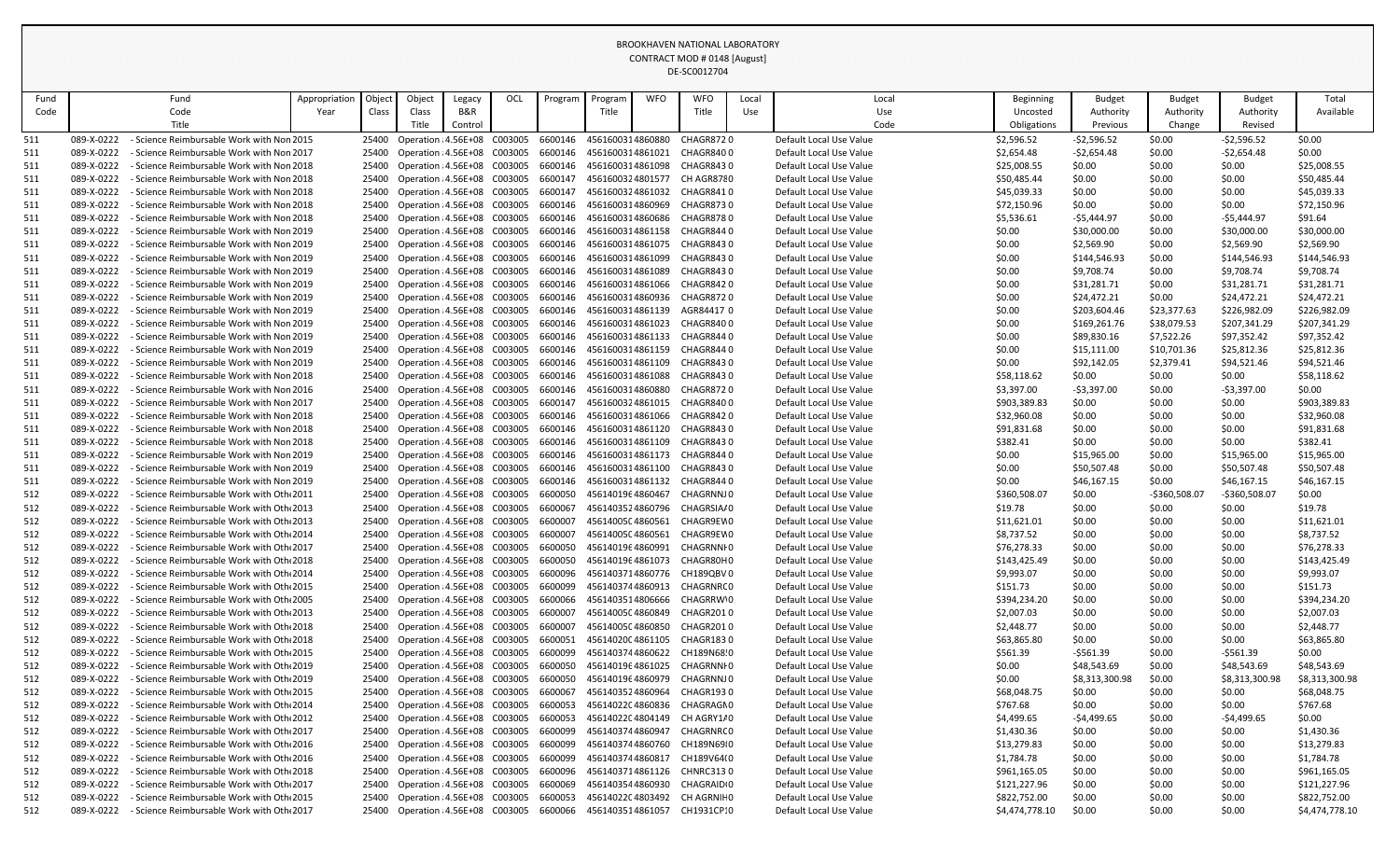| Fund       |                          | Fund                                                                               | Appropriation | Objed          | Object                                                       | Legacy  | <b>OCL</b> | Program            | Program                              | <b>WFO</b> | <b>WFO</b>              | Local | Local                                              |                    | Beginning       | <b>Budget</b>    | <b>Budget</b>    | <b>Budget</b>    | Total              |
|------------|--------------------------|------------------------------------------------------------------------------------|---------------|----------------|--------------------------------------------------------------|---------|------------|--------------------|--------------------------------------|------------|-------------------------|-------|----------------------------------------------------|--------------------|-----------------|------------------|------------------|------------------|--------------------|
| Code       |                          | Code                                                                               | Year          | Class          | Class                                                        | B&R     |            |                    | Title                                |            | Title                   | Use   | Use                                                |                    | Uncosted        | Authority        | Authority        | Authority        | Available          |
|            |                          | Title                                                                              |               |                | Title                                                        | Control |            |                    |                                      |            |                         |       | Code                                               |                    | Obligations     | Previous         | Change           | Revised          |                    |
| 512        | 089-X-0222               | - Science Reimbursable Work with Oth 2018                                          |               | 25400          | Operation : 4.56E+08 C003005                                 |         |            | 6600050            | 4561401964860979                     |            | CHAGRNNJ0               |       | Default Local Use Value                            |                    | \$7,179,609.54  | -\$873.79        | \$0.00           | -\$873.79        | \$7,178,735.75     |
| 512        | 089-X-0222               | Science Reimbursable Work with Oth 2019                                            |               | 25400          | Operation : 4.56E+08 C003005                                 |         |            | 6600050            | 4561401964860991                     |            | <b>CHAGRNNIO</b>        |       | Default Local Use Value                            | \$0.00             |                 | \$112,621.36     | \$0.00           | \$112,621.36     | \$112,621.36       |
| 512        | 089-X-0222               | - Science Reimbursable Work with Oth 2019                                          |               | 25400          | Operation : 4.56E+08 C003005                                 |         |            | 6600007            | 4561400504861119                     |            | CHAGRP180               |       | Default Local Use Value                            | \$0.00             |                 | \$444,538.84     | \$0.00           | \$444,538.84     | \$444,538.84       |
| 512        | 089-X-0222               | Science Reimbursable Work with Oth 2016                                            |               | 25400          | Operation : 4.56E+08 C003005                                 |         |            | 6600050            | 4561401964860745                     |            | CHAGRNNJ0               |       | Default Local Use Value                            | \$6,224.31         |                 | \$0.00           | \$0.00           | \$0.00           | \$6,224.31         |
| 512        | 089-X-0222               | Science Reimbursable Work with Oth 2018                                            |               | 25400          | Operation : 4.56E+08 C003005                                 |         |            | 6600050            | 4561401964860920                     |            | CHAGRRPC0               |       | Default Local Use Value                            | \$25,684.62        |                 | \$0.00           | \$0.00           | \$0.00           | \$25,684.62        |
| 512        | 089-X-0222               | Science Reimbursable Work with Oth 2019                                            |               | 25400          | Operation : 4.56E+08 C003005                                 |         |            | 6600096            | 4561403714861126                     |            | <b>CHNRC3130</b>        |       | Default Local Use Value                            | \$0.00             |                 | \$0.00           | \$302,153.89     | \$302,153.89     | \$302,153.89       |
| 512        | 089-X-0222               | Science Reimbursable Work with Oth 2018                                            |               | 25400          | Operation : 4.56E+08 C003005                                 |         |            | 6600007            | 4561400504861119                     |            | CHAGRP180               |       | Default Local Use Value                            |                    | \$563,021.60    | \$0.00           | \$0.00           | \$0.00           | \$563,021.60       |
| 512        | 089-X-0222               | Science Reimbursable Work with Oth 2014                                            |               | 25400          | Operation : 4.56E+08 C003005                                 |         |            | 6600053            | 4561402204803492                     |            | CH AGRNIF 0             |       | Default Local Use Value                            |                    | \$733,390.21    | -\$1,493.21      | \$0.00           | -\$1,493.21      | \$731,897.00       |
| 512        | 089-X-0222               | Science Reimbursable Work with Oth 2016                                            |               | 25400          | Operation : 4.56E+08 C003005                                 |         |            | 6600096            | 4561403714860773                     |            | CH189QBI(0              |       | Default Local Use Value                            | \$813.05           |                 | -\$813.05        | \$0.00           | $-5813.05$       | \$0.00             |
| 512        | 089-X-0222               | Science Reimbursable Work with Oth 2016                                            |               | 25400          | Operation : 4.56E+08 C003005                                 |         |            | 6600066            | 4561403514860970                     |            | CHAGR1930               |       | Default Local Use Value                            |                    | \$1,288,712.72  | \$0.00           | \$0.00           | \$0.00           | \$1,288,712.72     |
| 512        | 089-X-0222               | Science Reimbursable Work with Oth 2017                                            |               | 25400          | Operation : 4.56E+08 C003005                                 |         |            | 6600099            | 4561403744860911                     |            | CHAGRNRC0               |       | Default Local Use Value                            |                    | \$119,801.34    | \$0.00           | \$0.00           | \$0.00           | \$119,801.34       |
| 512        | 089-X-0222               | Science Reimbursable Work with Oth 2007                                            |               | 25400          | Operation : 4.56E+08 C003005                                 |         |            | 6600050            | 4561401964860316                     |            | CHAGRNNJ0               |       | Default Local Use Value                            |                    | \$20,870.32     | \$0.00           | \$0.00           | \$0.00           | \$20,870.32        |
| 512        | 089-X-0222               | Science Reimbursable Work with Oth 2019                                            |               | 25400          | Operation : 4.56E+08 C003005                                 |         |            | 6600099            | 4561403744860894                     |            | CHAGRNR(0               |       | Default Local Use Value                            | \$0.00             |                 | \$148,206.79     | \$0.00           | \$148,206.79     | \$148,206.79       |
| 512        | 089-X-0222               | Science Reimbursable Work with Oth 2019                                            |               | 25400          | Operation : 4.56E+08 C003005                                 |         |            | 6600050            | 4561401964861073                     |            | CHAGR80H0               |       | Default Local Use Value                            | \$0.00             |                 | \$202,912.62     | \$0.00           | \$202,912.62     | \$202,912.62       |
| 512        | 089-X-0222               | - Science Reimbursable Work with Oth 2019                                          |               | 25400          | Operation : 4.56E+08 C003005                                 |         |            | 6600007            | 4561400504861123                     |            | CHAGRP180               |       | Default Local Use Value                            | \$0.00             |                 | \$242,718.45     | \$0.00           | \$242,718.45     | \$242,718.45       |
| 512        | 089-X-0222               | Science Reimbursable Work with Oth 2019                                            |               | 25400          | Operation : 4.56E+08 C003005                                 |         |            | 6600069            | 4561403544860930                     |            | CHAGRAID <sub>10</sub>  |       | Default Local Use Value                            | \$0.00             |                 | \$111,650.49     | \$248,083.00     | \$359,733.49     | \$359,733.49       |
| 512        | 089-X-0222               | Science Reimbursable Work with Oth 2017                                            |               |                | Operation : 4.56E+08 C003005                                 |         |            | 6600007            | 4561400504861054                     |            | CHAGRNA10               |       | Default Local Use Value                            | \$8,453.63         |                 | \$0.00           | \$0.00           | \$0.00           | \$8,453.63         |
| 512        | 089-X-0222<br>089-X-0222 | Science Reimbursable Work with Oth 2017<br>Science Reimbursable Work with Oth 2017 |               | 25400<br>25400 | Operation : 4.56E+08 C003005<br>Operation : 4.56E+08 C003005 |         |            | 6600007<br>6600007 | 4561400504861037<br>4561400504860843 |            | CHAGR17E 0<br>CHAGR2010 |       | Default Local Use Value<br>Default Local Use Value | \$3.72<br>\$611.68 |                 | \$0.00<br>\$0.00 | \$0.00<br>\$0.00 | \$0.00<br>\$0.00 | \$3.72<br>\$611.68 |
| 512<br>512 | 089-X-0222               | - Science Reimbursable Work with Othı 2018                                         |               | 25400          | Operation : 4.56E+08 C003005                                 |         |            | 6600050            | 4561401964861069                     |            | CHAGR80H0               |       | Default Local Use Value                            |                    | \$134,939.61    | \$0.00           | \$0.00           | \$0.00           | \$134,939.61       |
| 512        | 089-X-0222               | Science Reimbursable Work with Oth 2018                                            |               | 25400          | Operation : 4.56E+08 C003005                                 |         |            | 6600096            | 4561403714860873                     |            | CHAGRNR(0               |       | Default Local Use Value                            |                    | \$1,680,118.93  | \$0.00           | \$0.00           | \$0.00           | \$1,680,118.93     |
| 512        | 089-X-0222               | Science Reimbursable Work with Oth 2016                                            |               | 25400          | Operation : 4.56E+08 C003005                                 |         |            | 6600099            | 4561403744860941                     |            | CHAGRNR(0               |       | Default Local Use Value                            |                    | \$26,293.22     | \$0.00           | \$0.00           | \$0.00           | \$26,293.22        |
| 512        | 089-X-0222               | Science Reimbursable Work with Oth، 2018 -                                         |               | 25400          | Operation : 4.56E+08 C003005                                 |         |            | 6600007            | 4561400504861123                     |            | CHAGRP180               |       | Default Local Use Value                            | \$85,838.77        |                 | \$0.00           | \$0.00           | \$0.00           | \$85,838.77        |
| 512        | 089-X-0222               | - Science Reimbursable Work with Oth 2015                                          |               | 25400          | Operation : 4.56E+08 C003005                                 |         |            | 6600007            | 4561400504860561                     |            | CHAGR9EV0               |       | Default Local Use Value                            | \$1.29             |                 | \$0.00           | \$0.00           | \$0.00           | \$1.29             |
| 512        | 089-X-0222               | Science Reimbursable Work with Oth 2014                                            |               | 25400          | Operation : 4.56E+08 C003005                                 |         |            | 6600066            | 4561403514860917                     |            | CHAGR1930               |       | Default Local Use Value                            |                    | \$840,986.71    | \$0.00           | \$0.00           | \$0.00           | \$840,986.71       |
| 512        | 089-X-0222               | - Science Reimbursable Work with Oth 2015                                          |               | 25400          | Operation : 4.56E+08 C003005                                 |         |            | 6600072            | 4561403574860914                     |            | CHAGR1930               |       | Default Local Use Value                            | \$260.99           |                 | \$0.00           | \$0.00           | \$0.00           | \$260.99           |
|            | 089-X-0222               | - Science Reimbursable Work with Oth 2018                                          |               | 25400          | Operation : 4.56E+08 C003005                                 |         |            | 6600069            | 4561403544860930                     |            | CHAGRAID <sub>10</sub>  |       | Default Local Use Value                            |                    | \$242,718.45    | \$0.00           | \$0.00           | \$0.00           | \$242,718.45       |
| 512        | 089-X-0222               | Science Reimbursable Work with Oth 2016                                            |               | 25400          | Operation : 4.56E+08 C003005                                 |         |            | 6600050            | 4561401964860957                     |            | CHAGRNNI <sub>0</sub>   |       | Default Local Use Value                            | \$1,554.98         |                 | $-51,554.98$     | \$0.00           | -\$1,554.98      | \$0.00             |
| 512        | 089-X-0222               | Science Reimbursable Work with Oth 2013                                            |               | 25400          | Operation : 4.56E+08 C003005                                 |         |            | 6600066            | 4561403514860844                     |            | CHAGRSIA/0              |       | Default Local Use Value                            | \$3,808.15         |                 | \$0.00           | \$0.00           | \$0.00           | \$3,808.15         |
| 512        | 089-X-0222               | - Science Reimbursable Work with Oth 2019                                          |               | 25400          | Operation : 4.56E+08 C003005                                 |         |            | 6600007            | 4561400504861131                     |            | CHAGRER20               |       | Default Local Use Value                            | \$0.00             |                 | \$67,502.91      | \$0.00           | \$67,502.91      | \$67,502.91        |
| 512        | 089-X-0222               | Science Reimbursable Work with Oth 2014                                            |               | 25400          | Operation : 4.56E+08 C003005                                 |         |            | 6600072            | 4561403574860914                     |            | CHAGR1930               |       | Default Local Use Value                            | \$6,708.87         |                 | \$0.00           | \$0.00           | \$0.00           | \$6,708.87         |
| 512        | 089-X-0222               | Science Reimbursable Work with Oth 2017                                            |               | 25400          | Operation : 4.56E+08 C003005                                 |         |            | 6600099            | 4561403744860901                     |            | CHAGRNR(0               |       | Default Local Use Value                            |                    | \$34,547.10     | \$0.00           | \$0.00           | \$0.00           | \$34,547.10        |
| 512        | 089-X-0222               | Science Reimbursable Work with Oth 2015                                            |               | 25400          | Operation : 4.56E+08 C003005                                 |         |            | 6600053            | 4561402204860897                     |            | CHAGRR210               |       | Default Local Use Value                            | \$6,228.29         |                 | \$0.00           | \$0.00           | \$0.00           | \$6,228.29         |
| 512        | 089-X-0222               | Science Reimbursable Work with Oth 2012                                            |               | 25400          | Operation : 4.56E+08 C003005                                 |         |            | 6600053            | 4561402204804168                     |            | CH AGRY1(0              |       | Default Local Use Value                            | \$3,309.73         |                 | \$0.00           | \$0.00           | \$0.00           | \$3,309.73         |
| 512        | 089-X-0222               | Science Reimbursable Work with Oth 2014                                            |               | 25400          | Operation : 4.56E+08 C003005                                 |         |            | 6600073            | 4561403583011110                     |            | CRAGRS-OI0              |       | Default Local Use Value                            | \$121.25           |                 | \$0.00           | \$0.00           | \$0.00           | \$121.25           |
| 512        | 089-X-0222               | Science Reimbursable Work with Oth 2018                                            |               | 25400          | Operation : 4.56E+08 C003005                                 |         |            | 6600053            | 4561402204860902                     |            | CHAGRP410               |       | Default Local Use Value                            |                    | \$3,011,272.60  | \$0.00           | \$0.00           | \$0.00           | \$3,011,272.60     |
| 512        | 089-X-0222               | Science Reimbursable Work with Oth 2014                                            |               | 25400          | Operation : 4.56E+08 C003005                                 |         |            | 6600099            | 4561403744860697                     |            | CH189N67!0              |       | Default Local Use Value                            |                    | \$67,304.85     | \$0.00           | \$0.00           | \$0.00           | \$67,304.85        |
| 512        | 089-X-0222               | - Science Reimbursable Work with Oth 2019                                          |               | 25400          | Operation : 4.56E+08 C003005                                 |         |            | 6600050            | 4561401964860942                     |            | CHAGRNNJ 0              |       | Default Local Use Value                            | \$0.00             |                 | \$472,330.09     | \$0.00           | \$472,330.09     | \$472,330.09       |
| 512        | 089-X-0222               | Science Reimbursable Work with Oth 2019                                            |               | 25400          | Operation : 4.56E+08 C003005                                 |         |            | 6600096            | 4561403714860873                     |            | CHAGRNR(0               |       | Default Local Use Value                            | \$0.00             |                 | \$855,041.57     | \$27,184.47      | \$882,226.04     | \$882,226.04       |
| 512        | 089-X-0222               | Science Reimbursable Work with Oth 2014                                            |               | 25400          | Operation : 4.56E+08 C003005                                 |         |            | 6600073            | 4561403584860852                     |            | CHAGR0170               |       | Default Local Use Value                            | \$83,084.91        |                 | \$0.00           | \$0.00           | \$0.00           | \$83,084.91        |
| 512        | 089-X-0222               | - Science Reimbursable Work with Oth 2015                                          |               | 25400          | Operation : 4.56E+08 C003005                                 |         |            | 6600099            | 4561403744860657                     |            | CH189V61!0              |       | Default Local Use Value                            | \$9,708.74         |                 | \$0.00           | \$0.00           | \$0.00           | \$9,708.74         |
| 512        | 089-X-0222               | Science Reimbursable Work with Oth 2017                                            |               | 25400          | Operation : 4.56E+08 C003005                                 |         |            | 6600007            | 4561400504861041                     |            | CHAGR2010               |       | Default Local Use Value                            | \$109.78           |                 | \$0.00           | \$0.00           | \$0.00           | \$109.78           |
| 512        | 089-X-0222               | - Science Reimbursable Work with Oth 2016                                          |               | 25400          | Operation : 4.56E+08 C003005                                 |         |            | 6600066            | 4561403514861012                     |            | CHAGR1930               |       | Default Local Use Value                            |                    | \$3,431,271.01  | \$0.00           | \$0.00           | \$0.00           | \$3,431,271.01     |
| 512        | 089-X-0222               | Science Reimbursable Work with Oth 2018                                            |               | 25400          | Operation : 4.56E+08 C003005                                 |         |            | 6600050            | 4561401964860932                     |            | CHAGRNN(0               |       | Default Local Use Value                            | \$60.98            |                 | $-560.98$        | \$0.00           | $-560.98$        | \$0.00             |
| 512        | 089-X-0222               | Science Reimbursable Work with Oth 2005                                            |               | 25400          | Operation : 4.56E+08 C003005                                 |         |            | 6600053            | 4561402204803774                     |            | CH AGRRW0               |       | Default Local Use Value                            |                    | \$527,491.57    | \$0.00           | \$0.00           | \$0.00           | \$527,491.57       |
| 512        | 089-X-0222               | - Science Reimbursable Work with Oth 2016                                          |               | 25400          | Operation : 4.56E+08 C003005                                 |         |            | 6600099            | 4561403744860894                     |            | CHAGRNR(0               |       | Default Local Use Value                            |                    | \$20,943.02     | \$0.00           | \$0.00           | \$0.00           | \$20,943.02        |
| 512        | 089-X-0222               | - Science Reimbursable Work with Oth 2016                                          |               | 25400          | Operation : 4.56E+08 C003005                                 |         |            | 6600099            | 4561403744860948                     |            | CHAGRNR(0               |       | Default Local Use Value                            |                    | \$93,722.24     | \$0.00           | \$0.00           | \$0.00           | \$93,722.24        |
| 512        | 089-X-0222               | Science Reimbursable Work with Oth 2018                                            |               | 25400          | Operation : 4.56E+08 C003005                                 |         |            | 6600050            | 4561401964860992                     |            | CHAGRNN/0               |       | Default Local Use Value                            |                    | \$27,289.71     | \$0.00           | \$0.00           | \$0.00           | \$27,289.71        |
| 512        | 089-X-0222               | - Science Reimbursable Work with Oth 2018                                          |               | 25400          | Operation : 4.56E+08 C003005                                 |         |            | 6600066            | 4561403514861127                     |            | CH1931CP:0              |       | Default Local Use Value                            |                    | \$12,500,000.00 | \$0.00           | \$0.00           | \$0.00           | \$12,500,000.00    |
| 512        | 089-X-0222               | Science Reimbursable Work with Oth 2018                                            |               | 25400          | Operation : 4.56E+08 C003005                                 |         |            | 6600050            | 4561401964860942                     |            | CHAGRNNJ0               |       | Default Local Use Value                            |                    | \$143,017.14    | \$0.00           | \$0.00           | \$0.00           | \$143,017.14       |
| 512        | 089-X-0222               | Science Reimbursable Work with Oth 2019                                            |               | 25400          | Operation : 4.56E+08 C003005                                 |         |            | 6600096            | 4561403714861125                     |            | <b>CHNRC3130</b>        |       | Default Local Use Value                            | \$0.00             |                 | \$291,262.14     | \$0.00           | \$291,262.14     | \$291,262.14       |
| 512        | 089-X-0222               | - Science Reimbursable Work with Oth 2019                                          |               | 25400          | Operation : 4.56E+08 C003005                                 |         |            | 6600050            | 4561401964861154                     |            | CHAGR80L0               |       | Default Local Use Value                            | \$0.00             |                 | \$52,360.19      | \$0.00           | \$52,360.19      | \$52,360.19        |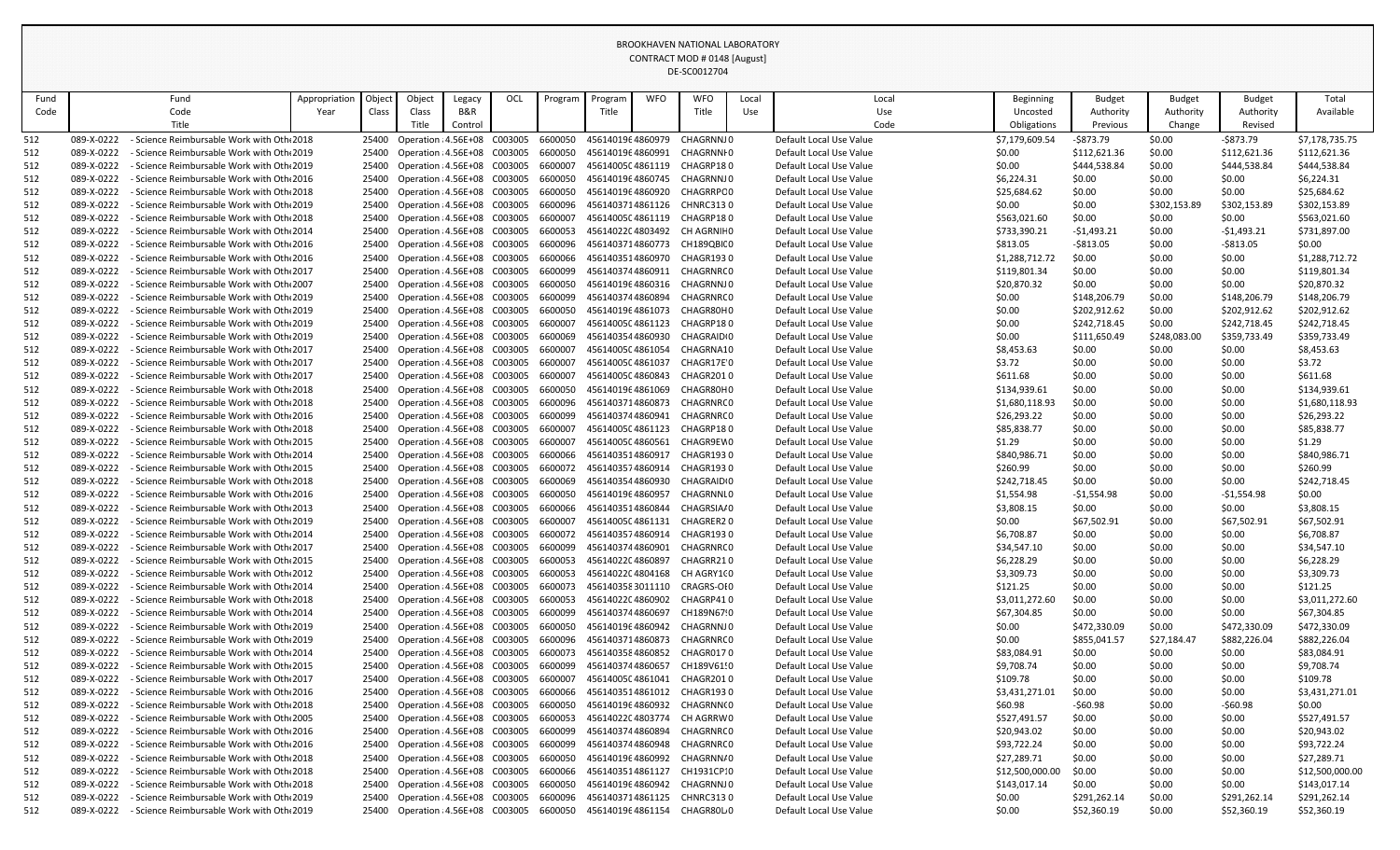|              |                                                                                                    |               |                |                                                              |                |            |                    |                                                            |            | DL-JLUUIZ7U4                  |       |                                                    |                             |                          |                     |                          |                             |
|--------------|----------------------------------------------------------------------------------------------------|---------------|----------------|--------------------------------------------------------------|----------------|------------|--------------------|------------------------------------------------------------|------------|-------------------------------|-------|----------------------------------------------------|-----------------------------|--------------------------|---------------------|--------------------------|-----------------------------|
| Fund         | Fund                                                                                               | Appropriation | Object         | Object                                                       | Legacy         | <b>OCL</b> | Program            | Program                                                    | <b>WFO</b> | <b>WFO</b>                    | Local | Local                                              | <b>Beginning</b>            | <b>Budget</b>            | <b>Budget</b>       | <b>Budget</b>            | Total                       |
| Code         | Code                                                                                               | Year          | Class          | Class                                                        | <b>B&amp;R</b> |            |                    | Title                                                      |            | Title                         | Use   | Use                                                | Uncosted                    | Authority                | Authority           | Authority                | Available                   |
|              | Title                                                                                              |               |                | ritle.                                                       | Control        |            |                    |                                                            |            |                               |       | Code                                               | Obligations                 | Previous                 | Change              | Revised                  |                             |
| 512          | Science Reimbursable Work with Oth 2019<br>089-X-0222                                              |               | 25400          | Operation : 4.56E+08 C003005                                 |                |            | 6600053            | 4561402204861118                                           |            | CHAGR1R20                     |       | Default Local Use Value                            | \$0.00                      | \$219,284.00             | \$191,099.00        | \$410,383.00             | \$410,383.00                |
| 512          | 089-X-0222<br>- Science Reimbursable Work with Oth 2015                                            |               | 25400          | Operation : 4.56E+08 C003005                                 |                |            | 6600050            | 4561401964860927                                           |            | CHARGNNI <sub>0</sub>         |       | Default Local Use Value                            | \$354.45                    | \$0.00                   | \$0.00              | \$0.00                   | \$354.45                    |
| 512          | 089-X-0222<br>- Science Reimbursable Work with Oth 2018                                            |               | 25400          | Operation : 4.56E+08 C003005                                 |                |            | 6600096            | 4561403714861125                                           |            | <b>CHNRC3130</b>              |       | Default Local Use Value                            | \$319,512.42                | \$0.00                   | \$0.00              | \$0.00                   | \$319,512.42                |
| 512          | 089-X-0222<br>- Science Reimbursable Work with Oth 2013                                            |               | 25400          | Operation : 4.56E+08 C003005                                 |                |            | 6600053            | 4561402204860794                                           |            | CHAGRAGN0                     |       | Default Local Use Value                            | \$8,934.17                  | \$0.00                   | \$0.00              | \$0.00                   | \$8,934.17                  |
| 512          | Science Reimbursable Work with Oth 2016<br>089-X-0222                                              |               | 25400          | Operation : 4.56E+08 C003005                                 |                |            | 6600053            | 4561402204803492                                           |            | CH AGRNIF 0                   |       | Default Local Use Value                            | \$455,077.00                | \$0.00                   | \$0.00              | \$0.00                   | \$455,077.00                |
| 512          | 089-X-0222<br>Science Reimbursable Work with Oth 2016                                              |               | 25400          | Operation : 4.56E+08 C003005                                 |                |            | 6600099            | 4561403744860724                                           |            | CH189V61!0                    |       | Default Local Use Value                            | \$3,761.11                  | \$0.00                   | \$0.00              | \$0.00                   | \$3,761.11                  |
| 512          | 089-X-0222<br>- Science Reimbursable Work with Oth 2011                                            |               | 25400          | Operation : 4.56E+08 C003005                                 |                |            | 6600050            | 4561401964860463                                           |            | CHAGRNNJ0                     |       | Default Local Use Value                            | \$0.26                      | $-50.26$                 | \$0.00              | $-50.26$                 | \$0.00                      |
| 512          | 089-X-0222<br>- Science Reimbursable Work with Oth 2012                                            |               | 25400          | Operation : 4.56E+08 C003005                                 |                |            | 6600053            | 4561402204860788                                           |            | CHAGR12F0                     |       | Default Local Use Value                            | \$152,272.29                | $-$152,272.29$           | \$0.00              | $-$152,272.29$           | \$0.00                      |
| 512          | 089-X-0222<br>- Science Reimbursable Work with Oth 2014                                            |               |                | 25400 Operation : 4.56E+08 C003005                           |                |            | 6600099            | 4561403744860657                                           |            | CH189V61!0                    |       | Default Local Use Value                            | \$29,137.54                 | \$0.00                   | \$0.00              | \$0.00                   | \$29,137.54                 |
| 512          | 089-X-0222<br>- Science Reimbursable Work with Oth 2011                                            |               | 25400          | Operation : 4.56E+08 C003005                                 |                |            | 6600096            | 4561403714860532                                           |            | CH189J4140                    |       | Default Local Use Value                            | \$3,429.21                  | \$0.00                   | \$0.00              | \$0.00                   | \$3,429.21                  |
| 512          | 089-X-0222<br>Science Reimbursable Work with Oth 2018                                              |               | 25400          | Operation : 4.56E+08 C003005                                 |                |            | 6600050            | 4561401964861025                                           |            | CHAGRNNI0                     |       | Default Local Use Value                            | \$35,279.75                 | \$0.00                   | \$0.00              | \$0.00                   | \$35,279.75                 |
| 512          | 089-X-0222<br>- Science Reimbursable Work with Oth 2017                                            |               | 25400          | Operation : 4.56E+08 C003005                                 |                |            | 6600100            | 4561403754860765                                           |            | CH189N75.0                    |       | Default Local Use Value                            | \$280.57                    | \$0.00                   | \$0.00              | \$0.00                   | \$280.57                    |
| 512          | 089-X-0222<br>Science Reimbursable Work with Oth 2015                                              |               | 25400          | Operation : 4.56E+08 C003005                                 |                |            | 6600007            | 4561400504860959                                           |            | CHAGR2010                     |       | Default Local Use Value                            | \$473.17                    | \$0.00                   | \$0.00              | \$0.00                   | \$473.17                    |
| 512          | 089-X-0222<br>- Science Reimbursable Work with Oth 2018                                            |               | 25400          | Operation : 4.56E+08 C003005                                 |                |            | 6600050            | 4561401964860991<br>4561401964861169                       |            | CHAGRNNI <sub>0</sub>         |       | Default Local Use Value<br>Default Local Use Value | \$223,300.97                | \$0.00                   | \$0.00              | \$0.00                   | \$223,300.97                |
| 512          | 089-X-0222<br>- Science Reimbursable Work with Oth 2019<br>089-X-0222                              |               | 25400          | Operation : 4.56E+08 C003005                                 |                |            | 6600050<br>6600207 | 456167SC04860834                                           |            | CHAGR80G0<br><b>CHAGR8720</b> |       |                                                    | \$0.00                      | \$273,330.10             | \$0.00<br>\$0.00    | \$273,330.10             | \$273,330.10<br>\$13,298.02 |
| 517          | - Science Reimbursable Work Agreeme 2018<br>- Science Reimbursable Work Agreeme 2019<br>089-X-0222 |               | 25400          | Operation : 4.56E+08 C003005<br>Operation : 4.56E+08 C003005 |                |            | 6600207            | 456167SC04861010                                           |            | <b>CHAGR8730</b>              |       | Default Local Use Value<br>Default Local Use Value | \$13,298.02<br>\$0.00       | \$0.00<br>\$7,114,563.11 | \$0.00              | \$0.00<br>\$7,114,563.11 | \$7,114,563.11              |
| 517<br>517   | 089-X-0222<br>- Science Reimbursable Work Agreeme 2018                                             |               | 25400<br>25400 | Operation : 4.56E+08 C003005                                 |                |            | 6600207            | 456167SC04860826                                           |            | CHAGR8720                     |       | Default Local Use Value                            | \$7,745.02                  | \$0.00                   | \$0.00              | \$0.00                   | \$7,745.02                  |
| 517          | 089-X-0222<br>- Science Reimbursable Work Agreeme 2018                                             |               | 25400          | Operation : 4.56E+08 C003005                                 |                |            | 6600207            | 456167SC04861108                                           |            | <b>CHAGR8430</b>              |       | Default Local Use Value                            | \$7,178,397.68              | \$0.00                   | \$0.00              | \$0.00                   | \$7,178,397.68              |
| 517          | 089-X-0222<br>- Science Reimbursable Work Agreeme 2018                                             |               | 25400          | Operation : 4.56E+08 C003005                                 |                |            | 6600207            | 456167SC04861010                                           |            | <b>CHAGR8730</b>              |       | Default Local Use Value                            | \$51,826.30                 | \$0.00                   | \$0.00              | \$0.00                   | \$51,826.30                 |
| 517          | 089-X-0222<br>- Science Reimbursable Work Agreeme 2018                                             |               | 25400          | Operation : 4.56E+08 C003005                                 |                |            | 6600207            | 456167SC04860823                                           |            | <b>CHAGR8720</b>              |       | Default Local Use Value                            | \$19,856.98                 | \$0.00                   | \$0.00              | \$0.00                   | \$19,856.98                 |
| 517          | - Science Reimbursable Work Agreeme 2019<br>089-X-0222                                             |               | 25400          | Operation : 4.56E+08 C003005                                 |                |            | 6600207            | 456167SC04860823                                           |            | <b>CHAGR8720</b>              |       | Default Local Use Value                            | \$0.00                      | \$82,524.28              | \$0.00              | \$82,524.28              | \$82,524.28                 |
| 517          | 089-X-0222<br>- Science Reimbursable Work Agreeme 2019                                             |               | 25400          | Operation : 4.56E+08 C003005                                 |                |            | 6600207            | 456167SC04861108                                           |            | <b>CHAGR8430</b>              |       | Default Local Use Value                            | \$0.00                      | \$3,602,103.30           | \$0.00              | \$3,602,103.30           | \$3,602,103.30              |
| 674          | 089-18/19-0228 - DA Primary Fund                                                                   | 2018          | 25400          | Operation : TT0000000 C003093                                |                |            | 4500001            | TT10200000                                                 |            | Default WF0                   |       | Default Local Use Value                            | \$0.00                      | \$55,000.00              | \$0.00              | \$55,000.00              | \$55,000.00                 |
| 679          | 089-15/16-0228 - DA Transfer from USAID (23 USC 2: 2015                                            |               | 25400          | Operation : WA220000 C001104                                 |                |            | 2822390            | WA2230100                                                  |            | Default WF 302064             |       | Climate REDI / CEM FY15 632(a)                     | \$40,000.00                 | \$0.00                   | \$0.00              | \$0.00                   | \$40,000.00                 |
| 681          | 089-14/15-0228 - DA IA Transfer from USAID (23 USC 2014                                            |               | 25400          | Operation : WA220000 C001104                                 |                |            | 2822390            | WA2230100                                                  |            | Default WF0                   |       | Default Local Use Value                            | \$39,548.18                 | \$0.00                   | \$0.00              | \$0.00                   | \$39,548.18                 |
| 692          | 089-14/15-0228 - DA Primary Fund (P.L. 113-76 FY14 2014                                            |               |                |                                                              |                |            |                    | 25400 Operation : WN000000 C001118 1721222 WN0219064860825 |            | <b>CHAGR8720</b>              |       | Default Local Use Value                            | \$17,728.79                 | \$0.00                   | \$0.00<br>- - - - - | \$0.00                   | \$17,728.79                 |
| 900          | 089-X-0240<br>- Weapons Activities (WA) Primary Fun 2014                                           |               | 25400          | Operation : DP120400(C000912                                 |                |            | 2220743            | DP120401(0                                                 |            | Default WF0                   |       | Default Local Use Value                            | \$836.82                    | \$0.00                   | \$0.00              | \$0.00                   | \$836.82                    |
| 900          | 089-X-0240<br>Weapons Activities (WA) Primary Fun 2014                                             |               | 25400          | Operation : DP400000( C000925                                |                |            | 2222480            | DP401109:0                                                 |            | Default WF0                   |       | Default Local Use Value                            | \$2,057.91                  | \$0.00                   | \$0.00              | \$0.00                   | \$2,057.91                  |
| 900          | 089-X-0240<br>Weapons Activities (WA) Primary Fun 2015                                             |               | 25400          | Operation : DP800000(C002982                                 |                |            | 2222989            | DP800000(0                                                 |            | Default WF0                   |       | Default Local Use Value                            | \$3,252.52                  | \$0.00                   | \$0.00              | \$0.00                   | \$3,252.52                  |
| 900          | 089-X-0240<br>Weapons Activities (WA) Primary Fun 2015                                             |               | 25400          | Operation : DP400000(C000925                                 |                |            | 2221775            | DP40150110                                                 |            | Default WF0                   |       | Default Local Use Value                            | \$0.01                      | $-50.01$                 | \$0.00              | $-50.01$                 | \$0.00                      |
| 900          | 089-X-0240<br>Weapons Activities (WA) Primary Fun 2019                                             |               | 25400          | Operation : DP090900(C002955                                 |                |            | 2223112            | DP090901(0                                                 |            | Default WF0                   |       | Default Local Use Value                            | \$0.00                      | \$275,000.00             | \$0.00              | \$275,000.00             | \$275,000.00                |
| 900          | 089-X-0240<br>Weapons Activities (WA) Primary Fun 2018                                             |               | 25400          | Operation : DP090900(C002955                                 |                |            | 2223112            | DP090901(0                                                 |            | Default WF0                   |       | Default Local Use Value                            | \$24,444.15                 | \$0.00                   | \$0.00              | \$0.00                   | \$24,444.15                 |
| 910          | 089-X-0240<br>WA Reimbursable Work with Other Ft 2014                                              |               | 25400          | Operation : 4.56E+08 C003005                                 |                |            | 6600084            | 45614036E4860789                                           |            | CHAGRHSH 0                    |       | Default Local Use Value                            | \$4,403.81                  | \$0.00                   | \$0.00              | \$0.00                   | \$4,403.81                  |
| 910          | 089-X-0240<br>WA Reimbursable Work with Other Ft 2014                                              |               | 25400          | Operation : 4.56E+08 C003005                                 |                |            | 6600014            | 4561400754860884                                           |            | CHAGRW7 <sub>0</sub>          |       | Default Local Use Value                            | \$70,657.76                 | \$0.00                   | \$0.00              | \$0.00                   | \$70,657.76                 |
| 910          | 089-X-0240<br>WA Reimbursable Work with Other F(2015                                               |               | 25400          | Operation : 4.56E+08 C003005                                 |                |            | 6600014            | 4561400754860884                                           |            | CHAGRW7 <sub>'</sub> 0        |       | Default Local Use Value                            | \$97,087.38                 | \$0.00                   | \$0.00              | \$0.00                   | \$97,087.38                 |
| 910          | 089-X-0240<br>WA Reimbursable Work with Other Ft 2014                                              |               | 25400          | Operation : 4.56E+08 C003005                                 |                |            | 6600084            | 45614036E4860915                                           |            | CHAGRHSH0                     |       | Default Local Use Value                            | \$11,352.52                 | \$0.00                   | \$0.00              | \$0.00                   | \$11,352.52                 |
| 910          | 089-X-0240<br>WA Reimbursable Work with Other F(2015                                               |               | 25400          | Operation : 4.56E+08 C003005                                 |                |            | 6600084            | 45614036E4860847                                           |            | CHAGRHSH0                     |       | Default Local Use Value                            | \$34,200.86                 | \$0.00                   | \$0.00              | \$0.00                   | \$34,200.86                 |
| 910          | 089-X-0240<br>WA Reimbursable Work with Other Ft 2014                                              |               | 25400          | Operation : 4.56E+08 C003005                                 |                |            | 6600072            | 4561403574860787                                           |            | CHAGRSIA/0                    |       | Default Local Use Value                            | \$849.00                    | \$0.00                   | \$0.00              | \$0.00                   | \$849.00                    |
| 910          | 089-X-0240<br>WA Reimbursable Work with Other Ft 2014                                              |               | 25400          | Operation : 4.56E+08 C003005                                 |                |            | 6600084            | 45614036E4841247                                           |            | CHAGRHSH0                     |       | Default Local Use Value                            | \$4,212.25                  | \$0.00                   | \$0.00              | \$0.00                   | \$4,212.25                  |
| 910          | 089-X-0240<br>WA Reimbursable Work with Other F(2017                                               |               | 25400          | Operation : 4.56E+08 C003005                                 |                |            | 6600072            | 4561403574860787                                           |            | CHAGRSIA/0                    |       | Default Local Use Value                            | \$0.01                      | \$0.00                   | \$0.00              | \$0.00                   | \$0.01                      |
| 1050         | 089-X-0243<br>- Other Defense Activities (ODA) Prima 2019                                          |               | 25400          | Operation : HQ000000 C002425                                 |                |            | 3184701            | HQ100100(0                                                 |            | Default WF0                   |       | Default Local Use Value                            | \$0.00                      | \$110,000.00             | \$0.00              | \$110,000.00             | \$110,000.00                |
| 1050         | 089-X-0243<br>- Other Defense Activities (ODA) Prima 2018                                          |               | 25400          | Operation : HQ000000 C002425                                 |                |            | 3184701            | HQ100100(0                                                 |            | Default WF0                   |       | Default Local Use Value                            | \$9,523.04                  | \$0.00                   | \$0.00              | \$0.00                   | \$9,523.04                  |
| 1050         | 089-X-0243<br>Other Defense Activities (ODA) Prima 2018                                            |               | 25400          | Operation : HU000000 C002426                                 |                |            | 3184709            | HU200610(0                                                 |            | Default WF0                   |       | Default Local Use Value                            | \$2,500.00                  | \$0.00                   | \$0.00              | \$0.00                   | \$2,500.00                  |
| 1055         | 089-X-0243<br>- ODA Reimbursable Work with Other F2018                                             |               | 25400          | Operation : 4.56E+08 C003005                                 |                |            | 6600084            | 45614036E4861051                                           |            | CHAGRHSH 0                    |       | Default Local Use Value                            | \$221,200.00                | \$0.00                   | \$0.00              | \$0.00                   | \$221,200.00                |
| 1055         | 089-X-0243<br>- ODA Reimbursable Work with Other F2016                                             |               | 25400          | Operation : 4.56E+08 C003005                                 |                |            | 6600040            | 4561401424861013                                           |            | CHAGRNID 0                    |       | Default Local Use Value                            | \$100,000.00                | \$0.00                   | \$0.00              | \$0.00                   | \$100,000.00                |
| 1055         | 089-X-0243<br>- ODA Reimbursable Work with Other F2018                                             |               | 25400          | Operation : 4.56E+08 C003005                                 |                |            | 6600084            | 45614036E4861129                                           |            | CHAGR70R0                     |       | Default Local Use Value                            | \$200,000.00                | \$0.00                   | \$0.00              | \$0.00                   | \$200,000.00                |
| 1055         | 089-X-0243<br>ODA Reimbursable Work with Other F2015<br>- ODA Reimbursable Work with Other F2017   |               | 25400          | Operation : 4.56E+08 C003005                                 |                |            | 6600084            | 45614036E4860923                                           |            | CHARGHSH0<br>CHAGRHSH0        |       | Default Local Use Value                            | \$696.09                    | \$0.00                   | \$0.00              | \$0.00                   | \$696.09                    |
| 1055         | 089-X-0243<br>- ODA Reimbursable Work with Other F2017<br>089-X-0243                               |               | 25400<br>25400 | Operation : 4.56E+08 C003005<br>Operation : 4.56E+08 C003005 |                |            | 6600084<br>6600084 | 45614036E4861051<br>45614036E4861048                       |            | CHAGRHSH0                     |       | Default Local Use Value<br>Default Local Use Value | \$41,676.76<br>\$286,219.17 | \$0.00                   | \$0.00<br>\$0.00    | \$0.00<br>\$0.00         | \$41,676.76<br>\$286,219.17 |
| 1055<br>1055 | 089-X-0243<br>- ODA Reimbursable Work with Other F2018                                             |               | 25400          | Operation : 4.56E+08 C003005                                 |                |            | 6600040            | 4561401424861110                                           |            | CH16003D.0                    |       | Default Local Use Value                            | \$172,913.16                | \$0.00<br>\$0.00         | \$0.00              | \$0.00                   | \$172,913.16                |
| 1055         | - ODA Reimbursable Work with Other F2018<br>089-X-0243                                             |               |                | 25400 Operation : 4.56E+08 C003005                           |                |            | 6600040            | 4561401424861083                                           |            | CHAGREAC 0                    |       | Default Local Use Value                            | \$317,094.71                | \$0.00                   | \$0.00              | \$0.00                   | \$317,094.71                |
|              |                                                                                                    |               |                |                                                              |                |            |                    |                                                            |            |                               |       |                                                    |                             |                          |                     |                          |                             |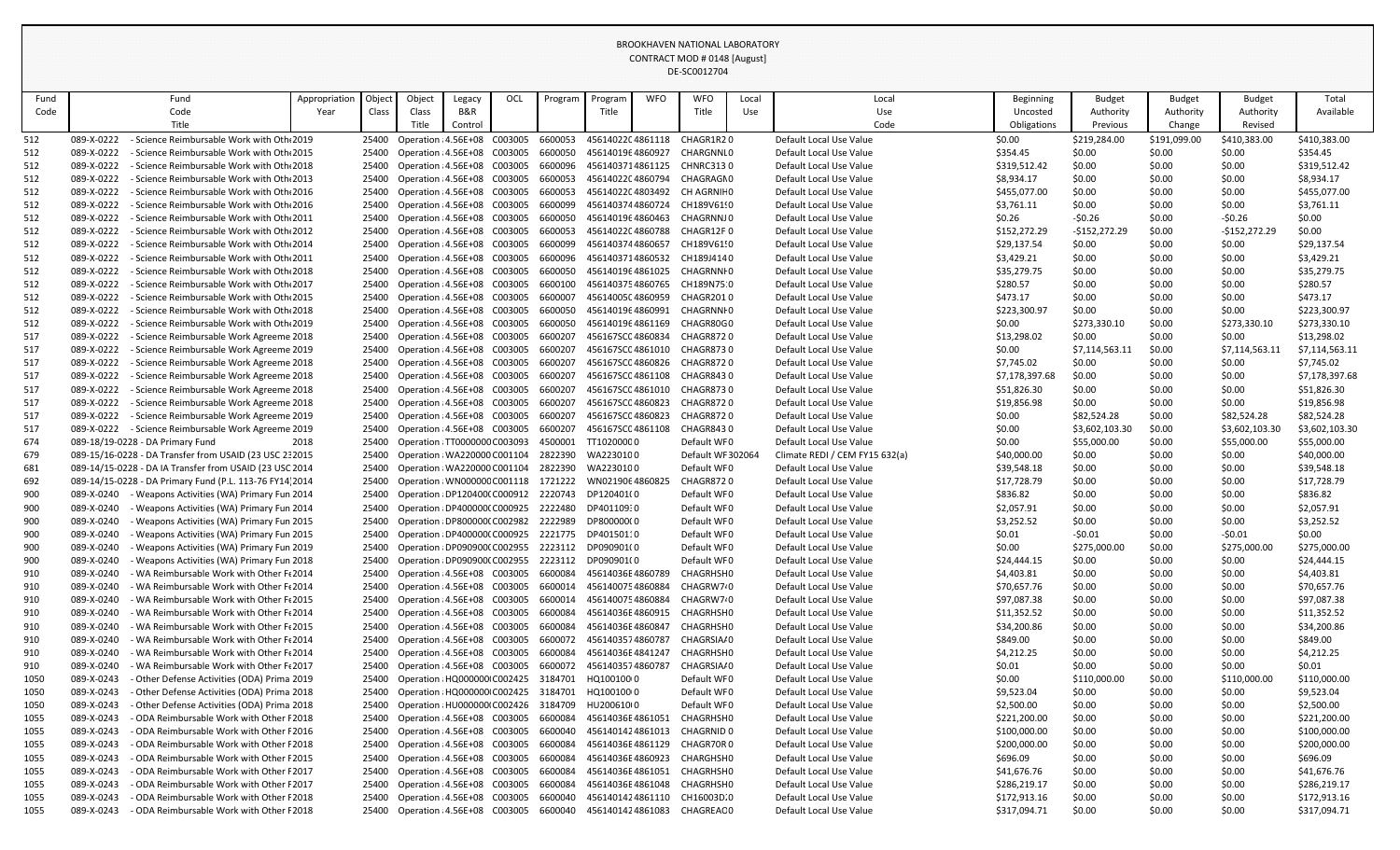| Fund         | Fund                                                                                           | Appropriation | Object         | Object                                                       | Legacy  | OCL | Program            | Program                              | <b>WFO</b> | <b>WFO</b>             | Local | Local                                              | <b>Beginning</b>        | <b>Budget</b>               | <b>Budget</b>    | <b>Budget</b>               | Total                      |
|--------------|------------------------------------------------------------------------------------------------|---------------|----------------|--------------------------------------------------------------|---------|-----|--------------------|--------------------------------------|------------|------------------------|-------|----------------------------------------------------|-------------------------|-----------------------------|------------------|-----------------------------|----------------------------|
| Code         | Code                                                                                           | Year          | Class          | Class                                                        | B&R     |     |                    | Title                                |            | Title                  | Use   | Use                                                | Uncosted                | Authority                   | Authority        | Authority                   | Available                  |
|              | Title                                                                                          |               |                | Title                                                        | Control |     |                    |                                      |            |                        |       | Code                                               | Obligations             | Previous                    | Change           | Revised                     |                            |
| 1055         | 089-X-0243<br>ODA Reimbursable Work with Other F2019                                           |               | 25400          | Operation : 4.56E+08 C003005                                 |         |     | 6600040            | 4561401424861147                     |            | CHAGREAC0              |       | Default Local Use Value                            | \$0.00                  | \$15,000.00                 | \$0.00           | \$15,000.00                 | \$15,000.00                |
| 1055         | 089-X-0243<br>ODA Reimbursable Work with Other F2015                                           |               | 25400          | Operation : 4.56E+08 C003005                                 |         |     | 6600084            | 45614036E4842545                     |            | CHAGRHSH0              |       | Default Local Use Value                            | \$156.92                | $-$156.92$                  | \$0.00           | $-5156.92$                  | \$0.00                     |
| 1055         | 089-X-0243<br>ODA Reimbursable Work with Other F2018                                           |               | 25400          | Operation : 4.56E+08 C003005                                 |         |     | 6600109            | 4561400634861078                     |            | CHAGRF4FI0             |       | Default Local Use Value                            | \$38,994.52             | \$0.00                      | \$0.00           | \$0.00                      | \$38,994.52                |
| 1055         | 089-X-0243<br>ODA Reimbursable Work with Other F2018                                           |               | 25400          | Operation : 4.56E+08 C003005                                 |         |     | 6600040            | 4561401424861112                     |            | CHAGREAC0              |       | Default Local Use Value                            | \$147,799.55            | \$0.00                      | \$0.00           | \$0.00                      | \$147,799.55               |
| 1055         | 089-X-0243<br>ODA Reimbursable Work with Other F2017                                           |               | 25400          | Operation : 4.56E+08 C003005                                 |         |     | 6600084            | 45614036E4861005                     |            | CHAGRHSH0              |       | Default Local Use Value                            | \$1,681,056.67          | \$0.00                      | \$0.00           | \$0.00                      | \$1,681,056.67             |
| 1055         | 089-X-0243<br>ODA Reimbursable Work with Other F2017                                           |               | 25400          | Operation : 4.56E+08 C003005                                 |         |     | 6600084            | 45614036E4861024                     |            | CHAGRHSH0              |       | Default Local Use Value                            | \$437.15                | \$0.00                      | \$0.00           | \$0.00                      | \$437.15                   |
| 1055         | 089-X-0243<br>ODA Reimbursable Work with Other F2016                                           |               | 25400          | Operation : 4.56E+08 C003005                                 |         |     | 6600084            | 45614036E4861008                     |            | CHAGRHSH0              |       | Default Local Use Value                            | \$25,000.00             | \$0.00                      | \$0.00           | \$0.00                      | \$25,000.00                |
| 1055         | 089-X-0243<br>ODA Reimbursable Work with Other F2018                                           |               | 25400          | Operation : 4.56E+08 C003005                                 |         |     | 6600040            | 4561401424861095                     |            | CHAGREAC 0             |       | Default Local Use Value                            | \$55,000.00             | \$0.00                      | \$0.00           | \$0.00                      | \$55,000.00                |
| 1055         | 089-X-0243<br>ODA Reimbursable Work with Other F2016                                           |               | 25400          | Operation : 4.56E+08 C003005                                 |         |     | 6600033            | 4561401244861006                     |            | CHAGR1000              |       | Default Local Use Value                            | \$2,259.69              | \$0.00                      | \$0.00           | \$0.00                      | \$2,259.69                 |
| 1055         | 089-X-0243<br>ODA Reimbursable Work with Other F2015                                           |               | 25400          | Operation : 4.56E+08 C003005<br>Operation : 4.56E+08 C003005 |         |     | 6600084            | 45614036E4860960                     |            | CHAGRHSH0              |       | Default Local Use Value<br>Default Local Use Value | \$120,280.40            | \$0.00                      | \$0.00           | \$0.00                      | \$120,280.40               |
| 1055         | 089-X-0243<br>ODA Reimbursable Work with Other F2018<br>089-X-0243                             |               | 25400<br>25400 | Operation : 4.56E+08 C003005                                 |         |     | 6600040<br>6600084 | 4561401424861117<br>45614036E4861049 |            | CHAGRNRC0<br>CHAGRHSH0 |       | Default Local Use Value                            | \$600,000.00            | \$0.00                      | \$0.00<br>\$0.00 | \$0.00<br>\$0.00            | \$600,000.00<br>\$1,108.00 |
| 1055<br>1055 | ODA Reimbursable Work with Other F2017<br>089-X-0243<br>ODA Reimbursable Work with Other F2018 |               | 25400          | Operation : 4.56E+08 C003005                                 |         |     | 6600040            | 4561401424861082                     |            | CHAGREAC 0             |       | Default Local Use Value                            | \$1,108.00<br>\$403.92  | \$0.00<br>\$0.00            | \$0.00           | \$0.00                      | \$403.92                   |
| 1055         | 089-X-0243<br>- ODA Reimbursable Work with Other F 2019                                        |               | 25400          | Operation : 4.56E+08 C003005                                 |         |     | 6600040            | 4561401424861166                     |            | CHAGRNR70              |       | Default Local Use Value                            | \$0.00                  | \$153,751.00                | \$0.00           | \$153,751.00                | \$153,751.00               |
| 1055         | 089-X-0243<br>ODA Reimbursable Work with Other F2018                                           |               | 25400          | Operation : 4.56E+08 C003005                                 |         |     | 6600084            | 45614036E4861024                     |            | CHAGRHSH0              |       | Default Local Use Value                            | \$15,000.00             | \$0.00                      | \$0.00           | \$0.00                      | \$15,000.00                |
| 1055         | 089-X-0243<br>ODA Reimbursable Work with Other F2017                                           |               | 25400          | Operation : 4.56E+08 C003005                                 |         |     | 6600040            | 4561401424861055                     |            | CHAGRNCS 0             |       | Default Local Use Value                            | \$175,668.34            | \$0.00                      | \$0.00           | \$0.00                      | \$175,668.34               |
| 1055         | 089-X-0243<br>ODA Reimbursable Work with Other F2018                                           |               | 25400          | Operation : 4.56E+08 C003005                                 |         |     | 6600040            | 4561401424861113                     |            | CHAGREAC0              |       | Default Local Use Value                            | \$96,227.18             | \$0.00                      | \$0.00           | \$0.00                      | \$96,227.18                |
| 1055         | 089-X-0243<br>ODA Reimbursable Work with Other F2018                                           |               | 25400          | Operation : 4.56E+08 C003005                                 |         |     | 6600040            | 4561401424861055                     |            | CHAGRNCS 0             |       | Default Local Use Value                            | \$450,000.00            | \$0.00                      | \$0.00           | \$0.00                      | \$450,000.00               |
| 1055         | 089-X-0243<br>ODA Reimbursable Work with Other F2019                                           |               | 25400          | Operation : 4.56E+08 C003005                                 |         |     | 6600084            | 45614036E4861143                     |            | CHAGR70R0              |       | Default Local Use Value                            | \$0.00                  | \$110,000.00                | \$0.00           | \$110,000.00                | \$110,000.00               |
| 1055         | 089-X-0243<br>ODA Reimbursable Work with Other F2019                                           |               | 25400          | Operation : 4.56E+08 C003005                                 |         |     | 6600084            | 45614036E4861172                     |            | <b>CHAGRHSF0</b>       |       | Default Local Use Value                            | \$0.00                  | \$8,000.00                  | \$0.00           | \$8,000.00                  | \$8,000.00                 |
| 1055         | 089-X-0243<br>ODA Reimbursable Work with Other F2019                                           |               | 25400          | Operation : 4.56E+08 C003005                                 |         |     | 6600040            | 4561401424861149                     |            | CHAGREAC0              |       | Default Local Use Value                            | \$0.00                  | \$150,000.00                | \$0.00           | \$150,000.00                | \$150,000.00               |
| 1055         | 089-X-0243<br>ODA Reimbursable Work with Other F2019                                           |               | 25400          | Operation : 4.56E+08 C003005                                 |         |     | 6600040            | 4561401424861171                     |            | CHAGREAC 0             |       | Default Local Use Value                            | \$0.00                  | \$175,000.00                | \$0.00           | \$175,000.00                | \$175,000.00               |
| 1055         | 089-X-0243<br>ODA Reimbursable Work with Other F2011                                           |               | 25400          | Operation : 4.56E+08 C003005                                 |         |     | 6600084            | 45614036E4860604                     |            | CHAGRHSH0              |       | Default Local Use Value                            | \$25,454.80             | -\$25,454.80                | \$0.00           | $-525,454.80$               | \$0.00                     |
| 1055         | 089-X-0243<br>ODA Reimbursable Work with Other F2018                                           |               | 25400          | Operation : 4.56E+08 C003005                                 |         |     | 6600040            | 4561401424861097                     |            | CHAGREAC0              |       | Default Local Use Value                            | \$61,792.34             | \$0.00                      | \$0.00           | \$0.00                      | \$61,792.34                |
| 1055         | 089-X-0243<br>ODA Reimbursable Work with Other F2018                                           |               | 25400          | Operation : 4.56E+08 C003005                                 |         |     | 6600040            | 4561401424861094                     |            | CHAGREAC0              |       | Default Local Use Value                            | \$150,000.00            | \$0.00                      | \$0.00           | \$0.00                      | \$150,000.00               |
| 1055         | 089-X-0243<br>ODA Reimbursable Work with Other F2018                                           |               | 25400          | Operation : 4.56E+08 C003005                                 |         |     | 6600040            | 4561401424861085                     |            | CHAGRNR70              |       | Default Local Use Value                            | \$418,837.42            | \$0.00                      | \$0.00           | \$0.00                      | \$418,837.42               |
| 1055         | 089-X-0243<br>- ODA Reimbursable Work with Other F 2018                                        |               | 25400          | Operation : 4.56E+08 C003005                                 |         |     | 6600038            | 4561401354861106                     |            | CHAGRHRC0              |       | Default Local Use Value                            | \$320,703.38            | \$0.00                      | \$0.00           | \$0.00                      | \$320,703.38               |
| 1055         | 089-X-0243<br>ODA Reimbursable Work with Other F2015                                           |               |                | Operation : 4.56E+08 C003005                                 |         |     | 6600084            | 45614036E4860933                     |            | CHAGRHSH0              |       | Default Local Use Value                            | \$2,147.71              | \$0.00                      | \$0.00           | \$0.00                      | \$2,147.71                 |
| 1055         | 089-X-0243<br>ODA Reimbursable Work with Other F2019                                           |               | 25400          | Operation : 4.56E+08 C003005                                 |         |     | 6600040            | 4561401424861152                     |            | CHAGRHQ(0              |       | Default Local Use Value                            | \$0.00                  | \$195,631.07                | \$0.00           | \$195,631.07                | \$195,631.07               |
| 1055         | 089-X-0243<br>ODA Reimbursable Work with Other F2019                                           |               | 25400          | Operation : 4.56E+08 C003005                                 |         |     | 6600040            | 4561401424861148                     |            | CHAGREAC0              |       | Default Local Use Value                            | \$0.00                  | \$150,000.00                | \$0.00           | \$150,000.00                | \$150,000.00               |
| 1055         | 089-X-0243<br>ODA Reimbursable Work with Other F2016                                           |               | 25400          | Operation : 4.56E+08 C003005                                 |         |     | 6600084            | 45614036E4860960                     |            | CHAGRHSH0              |       | Default Local Use Value                            | \$90,000.00             | \$0.00                      | \$0.00           | \$0.00                      | \$90,000.00                |
| 1055         | 089-X-0243<br>ODA Reimbursable Work with Other F2018                                           |               | 25400          | Operation : 4.56E+08 C003005                                 |         |     | 6600084            | 45614036E4861124                     |            | CHAGR70F.0             |       | Default Local Use Value                            | \$20,000.00             | \$0.00                      | \$0.00           | \$0.00                      | \$20,000.00                |
| 1055         | 089-X-0243<br>ODA Reimbursable Work with Other F2016                                           |               | 25400          | Operation : 4.56E+08 C003005                                 |         |     | 6600084            | 45614036E4860997                     |            | CHAGRHSH0              |       | Default Local Use Value                            | \$17,697.10             | \$0.00                      | \$0.00           | \$0.00                      | \$17,697.10                |
| 1055         | 089-X-0243<br>ODA Reimbursable Work with Other F2016<br>ODA Reimbursable Work with Other F2017 |               | 25400          | Operation : 4.56E+08 C003005                                 |         |     | 6600084            | 45614036E4842534                     |            | CHAGRHSH0              |       | Default Local Use Value                            | \$21,555.93             | \$0.00                      | \$0.00           | \$0.00                      | \$21,555.93                |
| 1055         | 089-X-0243<br>089-X-0243<br>ODA Reimbursable Work with Other F2012                             |               | 25400<br>25400 | Operation : 4.56E+08 C003005<br>Operation : 4.56E+08 C003005 |         |     | 6600084<br>6600084 | 45614036E4861038<br>45614036E4860604 |            | AGRHSHQF0<br>CHAGRHSH0 |       | Default Local Use Value<br>Default Local Use Value | \$535.90<br>\$20,000.00 | $-5535.90$<br>$-520,000.00$ | \$0.00<br>\$0.00 | $-5535.90$<br>$-$20,000.00$ | \$0.00<br>\$0.00           |
| 1055<br>1055 | 089-X-0243<br>- ODA Reimbursable Work with Other F2012                                         |               | 25400          | Operation : 4.56E+08 C003005                                 |         |     | 6600084            | 45614036E4860789                     |            | CHAGRHSH0              |       | Default Local Use Value                            | \$1,561.80              | \$0.00                      | \$0.00           | \$0.00                      | \$1,561.80                 |
| 1055         | 089-X-0243<br>ODA Reimbursable Work with Other F2011                                           |               | 25400          | Operation : 4.56E+08 C003005                                 |         |     | 6600020            | 4561400864860694                     |            | CHAGRN000              |       | Default Local Use Value                            | \$2,572.20              | $-52,572.20$                | \$0.00           | $-52,572.20$                | \$0.00                     |
| 1055         | 089-X-0243<br>ODA Reimbursable Work with Other F2016                                           |               | 25400          | Operation : 4.56E+08 C003005                                 |         |     | 6600084            | 45614036E4860994                     |            | CHAGRHSH0              |       | Default Local Use Value                            | \$2,561.17              | \$0.00                      | \$0.00           | \$0.00                      | \$2,561.17                 |
| 1055         | 089-X-0243<br>ODA Reimbursable Work with Other F2019                                           |               | 25400          | Operation : 4.56E+08 C003005                                 |         |     | 6600084            | 45614036E4861140                     |            | CHAGR70R0              |       | Default Local Use Value                            | \$0.00                  | \$110,000.00                | \$0.00           | \$110,000.00                | \$110,000.00               |
| 1055         | 089-X-0243<br>ODA Reimbursable Work with Other F2019                                           |               | 25400          | Operation : 4.56E+08 C003005                                 |         |     | 6600038            | 4561401354861137                     |            | CHAGRHR00              |       | Default Local Use Value                            | \$0.00                  | \$253,119.42                | \$0.00           | \$253,119.42                | \$253,119.42               |
| 1055         | 089-X-0243<br>ODA Reimbursable Work with Other F2019                                           |               | 25400          | Operation : 4.56E+08 C003005                                 |         |     | 6600040            | 4561401424861155                     |            | CHAGREAC0              |       | Default Local Use Value                            | \$0.00                  | \$133,862.00                | \$0.00           | \$133,862.00                | \$133,862.00               |
| 1055         | 089-X-0243<br>ODA Reimbursable Work with Other F2019                                           |               | 25400          | Operation : 4.56E+08 C003005                                 |         |     | 6600040            | 4561401424861150                     |            | CHAGREAC0              |       | Default Local Use Value                            | \$0.00                  | \$150,000.00                | \$0.00           | \$150,000.00                | \$150,000.00               |
| 1060         | 089-X-0243<br>ODA Specialized Security Activities Nc 2017                                      |               | 25400          | Operation : GD600000 C002970                                 |         |     | 3203764            | GD602040(0                           |            | Default WF0            |       | Default Local Use Value                            | \$5,100.26              | \$0.00                      | \$0.00           | \$0.00                      | \$5,100.26                 |
| 1060         | 089-X-0243<br>ODA Specialized Security Activities Nc 2018                                      |               | 25400          | Operation : GD600000 C002970                                 |         |     | 3203761            | GD602010(0                           |            | Default WF0            |       | Default Local Use Value                            | \$188,358.94            | \$0.00                      | \$0.00           | \$0.00                      | \$188,358.94               |
| 1060         | 089-X-0243<br>ODA Specialized Security Activities Nc 2019                                      |               | 25400          | Operation : GD600000 C002970                                 |         |     | 3203762            | GD602020(0                           |            | Default WF0            |       | Default Local Use Value                            | \$0.00                  | \$163,000.00                | \$0.00           | \$163,000.00                | \$163,000.00               |
| 1060         | 089-X-0243<br>ODA Specialized Security Activities Nc 2019                                      |               | 25400          | Operation : GD600000 C002970                                 |         |     | 3203769            | GD602090(0                           |            | Default WF0            |       | Default Local Use Value                            | \$0.00                  | \$760,920.00                | \$0.00           | \$760,920.00                | \$760,920.00               |
| 1060         | 089-X-0243<br>ODA Specialized Security Activities Nc 2018                                      |               | 25400          | Operation : GD600000 C002970                                 |         |     | 3203769            | GD602090(0                           |            | Default WF0            |       | Default Local Use Value                            | \$293,339.45            | \$0.00                      | \$0.00           | \$0.00                      | \$293,339.45               |
| 1060         | 089-X-0243<br>ODA Specialized Security Activities Nc 2019                                      |               | 25400          | Operation : GD600000 C002970                                 |         |     | 3203761            | GD602010(0                           |            | Default WF0            |       | Default Local Use Value                            | \$0.00                  | \$526,878.00                | \$0.00           | \$526,878.00                | \$526,878.00               |
| 1060         | 089-X-0243<br>ODA Specialized Security Activities Nc 2018                                      |               | 25400          | Operation : GD600000 C002970                                 |         |     | 3203764            | GD602040(0                           |            | Default WF0            |       | Default Local Use Value                            | \$60,260.00             | \$0.00                      | \$0.00           | \$0.00                      | \$60,260.00                |
| 1060         | 089-X-0243<br>ODA Specialized Security Activities Nc 2017                                      |               | 25400          | Operation : GD600000 C002970                                 |         |     | 3203779            | GD605010(0                           |            | Default WF0            |       | Default Local Use Value                            | \$864.41                | \$0.00                      | \$0.00           | \$0.00                      | \$864.41                   |
| 1060         | 089-X-0243<br>ODA Specialized Security Activities Nc 2018                                      |               | 25400          | Operation : GD600000 C002970                                 |         |     | 3203763            | GD602030(0                           |            | Default WF0            |       | Default Local Use Value                            | \$273,869.22            | \$0.00                      | \$0.00           | \$0.00                      | \$273,869.22               |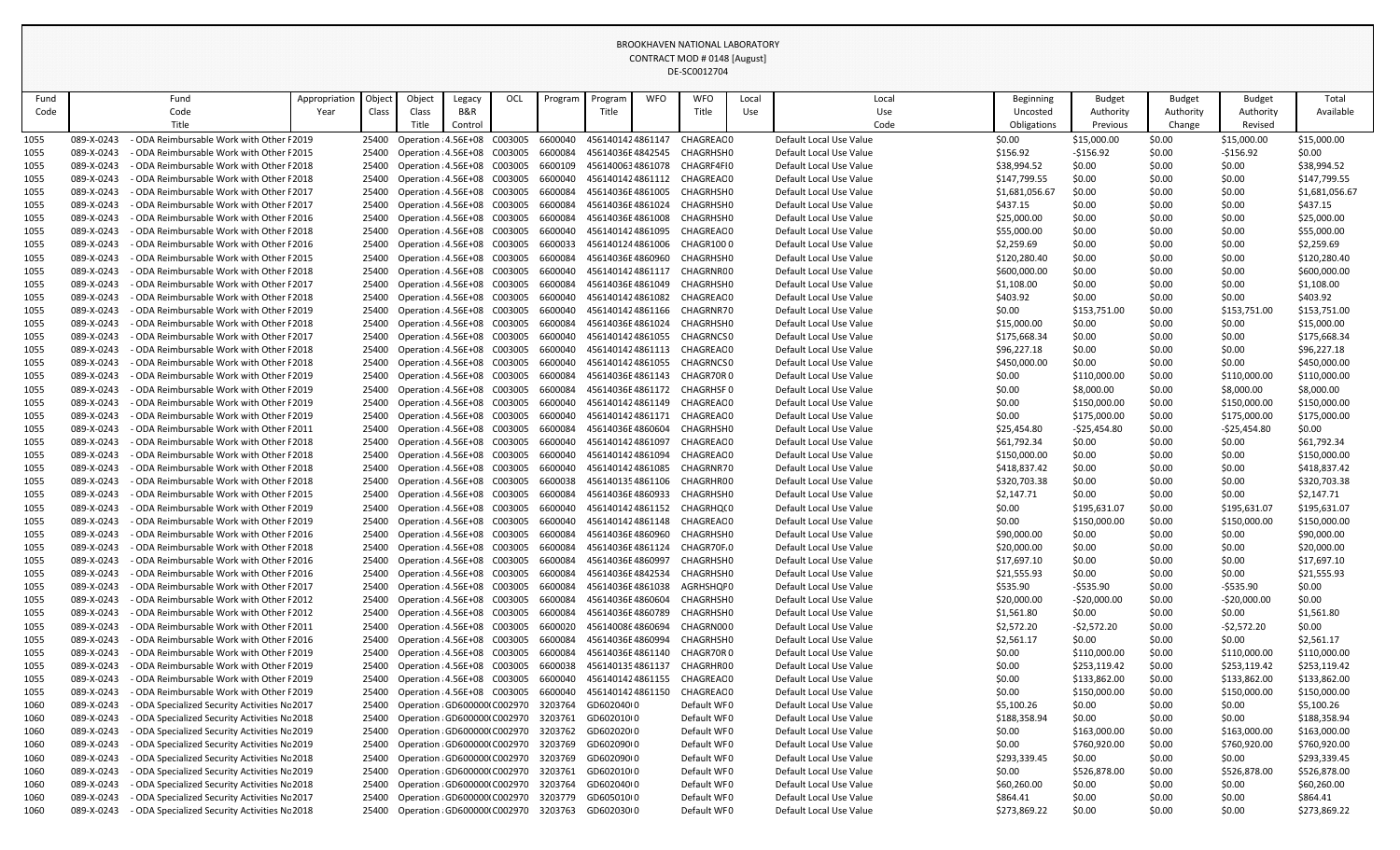|              |                                                                                                                    |               |                    |        |                                                              |     |                    |                          |            | DL-JCVVIZ704               |       |                                                    |                    |                    |                  |                          |                          |
|--------------|--------------------------------------------------------------------------------------------------------------------|---------------|--------------------|--------|--------------------------------------------------------------|-----|--------------------|--------------------------|------------|----------------------------|-------|----------------------------------------------------|--------------------|--------------------|------------------|--------------------------|--------------------------|
| Fund         | Fund                                                                                                               | Appropriation | Objec <sup>-</sup> | Object | Legacy                                                       | OCL | Program            | Program                  | <b>WFO</b> | <b>WFO</b>                 | Local | Local                                              | Beginning          | <b>Budget</b>      | <b>Budget</b>    | <b>Budget</b>            | Total                    |
| Code         | Code                                                                                                               | Year          | Class              | Class  | B&R                                                          |     |                    | Title                    |            | Title                      | Use   | Use                                                | Uncosted           | Authority          | Authority        | Authority                | Available                |
|              | Title                                                                                                              |               |                    | Title  | Control                                                      |     |                    |                          |            |                            |       | Code                                               | Obligations        | Previous           | Change           | Revised                  |                          |
| 1060         | 089-X-0243<br>ODA Specialized Security Activities Nc 2018                                                          |               | 25400              |        | Operation : GD6000001 C002970                                |     | 3203780            | GD605020(0               |            | Default WF0                |       | Default Local Use Value                            | \$123,011.73       | \$0.00             | \$0.00           | \$0.00                   | \$123,011.73             |
| 1060         | 089-X-0243<br>- ODA Specialized Security Activities Nc 2019                                                        |               | 25400              |        | Operation (GD600000(C002970                                  |     | 3203763            | GD602030(0               |            | Default WFO                |       | Default Local Use Value                            | \$0.00             | \$2,631,509.00     | \$0.00           | \$2,631,509.00           | \$2,631,509.00           |
| 1079         | 089-16/17-0243 - ODA Program Direction                                                                             | 2016          | 25400              |        | Operation : CS0000000 C000892                                |     | 1713352            | CS70000000               |            | Default WFO                |       | Default Local Use Value                            | \$5,561.57         | $-$10,107.33$      | \$0.00           | $-$10,107.33$            | $-54,545.76$             |
| 1551         | 089-X-0309<br>Defense Nuclear Nonproliferation (DN 2015                                                            |               | 25400              |        | Operation : NN500000 C001058                                 |     | 2222810            | NN500204(0               |            | Default WF0                |       | Default Local Use Value                            | \$3,347.69         | $-51.08$           | \$0.00           | $-51.08$                 | \$3,346.61               |
| 1551         | 089-X-0309<br>Defense Nuclear Nonproliferation (DN 2018                                                            |               | 25400              |        | Operation : DN201000 C003118                                 |     | 2223180            | DN201000(0               |            | Default WFO                |       | Default Local Use Value                            | \$114,433.87       | \$0.00             | \$0.00           | \$0.00                   | \$114,433.87             |
| 1551         | 089-X-0309<br>Defense Nuclear Nonproliferation (DN 2015                                                            |               | 25400              |        | Operation : NN400000 C001056                                 |     | 2222719            | NN400903(0               |            | Default WF0                |       | Default Local Use Value                            | \$98.26            | $-598.26$          | \$0.00           | $-598.26$                | \$0.00                   |
| 1551         | 089-X-0309<br>Defense Nuclear Nonproliferation (DN 2018                                                            |               | 25400              |        | Operation : CT000000C C003007                                |     | 2223025            | CT84050100               |            | Default WF0                |       | Default Local Use Value                            | \$677.25           | $-57.12$           | \$0.00           | $-57.12$                 | \$670.13                 |
| 1551         | 089-X-0309<br>Defense Nuclear Nonproliferation (DI 2018                                                            |               | 25400              |        | Operation : DN400000 C003042                                 |     | 2223102            | DN400302(0               |            | Default WFO                |       | Default Local Use Value                            | \$121,801.18       | \$0.00             | \$0.00           | \$0.00                   | \$121,801.18             |
| 1551         | 089-X-0309<br>Defense Nuclear Nonproliferation (DN 2019                                                            |               | 25400              |        | Operation : DN400000 C003042                                 |     | 2223094            | DN400101(0               |            | Default WF0                |       | Default Local Use Value                            | \$0.00             | \$1,057,872.00     | \$0.00           | \$1,057,872.00           | \$1,057,872.00           |
| 1551         | 089-X-0309<br>Defense Nuclear Nonproliferation (DN 2018                                                            |               | 25400              |        | Operation : DN400000 C003042                                 |     | 2223096            | DN400103(0               |            | Default WFO                |       | Default Local Use Value                            | \$222,697.36       | \$0.00             | \$0.00           | \$0.00                   | \$222,697.36             |
| 1551         | 089-X-0309<br>Defense Nuclear Nonproliferation (DN 2017                                                            |               | 25400              |        | Operation : DN400000 C003042                                 |     | 2223106            | DN400404(0               |            | Default WFO                |       | Default Local Use Value                            | \$26.66            | \$0.00             | \$0.00           | \$0.00                   | \$26.66                  |
| 1551         | 089-X-0309<br>Defense Nuclear Nonproliferation (DN 2018                                                            |               | 25400              |        | Operation : DN400000 C003042                                 |     | 2223103            | DN400401(0               |            | Default WF0                |       | Default Local Use Value                            | \$35,435.78        | \$0.00             | \$0.00           | \$0.00                   | \$35,435.78              |
| 1551         | 089-X-0309<br>Defense Nuclear Nonproliferation (DN 2014                                                            |               | 25400              |        | Operation : NN400000 C001056                                 |     | 2222722            | NN401002.0               |            | Default WFO                |       | Default Local Use Value                            | \$11.07            | $-511.07$          | \$0.00           | $-511.07$                | \$0.00                   |
| 1551         | 089-X-0309<br>Defense Nuclear Nonproliferation (DN 2018                                                            |               | 25400              |        | Operation : DN400000 C003042                                 |     | 2223095            | DN400102(0               |            | Default WF0                |       | Default Local Use Value                            | \$293,029.56       | \$0.00             | \$0.00           | \$0.00                   | \$293,029.56             |
| 1551         | 089-X-0309<br>Defense Nuclear Nonproliferation (DN 2018                                                            |               | 25400              |        | Operation : DN100600 (C003089                                |     | 2223153            | DN100601(0               |            | Default WFO                |       | Default Local Use Value                            | \$34,738.39        | \$0.00             | \$0.00           | \$0.00                   | \$34,738.39              |
| 1551         | 089-X-0309<br>Defense Nuclear Nonproliferation (DN 2018                                                            |               | 25400              |        | Operation : DN201200 C003120                                 |     | 2223182            | DN201201(0               |            | Default WF0                |       | Default Local Use Value                            | \$7,477.00         | \$0.00             | \$0.00           | \$0.00                   | \$7,477.00               |
| 1551         | 089-X-0309<br>Defense Nuclear Nonproliferation (DN 2018                                                            |               | 25400              |        | Operation : DN100300 C003036                                 |     | 2223063            | DN100301:0               |            | Default WFO                |       | Default Local Use Value                            | \$931,325.42       | \$0.00             | \$0.00           | \$0.00                   | \$931,325.42             |
| 1551         | 089-X-0309<br>Defense Nuclear Nonproliferation (DI 2019                                                            |               | 25400              |        | Operation : DN201200 C003120                                 |     | 2223182            | DN201201(0               |            | Default WFO                |       | Default Local Use Value                            | \$0.00             | \$429,133.00       | \$0.00           | \$429,133.00             | \$429,133.00             |
| 1551         | 089-X-0309<br>Defense Nuclear Nonproliferation (DN 2019                                                            |               | 25400              |        | Operation : CT000000C C003007                                |     | 2223144            | CT80000000               |            | Default WF0<br>Default WFO |       | Default Local Use Value<br>Default Local Use Value | \$0.00             | \$150,000.00       | \$0.00           | \$150,000.00             | \$150,000.00             |
| 1551         | 089-X-0309<br>Defense Nuclear Nonproliferation (DI 2019                                                            |               | 25400              |        | Operation : DN400000 C003042                                 |     | 2223101            | DN400301(0               |            |                            |       |                                                    | \$0.00             | \$185,000.00       | \$0.00           | \$185,000.00             | \$185,000.00             |
| 1551         | 089-X-0309<br>Defense Nuclear Nonproliferation (DN 2019<br>089-X-0309<br>Defense Nuclear Nonproliferation (DN 2015 |               | 25400              |        | Operation : DN400000 C003042                                 |     | 2223102<br>2222883 | DN400302(0<br>NN910000(0 |            | Default WF0<br>Default WFO |       | Default Local Use Value<br>Default Local Use Value | \$0.00<br>\$625.62 | \$701,000.00       | \$0.00           | \$701,000.00<br>$-54.69$ | \$701,000.00<br>\$620.93 |
| 1551<br>1551 | 089-X-0309<br>Defense Nuclear Nonproliferation (DN 2016                                                            |               | 25400<br>25400     |        | Operation : NN910000 C002938<br>Operation : DN400000 C003042 |     | 2223105            | DN400403(0               |            | Default WF0                |       | Default Local Use Value                            | \$81,275.44        | $-54.69$<br>\$0.00 | \$0.00<br>\$0.00 | \$0.00                   | \$81,275.44              |
| 1551         | 089-X-0309<br>Defense Nuclear Nonproliferation (DN 2013                                                            |               | 25400              |        | Operation : NN500000 C001058                                 |     | 2222811            | NN500304(0               |            | Default WF0                |       | Default Local Use Value                            | \$2,868.79         | $-51.64$           | \$0.00           | $-51.64$                 | \$2,867.15               |
| 1551         | 089-X-0309<br>Defense Nuclear Nonproliferation (DN 2016                                                            |               | 25400              |        | Operation : DN100100 C003034                                 |     | 2223049            | DN100101:0               |            | Default WFO                |       | Default Local Use Value                            | \$2,911.08         | \$0.00             | \$0.00           | \$0.00                   | \$2,911.08               |
| 1551         | 089-X-0309<br>Defense Nuclear Nonproliferation (DI 2015                                                            |               | 25400              |        | Operation : NN500000 C001058                                 |     | 2221235            | NN500202(0               |            | Default WF0                |       | Default Local Use Value                            | \$1,139,072.07     | $-530,000.00$      | \$0.00           | $-530,000.00$            | \$1,109,072.07           |
| 1551         | 089-X-0309<br>- Defense Nuclear Nonproliferation (DN 2015                                                          |               | 25400              |        | Operation : NN200000 C001052 2221132                         |     |                    | NN200100(0               |            | Default WF0                |       | Default Local Use Value                            | \$338.56           | \$0.00             | \$0.00           | \$0.00                   | \$338.56                 |
| 1551         | 089-X-0309<br>Defense Nuclear Nonproliferation (DN 2015                                                            |               | 25400              |        | Operation : NN400000 C001056                                 |     |                    | 2222718 NN400902I0       |            | Default WFO                |       | Default Local Use Value                            | \$29.70            | -\$29.70           | \$0.00           | $-529.70$                | \$0.00                   |
| 1551         | 089-X-0309<br>Defense Nuclear Nonproliferation (DN 2018                                                            |               | 25400              |        | Operation : CT000000C C003007                                |     | 2223144            | CT80000000               |            | Default WFO                |       | Default Local Use Value                            | \$67,478.61        | \$0.00             | \$0.00           | \$0.00                   | \$67,478.61              |
| 1551         | 089-X-0309<br>Defense Nuclear Nonproliferation (DN 2019                                                            |               | 25400              |        | Operation : CT000000C C003007                                |     | 2223020            | CT84010000               |            | Default WF0                |       | Default Local Use Value                            | \$0.00             | \$2,473,851.00     | \$0.00           | \$2,473,851.00           | \$2,473,851.00           |
| 1551         | 089-X-0309<br>Defense Nuclear Nonproliferation (DN 2019                                                            |               | 25400              |        | Operation : DN400000 C003042                                 |     | 2223103            | DN400401(0               |            | Default WFO                |       | Default Local Use Value                            | \$0.00             | \$179,045.00       | \$0.00           | \$179,045.00             | \$179,045.00             |
| 1551         | 089-X-0309<br>Defense Nuclear Nonproliferation (DN 2019                                                            |               | 25400              |        | Operation : DN400000 C003042                                 |     | 2223096            | DN400103(0               |            | Default WF0                |       | Default Local Use Value                            | \$0.00             | \$1,103,000.00     | \$0.00           | \$1,103,000.00           | \$1,103,000.00           |
| 1551         | Defense Nuclear Nonproliferation (DN 2014<br>089-X-0309                                                            |               | 25400              |        | Operation : NN500000 C001058                                 |     | 2221231            | NN500101(0               |            | Default WF0                |       | Default Local Use Value                            | \$2.69             | $-52.69$           | \$0.00           | $-52.69$                 | \$0.00                   |
| 1551         | 089-X-0309<br>Defense Nuclear Nonproliferation (DN 2017                                                            |               | 25400              |        | Operation : DN100100 C003034                                 |     |                    | 2223049 DN100101:0       |            | Default WF0                |       | Default Local Use Value                            | \$140,000.00       | \$0.00             | \$0.00           | \$0.00                   | \$140,000.00             |
| 1551         | 089-X-0309<br>Defense Nuclear Nonproliferation (DN 2018                                                            |               | 25400              |        | Operation : CT000000C C003007                                |     | 2223023            | CT84040100               |            | Default WF0                |       | Default Local Use Value                            | \$2,513.78         | \$0.00             | \$0.00           | \$0.00                   | \$2,513.78               |
| 1551         | 089-X-0309<br>Defense Nuclear Nonproliferation (DI 2018                                                            |               | 25400              |        | Operation : CT000000C C003007                                |     | 2223014            | CT81010000               |            | Default WF0                |       | Default Local Use Value                            | \$40,583.15        | \$0.00             | \$0.00           | \$0.00                   | \$40,583.15              |
| 1551         | 089-X-0309<br>Defense Nuclear Nonproliferation (DN 2019                                                            |               | 25400              |        | Operation : CT000000C C003007                                |     | 2223014            | CT81010000               |            | Default WF0                |       | Default Local Use Value                            | \$0.00             | \$15,000.00        | \$0.00           | \$15,000.00              | \$15,000.00              |
| 1551         | 089-X-0309<br>Defense Nuclear Nonproliferation (DN 2015                                                            |               | 25400              |        | Operation : NN400000 C001056                                 |     | 2222717            | NN400901(0               |            | Default WF0                |       | Default Local Use Value                            | \$235.76           | \$295.68           | \$0.00           | \$295.68                 | \$531.44                 |
| 1551         | 089-X-0309<br>Defense Nuclear Nonproliferation (DN 2015                                                            |               | 25400              |        | Operation : NN500000 C001058                                 |     | 2221234            | NN5002010                |            | Default WF0                |       | Default Local Use Value                            | \$58,896.49        | \$30,088.29        | \$0.00           | \$30,088.29              | \$88,984.78              |
| 1551         | 089-X-0309<br>Defense Nuclear Nonproliferation (DN 2013                                                            |               | 25400              |        | Operation : NN500000 C001058                                 |     | 2221234            | NN5002010                |            | Default WF0                |       | Default Local Use Value                            | \$0.00             | \$1.64             | \$0.00           | \$1.64                   | \$1.64                   |
| 1551         | 089-X-0309<br>Defense Nuclear Nonproliferation (DI 2019                                                            |               | 25400              |        | Operation : DN201000 C003118                                 |     | 2223180            | DN201000(0               |            | Default WF0                |       | Default Local Use Value                            | \$0.00             | \$1,120,000.00     | \$0.00           | \$1,120,000.00           | \$1,120,000.00           |
| 1551         | 089-X-0309<br>Defense Nuclear Nonproliferation (DN 2019                                                            |               | 25400              |        | Operation : DN100600 C003089                                 |     | 2223153            | DN100601(0               |            | Default WF0                |       | Default Local Use Value                            | \$0.00             | \$75,000.00        | \$0.00           | \$75,000.00              | \$75,000.00              |
| 1551         | 089-X-0309<br>Defense Nuclear Nonproliferation (DN 2013                                                            |               | 25400              |        | Operation : NN400000 C001056                                 |     | 2222717            | NN400901(0               |            | Default WFO                |       | Default Local Use Value                            | \$0.00             | \$29.02            | \$0.00           | \$29.02                  | \$29.02                  |
| 1551         | 089-X-0309<br>Defense Nuclear Nonproliferation (DN 2019                                                            |               | 25400              |        | Operation : DN100500 C003088                                 |     | 2223152            | DN100501(0               |            | Default WF0                |       | Default Local Use Value                            | \$0.00             | \$280,000.00       | \$0.00           | \$280,000.00             | \$280,000.00             |
| 1551         | 089-X-0309<br>Defense Nuclear Nonproliferation (DN 2015                                                            |               | 25400              |        | Operation : NN400000 C001056                                 |     | 2222733            | NN401204(0               |            | Default WF0                |       | Default Local Use Value                            | \$28,413.25        | \$0.00             | \$0.00           | \$0.00                   | \$28,413.25              |
| 1551         | 089-X-0309<br>Defense Nuclear Nonproliferation (DN 2018                                                            |               | 25400              |        | Operation : DN400000 C003042                                 |     | 2223094            | DN400101(0               |            | Default WF0                |       | Default Local Use Value                            | \$241,179.71       | \$0.00             | \$0.00           | \$0.00                   | \$241,179.71             |
| 1551         | 089-X-0309<br>Defense Nuclear Nonproliferation (DN 2015                                                            |               | 25400              |        | Operation : NN400000 C001056                                 |     | 2222730            | NN401201(0               |            | Default WF0                |       | Default Local Use Value                            | \$160.47           | $-$160.47$         | \$0.00           | $-$160.47$               | \$0.00                   |
| 1551         | 089-X-0309<br>Defense Nuclear Nonproliferation (DI 2017                                                            |               | 25400              |        | Operation : DN200000 C003038                                 |     | 2223076            | DN200100(0               |            | Default WFO                |       | Default Local Use Value                            | \$67,947.41        | \$0.00             | \$0.00           | \$0.00                   | \$67,947.41              |
| 1551         | 089-X-0309<br>Defense Nuclear Nonproliferation (DN 2016                                                            |               | 25400              |        | Operation : DN100100 C003034                                 |     | 2223053            | DN100102:0               |            | Default WF0                |       | Default Local Use Value                            | \$544,016.73       | \$0.00             | \$0.00           | \$0.00                   | \$544,016.73             |
| 1551         | 089-X-0309<br>Defense Nuclear Nonproliferation (DN 2015                                                            |               | 25400              |        | Operation : NN500000 C001058                                 |     | 2222881            | NN507004(0               |            | Default WF0                |       | Default Local Use Value                            | \$15,000.00        | $-59,026.13$       | \$0.00           | $-59,026.13$             | \$5,973.87               |
| 1551         | 089-X-0309<br>Defense Nuclear Nonproliferation (DI 2017                                                            |               | 25400              |        | Operation : DN200000 C003038                                 |     | 2223154            | DN200600(0               |            | Default WF0                |       | Default Local Use Value                            | \$225.25           | \$0.00             | \$0.00           | \$0.00                   | \$225.25                 |
| 1551         | Defense Nuclear Nonproliferation (DN 2015<br>089-X-0309                                                            |               | 25400              |        | Operation : NN500000 C001058                                 |     | 2221243            | NN500501:0               |            | Default WFO                |       | Default Local Use Value                            | \$48,416.10        | \$0.00             | \$0.00           | \$0.00                   | \$48,416.10              |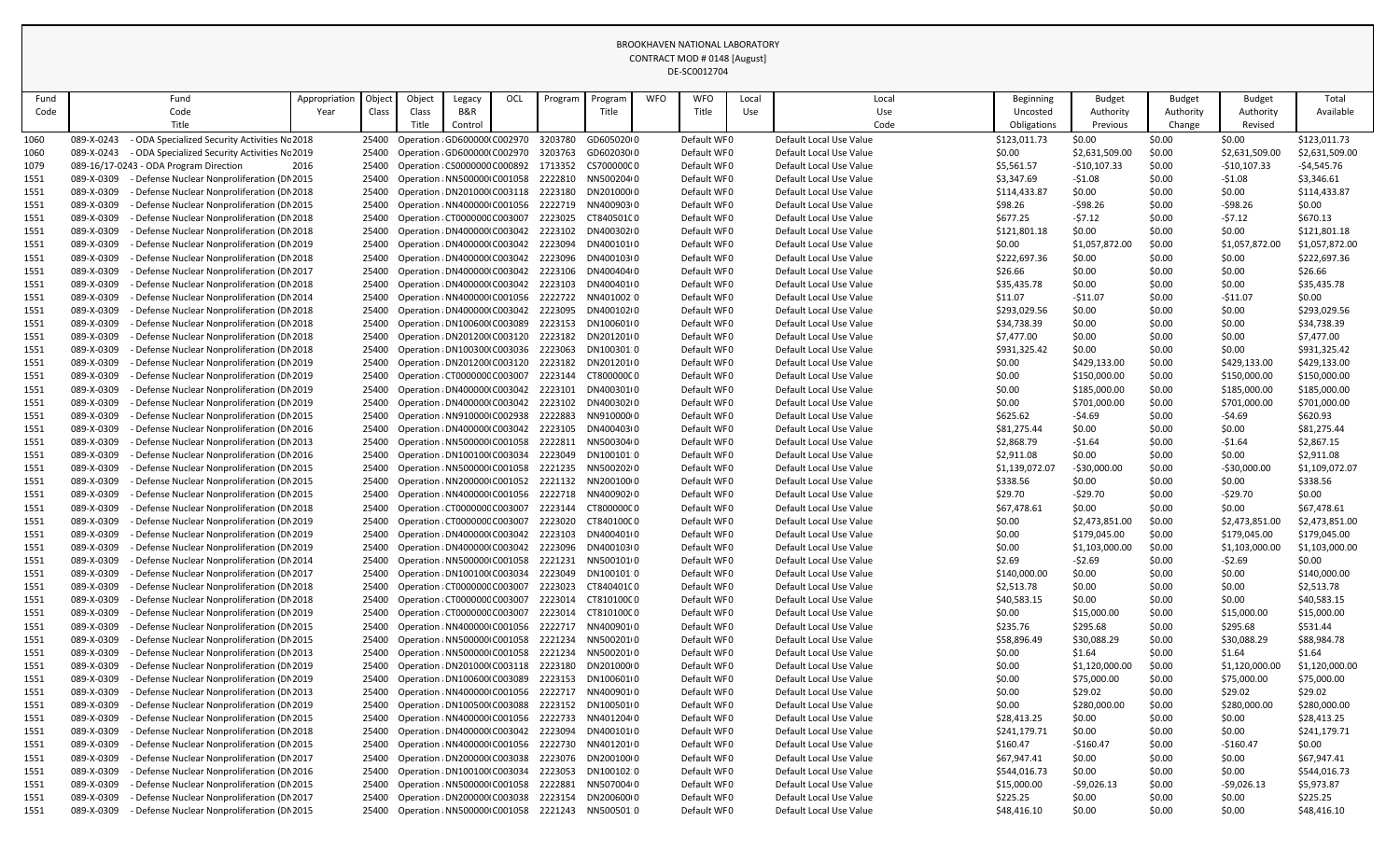| Fund | Fund                                                       | Appropriation | <b>Object</b> | Object | Legacy                        | OCL | Program | Program                                               | <b>WFO</b> | <b>WFO</b>       | Local | Local                   | <b>Beginning</b> | <b>Budget</b>  | <b>Budget</b> | <b>Budget</b>  | Total          |
|------|------------------------------------------------------------|---------------|---------------|--------|-------------------------------|-----|---------|-------------------------------------------------------|------------|------------------|-------|-------------------------|------------------|----------------|---------------|----------------|----------------|
| Code | Code                                                       | Year          | Class         | Class  | B&R                           |     |         | Title                                                 |            | Title            | Use   | Use                     | Uncosted         | Authority      | Authority     | Authority      | Available      |
|      | Title                                                      |               |               | Title  | Control                       |     |         |                                                       |            |                  |       | Code                    | Obligations      | Previous       | Change        | Revised        |                |
| 1551 | Defense Nuclear Nonproliferation (DN 2014<br>089-X-0309    |               | 25400         |        | Operation : NN500000 C001058  |     | 2222881 | NN507004(0                                            |            | Default WF0      |       | Default Local Use Value | \$21,819.56      | $-521,819.56$  | \$0.00        | $-521,819.56$  | \$0.00         |
| 1551 | 089-X-0309<br>Defense Nuclear Nonproliferation (DN 2017    |               | 25400         |        | Operation : DN300100 C003039  |     | 2223080 | DN300102(0                                            |            | Default WF0      |       | Default Local Use Value | \$7,011.34       | $-57,011.34$   | \$0.00        | $-57,011.34$   | \$0.00         |
| 1551 | 089-X-0309<br>Defense Nuclear Nonproliferation (DN 2015    |               | 25400         |        | Operation : NN500000 C001058  |     | 2221240 | NN500401(0                                            |            | Default WF0      |       | Default Local Use Value | \$10,121.59      | -\$72.49       | \$0.00        | -\$72.49       | \$10,049.10    |
| 1551 | 089-X-0309<br>Defense Nuclear Nonproliferation (DN 2013    |               | 25400         |        | Operation : NN400000 C001056  |     | 2222721 | NN401001(0                                            |            | Default WF0      |       | Default Local Use Value | \$29.02          | $-529.02$      | \$0.00        | -\$29.02       | \$0.00         |
| 1551 | 089-X-0309<br>Defense Nuclear Nonproliferation (DN 2017    |               | 25400         |        | Operation : DN300100 C003039  |     | 2223079 | DN300101(0                                            |            | Default WF0      |       | Default Local Use Value | \$10,000.00      | \$6,996.64     | \$0.00        | \$6,996.64     | \$16,996.64    |
| 1551 | 089-X-0309<br>Defense Nuclear Nonproliferation (DN 2019    |               | 25400         |        | Operation : CT000000C C003007 |     | 2223023 | CT84040100                                            |            | Default WF0      |       | Default Local Use Value | \$0.00           | \$105,000.00   | \$0.00        | \$105,000.00   | \$105,000.00   |
| 1551 | 089-X-0309<br>Defense Nuclear Nonproliferation (DN 2019    |               | 25400         |        | Operation : DN400000 C003042  |     | 2223095 | DN400102(C                                            |            | Default WF0      |       | Default Local Use Value | \$0.00           | \$1,305,000.00 | \$0.00        | \$1,305,000.00 | \$1,305,000.00 |
| 1551 | 089-X-0309<br>Defense Nuclear Nonproliferation (DN 2019    |               | 25400         |        | Operation : DN100300 C003036  |     | 2223063 | DN100301:0                                            |            | Default WF0      |       | Default Local Use Value | \$0.00           | \$300,411.24   | \$0.00        | \$300,411.24   | \$300,411.24   |
| 1551 | 089-X-0309<br>Defense Nuclear Nonproliferation (DN 2014    |               | 25400         |        | Operation : NN400000 C001056  |     | 2222717 | NN400901(0                                            |            | Default WF0      |       | Default Local Use Value | \$0.00           | \$11.07        | \$0.00        | \$11.07        | \$11.07        |
| 1551 | 089-X-0309<br>Defense Nuclear Nonproliferation (DN 2019    |               | 25400         |        | Operation : DN400000 C003042  |     | 2223106 | DN400404(0                                            |            | Default WF0      |       | Default Local Use Value | \$0.00           | \$150,000.00   | \$0.00        | \$150,000.00   | \$150,000.00   |
| 1551 | 089-X-0309<br>Defense Nuclear Nonproliferation (DN 2018    |               | 25400         |        | Operation : DN100500 C003088  |     | 2223152 | DN100501(0                                            |            | Default WF0      |       | Default Local Use Value | \$111,905.15     | \$0.00         | \$0.00        | \$0.00         | \$111,905.15   |
| 1551 | 089-X-0309<br>Defense Nuclear Nonproliferation (DN 2015    |               | 25400         |        | Operation: NN400000 C001056   |     | 2222732 | NN401203(C                                            |            | Default WF0      |       | Default Local Use Value | \$7.25           | $-57.25$       | \$0.00        | $-57.25$       | \$0.00         |
| 1551 | 089-X-0309<br>Defense Nuclear Nonproliferation (DN 2018    |               | 25400         |        | Operation : CT000000C C003007 |     | 2223020 | CT84010000                                            |            | Default WF0      |       | Default Local Use Value | \$1,415,004.85   | \$0.00         | \$0.00        | \$0.00         | \$1,415,004.85 |
| 1551 | 089-X-0309<br>Defense Nuclear Nonproliferation (DN 2015    |               | 25400         |        | Operation : NN930000 C002936  |     | 2222890 | NN930100(0                                            |            | Default WF0      |       | Default Local Use Value | \$4.21           | $-54.21$       | \$0.00        | $-54.21$       | \$0.00         |
| 1551 | 089-X-0309<br>Defense Nuclear Nonproliferation (DN 2014    |               | 25400         |        | Operation : NN500000 C001058  |     | 2221234 | NN5002010                                             |            | Default WF0      |       | Default Local Use Value | \$0.00           | \$2.69         | \$0.00        | \$2.69         | \$2.69         |
| 1557 | 089-X-0309<br>DNN Second Line of Defense Internati 2012    |               | 25400         |        | Operation : NN500000 C001058  |     | 2222290 | NN501000(C                                            |            | Default WF0      |       | Default Local Use Value | \$42,854.56      | \$0.00         | \$0.00        | \$0.00         | \$42,854.56    |
| 1650 | 089-X-0313 - Federal Salaries and Expenses (OA) (was 2010  |               | 25400         |        | Operation : PS0000000 C001075 |     | 2221514 | PS02021320                                            |            | Default WF0      |       | Default Local Use Value | \$31,245.57      | \$0.00         | \$0.00        | \$0.00         | \$31,245.57    |
| 1689 | 089-14/15-0313 - Federal Salaries and Expenses (P.L. 2014  |               | 25400         |        | Operation : PS0000000 C001075 |     | 2222565 | PS02022000                                            |            | Default WF0      |       | Default Local Use Value | \$2,021.13       | \$0.00         | \$0.00        | \$0.00         | \$2,021.13     |
| 1751 | 089-X-0315<br>Non-Defense Environmental Cleanup 2013       |               | 25400         |        | Operation : EZ5000000 C002226 |     | 1110981 | EZ50123000                                            |            | Default WF0      |       | Default Local Use Value | \$368,597.47     | \$0.00         | \$0.00        | \$0.00         | \$368,597.47   |
| 1751 | 089-X-0315<br>Non-Defense Environmental Cleanup 2019       |               | 25400         |        | Operation : EZ5000000 C002226 |     | 1110983 | EZ50124100                                            |            | Default WF0      |       | Default Local Use Value | \$0.00           | \$79,000.00    | \$0.00        | \$79,000.00    | \$79,000.00    |
| 1751 | 089-X-0315<br>Non-Defense Environmental Cleanup 2015       |               | 25400         |        | Operation : EZ5000000 C002226 |     | 1110981 | EZ50123000                                            |            | Default WF0      |       | Default Local Use Value | \$47.62          | \$0.00         | \$0.00        | \$0.00         | \$47.62        |
| 1751 | 089-X-0315<br>Non-Defense Environmental Cleanup 2018       |               | 25400         |        | Operation : EZ5000000 C002226 |     | 1110983 | EZ50124100                                            |            | Default WF0      |       | Default Local Use Value | \$0.00           | \$420,200.00   | \$0.00        | \$420,200.00   | \$420,200.00   |
| 2300 | 089-X-4180<br>Isotope Production and Distribution F 2015   |               | 32003         |        | Accelerator ST0000000 C001087 |     | 2924281 | ST60010340                                            |            | Default WF485395 |       | <b>CHAIP</b>            | \$70,203.23      | \$0.00         | \$0.00        | \$0.00         | \$70,203.23    |
| 2300 | 089-X-4180<br>Isotope Production and Distribution F 2018   |               | 25400         |        | Operation : ST0000000 C001087 |     | 2720714 | ST5001020C                                            |            | Default WF0      |       | Default Local Use Value | \$289,000.00     | \$0.00         | \$0.00        | \$0.00         | \$289,000.00   |
| 2300 | 089-X-4180<br>Isotope Production and Distribution F 2014   |               | 25400         |        | Operation : ST0000000 C001087 |     | 2720714 | ST50010200                                            |            | Default WF0      |       | Default Local Use Value | \$70,772.18      | \$0.00         | \$0.00        | \$0.00         | \$70,772.18    |
| 2300 | 089-X-4180<br>Isotope Production and Distribution F 2019   |               | 25400         |        | Operation : ST0000000 C001087 |     | 2924306 | ST60010310                                            |            | Default WF0      |       | Default Local Use Value | \$0.00           | \$7,512,000.00 | \$0.00        | \$7,512,000.00 | \$7,512,000.00 |
| 2300 | 089-X-4180<br>Isotope Production and Distribution F 2016   |               | 25400         |        | Operation : ST0000000 C001087 |     | 2924282 | ST6001036 (                                           |            | Default WF0      |       | Default Local Use Value | \$18,396.78      | \$0.00         | \$0.00        | \$0.00         | \$18,396.78    |
| 2300 | 089-X-4180<br>Isotope Production and Distribution F 2018   |               | 25400         |        | Operation : ST0000000 C001087 |     | 2924306 | ST60010310                                            |            | Default WF0      |       | Default Local Use Value | \$2,070,079.86   | \$1,080,000.00 | \$0.00        | \$1,080,000.00 | \$3,150,079.86 |
| 2300 | 089-X-4180<br>Isotope Production and Distribution F 2018   |               | 32003         |        | Accelerato: ST0000000 C001087 |     | 2924281 | ST60010340                                            |            | Default WF485395 |       | CHAIP                   | \$1,970,000.00   | \$0.00         | \$0.00        | \$0.00         | \$1,970,000.00 |
| 2300 | 089-X-4180<br>Isotope Production and Distribution F 2019   |               | 25400         |        | Operation : ST0000000 C001087 |     |         | 2720715 ST50010300                                    |            | Default WF0      |       | Default Local Use Value | \$0.00           | \$614,000.00   | \$0.00        | \$614,000.00   | \$614,000.00   |
| 2300 | 089-X-4180<br>Isotope Production and Distribution F 2018   |               | 25400         |        | Operation : ST0000000 C001087 |     | 2720718 | ST60010200                                            |            | Default WF0      |       | Default Local Use Value | \$460,780.05     | \$300,000.00   | \$0.00        | \$300,000.00   | \$760,780.05   |
| 2300 | 089-X-4180<br>Isotope Production and Distribution F 2018   |               | 25400         |        | Operation : ST0000000 C001087 |     | 2924424 | ST50010400                                            |            | Default WF0      |       | Default Local Use Value | \$921,000.00     | \$0.00         | \$0.00        | \$0.00         | \$921,000.00   |
| 2300 | 089-X-4180<br>Isotope Production and Distribution F 2017   |               | 25400         |        | Operation : ST0000000 C001087 |     | 2924424 | ST50010400                                            |            | Default WF0      |       | Default Local Use Value | \$244,681.97     | \$0.00         | \$0.00        | \$0.00         | \$244,681.97   |
| 2300 | 089-X-4180<br>Isotope Production and Distribution F 2018   |               | 25400         |        | Operation : ST0000000 C001087 |     | 2720715 | ST50010300                                            |            | Default WF0      |       | Default Local Use Value | \$547,559.87     | \$250,000.00   | \$0.00        | \$250,000.00   | \$797,559.87   |
| 2300 | 089-X-4180<br>Isotope Production and Distribution F 2018   |               | 25400         |        | Operation : ST0000000 C001087 |     |         | 2720716 ST50020000                                    |            | Default WF0      |       | Default Local Use Value | \$33,063.17      | \$0.00         | \$0.00        | \$0.00         | \$33,063.17    |
| 2300 | 089-X-4180<br>Isotope Production and Distribution F 2018   |               | 25400         |        | Operation : ST0000000 C001087 |     | 2924280 | ST60010320                                            |            | Default WF0      |       | Default Local Use Value | \$1,029,775.87   | \$800,000.00   | \$0.00        | \$800,000.00   | \$1,829,775.87 |
| 2300 | 089-X-4180<br>Isotope Production and Distribution F 2018   |               | 25400         |        | Operation : ST0000000 C001087 |     | 2924281 | ST60010340                                            |            | Default WF0      |       | Default Local Use Value | \$794,983.94     | \$0.00         | \$0.00        | \$0.00         | \$794,983.94   |
| 2300 | 089-X-4180<br>Isotope Production and Distribution F 2019   |               | 25400         |        | Operation : ST0000000 C001087 |     | 2720714 | ST50010200                                            |            | Default WF0      |       | Default Local Use Value | \$0.00           | \$350,000.00   | \$0.00        | \$350,000.00   | \$350,000.00   |
| 2300 | 089-X-4180<br>Isotope Production and Distribution F 2019   |               | 25400         |        | Operation : ST0000000 C001087 |     | 2924424 | ST50010400                                            |            | Default WF0      |       | Default Local Use Value | \$0.00           | \$323,000.00   | \$0.00        | \$323,000.00   | \$323,000.00   |
| 2300 | 089-X-4180<br>Isotope Production and Distribution F 2019   |               | 25400         |        | Operation : ST0000000 C001087 |     | 2924280 | ST60010320                                            |            | Default WF0      |       | Default Local Use Value | \$0.00           | \$2,142,000.00 | \$0.00        | \$2,142,000.00 | \$2,142,000.00 |
| 2300 | 089-X-4180<br>- Isotope Production and Distribution F 2019 |               | 25400         |        | Operation : ST0000000 C001087 |     | 2720718 | ST60010200                                            |            | Default WF0      |       | Default Local Use Value | \$0.00           | \$532,000.00   | \$0.00        | \$532,000.00   | \$532,000.00   |
| 5300 | 089-X-0318 - Electricity Delivery                          | 2017          | 25400         |        | Operation : TE1100000 C002798 |     | 3123816 | TE11040100                                            |            | Default WF0      |       | Default Local Use Value | \$14,277.03      | \$0.00         | \$0.00        | \$0.00         | \$14,277.03    |
| 5300 | 089-X-0318 - Electricity Delivery                          | 2017          | 25400         |        | Operation : TE1200000 C002799 |     | 3123809 | TE12030000                                            |            | Default WF0      |       | Default Local Use Value | \$621.94         | \$0.00         | \$0.00        | \$0.00         | \$621.94       |
| 5300 | 089-X-0318 - Electricity Delivery                          | 2018          | 25400         |        | Operation : TE1100000 C002798 |     | 3123785 | TE11030000                                            |            | Default WF0      |       | Default Local Use Value | \$700,000.00     | \$0.00         | \$0.00        | \$0.00         | \$700,000.00   |
| 5300 | 089-X-0318 - Electricity Delivery                          | 2016          | 25400         |        | Operation : TE1200000 C002799 |     | 3123792 | TE12010000                                            |            | Default WF0      |       | Default Local Use Value | \$2,262.82       | \$0.00         | \$0.00        | \$0.00         | \$2,262.82     |
| 5300 | 089-X-0318 - Electricity Delivery                          | 2016          | 25400         |        | Operation : TE1300000 C002800 |     | 3123804 | TE13020000                                            |            | Default WF0      |       | Default Local Use Value | \$200.26         | \$0.00         | \$0.00        | \$0.00         | \$200.26       |
| 5300 | 089-X-0318 - Electricity Delivery                          | 2016          | 25400         |        | Operation : TE1100000 C002798 |     | 3123789 | TE11010000                                            |            | Default WF0      |       | Default Local Use Value | \$136.88         | \$0.00         | \$0.00        | \$0.00         | \$136.88       |
| 5300 | 089-X-0318 - Electricity Delivery                          | 2017          | 25400         |        | Operation : TE1100000 C002798 |     | 3123785 | TE11030000                                            |            | Default WF0      |       | Default Local Use Value | \$216,741.77     | \$0.00         | \$0.00        | \$0.00         | \$216,741.77   |
| 5300 | 089-X-0318 - Electricity Delivery                          | 2016          | 25400         |        | Operation : TE1300000 C002800 |     | 3123815 | TE13050000                                            |            | Default WF0      |       | Default Local Use Value | \$117.37         | \$0.00         | \$0.00        | \$0.00         | \$117.37       |
| 5300 | 089-X-0318 - Electricity Delivery                          | 2018          | 25400         |        | Operation : TE1200000 C002799 |     | 3123811 | TE12050000                                            |            | Default WF0      |       | Default Local Use Value | \$85,000.00      | \$0.00         | \$0.00        | \$0.00         | \$85,000.00    |
| 5300 | 089-X-0318 - Electricity Delivery                          | 2016          | 25400         |        | Operation : TF0000000 C002802 |     | 3123796 | TF00000000                                            |            | Default WF0      |       | Default Local Use Value | \$121.66         | \$0.00         | \$0.00        | \$0.00         | \$121.66       |
| 5300 | 089-X-0318 - Electricity Delivery                          | 2017          |               |        |                               |     |         | 25400 Operation: TE1400000 C002801 3123795 TE14000000 |            | Default WF0      |       | Default Local Use Value | \$260.97         | \$0.00         | \$0.00        | \$0.00         | \$260.97       |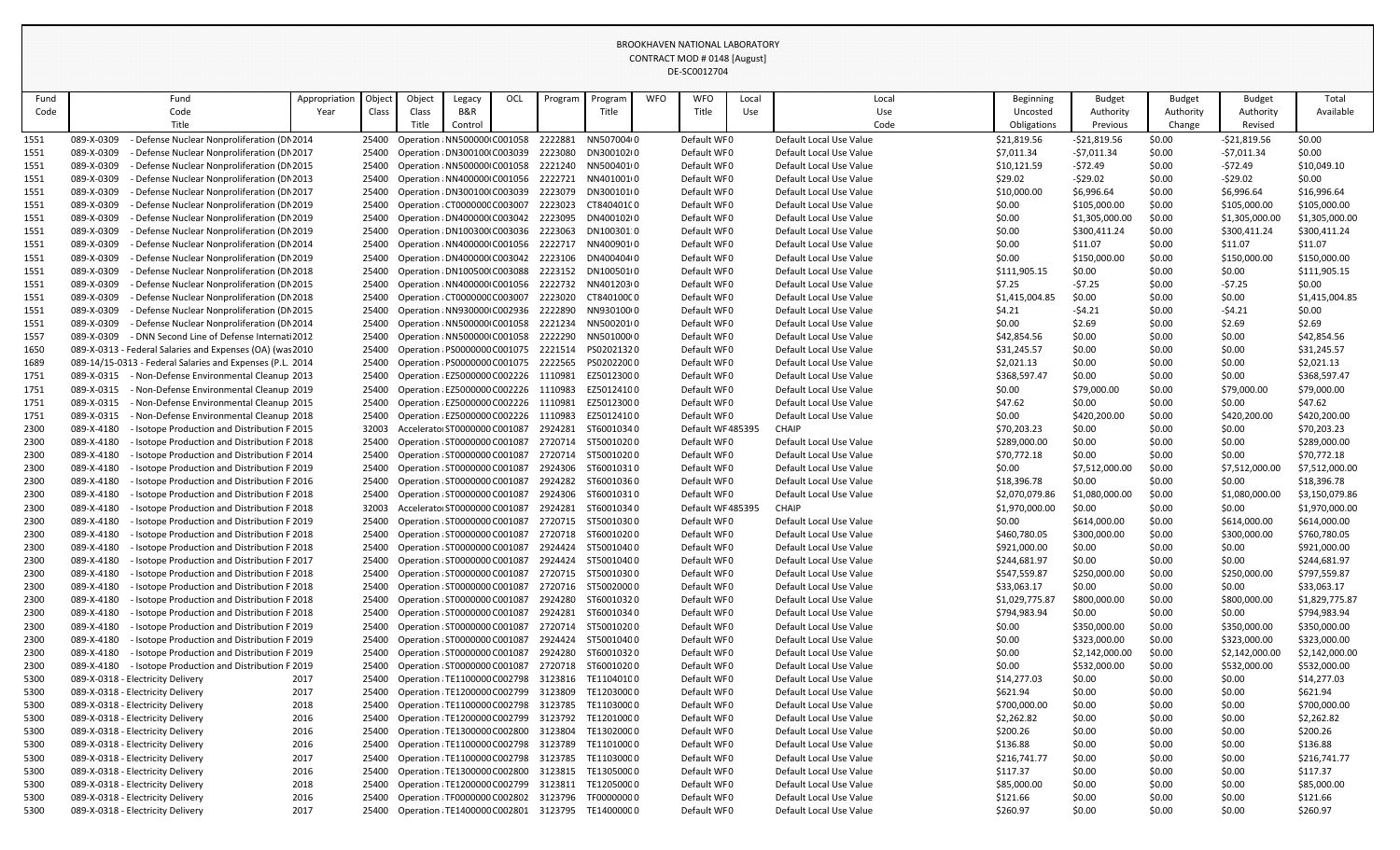|      |                                                           |               |       |                               |                               |     |         |            |            | PL JCOULLIU-      |       |                              |                  |                |               |                |                |
|------|-----------------------------------------------------------|---------------|-------|-------------------------------|-------------------------------|-----|---------|------------|------------|-------------------|-------|------------------------------|------------------|----------------|---------------|----------------|----------------|
| Fund | Fund                                                      | Appropriation | Objec | Object                        | Legacy                        | OCL | Program | Progran    | <b>WFO</b> | <b>WFO</b>        | Local | Local                        | <b>Beginning</b> | <b>Budget</b>  | <b>Budget</b> | <b>Budget</b>  | Total          |
| Code | Code                                                      | Year          | Class | Class                         | B&R                           |     |         | Title      |            | Title             | Use   | Use                          | Uncosted         | Authority      | Authority     | Authority      | Available      |
|      | Title                                                     |               |       | Title                         | Control                       |     |         |            |            |                   |       | Code                         | Obligations      | Previous       | Change        | Revised        |                |
| 5300 | 089-X-0318 - Electricity Delivery                         | 2016          | 25400 | Operation : TE1200000 C002799 |                               |     | 3123810 | TE12040000 |            | Default WF0       |       | Default Local Use Value      | \$205.91         | \$0.00         | \$0.00        | \$0.00         | \$205.91       |
| 5300 | 089-X-0318 - Electricity Delivery                         | 2017          | 25400 | Operation : TE1300000 C002800 |                               |     | 3123803 | TE13010000 |            | Default WF0       |       | Default Local Use Value      | \$15,077.50      | \$0.00         | \$0.00        | \$0.00         | \$15,077.50    |
| 5300 | 089-X-0318 - Electricity Delivery                         | 2016          | 25400 | Operation : TE1100000 C002798 |                               |     | 3123802 | TE11040000 |            | Default WF0       |       | Default Local Use Value      | \$136,065.59     | \$0.00         | \$0.00        | \$0.00         | \$136,065.59   |
| 5300 | 089-X-0318 - Electricity Delivery                         | 2016          | 25400 | Operation : TE1200000 C002799 |                               |     | 3123812 | TE12060000 |            | Default WF0       |       | Default Local Use Value      | \$22.70          | \$0.00         | \$0.00        | \$0.00         | \$22.70        |
| 5300 | 089-X-0318 - Electricity Delivery                         | 2017          | 25400 | Operation : TE1200000 C002799 |                               |     | 3123811 | TE12050000 |            | Default WF0       |       | Default Local Use Value      | \$24,915.99      | \$0.00         | \$0.00        | \$0.00         | \$24,915.99    |
| 5300 | 089-X-0318 - Electricity Delivery                         | 2019          | 25400 | Operation : TE1100000 C002798 |                               |     | 3123785 | TE11030000 |            | Default WF0       |       | Default Local Use Value      | \$0.00           | \$700,000.00   | \$0.00        | \$700,000.00   | \$700,000.00   |
| 5350 | 089-X-0319<br>- Nuclear Energy (NE) Primary Fund (P. 2018 |               | 25400 | Operation : AF580000C C000822 |                               |     | 2720875 | AF58320300 |            | Default WF0       |       | Default Local Use Value      | \$536,000.00     | \$0.00         | \$0.00        | \$0.00         | \$536,000.00   |
| 5350 | 089-X-0319<br>- Nuclear Energy (NE) Primary Fund (P. 2018 |               | 25400 |                               | Operation : AF580000C C000822 |     | 2720874 | AF58320200 |            | Default WF0       |       | Default Local Use Value      | \$44,460.21      | \$0.00         | \$0.00        | \$0.00         | \$44,460.21    |
| 5350 | 089-X-0319<br>Nuclear Energy (NE) Primary Fund (P. 2019   |               | 25400 | Operation : RC000000C C003241 |                               |     | 2720978 | RC05040000 |            | Default WF0       |       | Default Local Use Value      | \$0.00           | \$102,000.00   | \$0.00        | \$102,000.00   | \$102,000.00   |
| 5350 | 089-X-0319<br>- Nuclear Energy (NE) Primary Fund (P. 2019 |               | 25400 | Operation : NT000000(C003240  |                               |     | 2720882 | NT040200(0 |            | Default WF0       |       | Default Local Use Value      | \$0.00           | \$500,000.00   | \$0.00        | \$500,000.00   | \$500,000.00   |
| 5350 | 089-X-0319<br>Nuclear Energy (NE) Primary Fund (P. 2018   |               | 25400 | Operation : RC000000C C003241 |                               |     | 2720978 | RC05040000 |            | Default WF0       |       | Default Local Use Value      | \$1,959.17       | \$0.00         | \$0.00        | \$0.00         | \$1,959.17     |
| 5350 | 089-X-0319<br>Nuclear Energy (NE) Primary Fund (P. 2019   |               | 25400 | Operation : RC000000C C003241 |                               |     | 2720992 | RC06030000 |            | Default WF0       |       | Default Local Use Value      | \$0.00           | \$125,000.00   | \$0.00        | \$125,000.00   | \$125,000.00   |
| 5350 | 089-X-0319<br>Nuclear Energy (NE) Primary Fund (P. 2018   |               | 25400 | Operation : NT0000000 C003240 |                               |     | 2720928 | NT050300(0 |            | Default WF0       |       | Default Local Use Value      | \$274,950.00     | \$0.00         | \$0.00        | \$0.00         | \$274,950.00   |
| 5350 | 089-X-0319<br>Nuclear Energy (NE) Primary Fund (P. 2016   |               | 25400 | Operation : AF040000C C002768 |                               |     | 2720880 | AF04400000 |            | Default WF0       |       | Default Local Use Value      | \$69.67          | $-569.67$      | \$0.00        | $-569.67$      | \$0.00         |
| 5350 | 089-X-0319<br>Nuclear Energy (NE) Primary Fund (P. 2019   |               | 25400 | Operation : AF580000C C000822 |                               |     | 2720667 | AF58100000 |            | Default WF0       |       | Default Local Use Value      | \$0.00           | \$800,000.00   | \$0.00        | \$800,000.00   | \$800,000.00   |
| 5350 | 089-X-0319<br>Nuclear Energy (NE) Primary Fund (P. 2017   |               | 25400 |                               | Operation : AF580000C C000822 |     | 2720625 | AF58550000 |            | Default WF0       |       | Default Local Use Value      | \$349.62         | \$0.00         | \$0.00        | \$0.00         | \$349.62       |
| 5350 | 089-X-0319<br>Nuclear Energy (NE) Primary Fund (P. 2018   |               | 25400 | Operation : NT0000000 C003240 |                               |     | 2720882 | NT04020000 |            | Default WF0       |       | Default Local Use Value      | \$82,982.75      | \$0.00         | \$0.00        | \$0.00         | \$82,982.75    |
| 5350 | 089-X-0319<br>Nuclear Energy (NE) Primary Fund (P. 2019   |               | 25400 | Operation : AF580000C C000822 |                               |     | 2720703 | AF58350000 |            | Default WF0       |       | Default Local Use Value      | \$0.00           | \$100,000.00   | \$0.00        | \$100,000.00   | \$100,000.00   |
| 5350 | 089-X-0319<br>Nuclear Energy (NE) Primary Fund (P. 2017   |               | 25400 | Operation : AF580000C C000822 |                               |     | 2720965 | AF58610100 |            | Default WF0       |       | Default Local Use Value      | \$880.51         | \$0.00         | \$0.00        | \$0.00         | \$880.51       |
| 5350 | 089-X-0319<br>Nuclear Energy (NE) Primary Fund (P. 2018   |               | 25400 | Operation : AF580000C C000822 |                               |     | 2720667 | AF58100000 |            | Default WF0       |       | Default Local Use Value      | \$66,204.83      | \$0.00         | \$0.00        | \$0.00         | \$66,204.83    |
| 5350 | 089-X-0319<br>Nuclear Energy (NE) Primary Fund (P. 2018   |               | 25400 |                               | Operation : AF580000C C000822 |     | 2720703 | AF58350000 |            | Default WF0       |       | Default Local Use Value      | \$9,411.85       | \$0.00         | \$0.00        | \$0.00         | \$9,411.85     |
| 5350 | 089-X-0319<br>Nuclear Energy (NE) Primary Fund (P. 2017   |               | 25400 | Operation : AF580000C C000822 |                               |     | 2720875 | AF58320300 |            | Default WF0       |       | Default Local Use Value      | \$95,817.94      | \$0.00         | \$0.00        | \$0.00         | \$95,817.94    |
| 5350 | 089-X-0319<br>- Nuclear Energy (NE) Primary Fund (P. 2017 |               | 25400 |                               | Operation : RC000000CC003241  |     | 2720918 | RC04240000 |            | Default WF0       |       | Default Local Use Value      | \$368.52         | \$0.00         | \$0.00        | \$0.00         | \$368.52       |
| 5350 | 089-X-0319<br>Nuclear Energy (NE) Primary Fund (P. 2019   |               | 25400 | Operation : AF580000C C000822 |                               |     | 2720874 | AF58320200 |            | Default WF0       |       | Default Local Use Value      | \$0.00           | \$483,000.00   | \$0.00        | \$483,000.00   | \$483,000.00   |
| 5350 | 089-X-0319<br>Nuclear Energy (NE) Primary Fund (P. 2014   |               | 25400 | Operation : AF580000C C000822 |                               |     | 2720875 | AF58320300 |            | Default WF0       |       | Default Local Use Value      | \$225,721.21     | \$0.00         | \$0.00        | \$0.00         | \$225,721.21   |
| 5350 | 089-X-0319<br>- Nuclear Energy (NE) Primary Fund (P. 2013 |               | 25400 | Operation : NT000000(C003240  |                               |     | 2720775 | NT010400(0 |            | Default WF0       |       | Default Local Use Value      | \$15,625.67      | $-$15,625.67$  | \$0.00        | $-$15,625.67$  | \$0.00         |
| 5350 | 089-X-0319<br>- Nuclear Energy (NE) Primary Fund (P. 2018 |               | 25400 | Operation : AF580000C C000822 |                               |     | 2720955 | AF58320400 |            | Default WF0       |       | Default Local Use Value      | \$600,000.00     | \$0.00         | \$0.00        | \$0.00         | \$600,000.00   |
| 5350 | 089-X-0319<br>Nuclear Energy (NE) Primary Fund (P. 2019   |               | 25400 |                               | Operation : AF580000C C000822 |     | 2720875 | AF58320300 |            | Default WF0       |       | Default Local Use Value      | \$0.00           | \$51,000.00    | \$0.00        | \$51,000.00    | \$51,000.00    |
| 5450 | 089-X-0321<br>Energy Efficiency and Renewable Ene 2017    |               | 25400 | Operation : HT0000000 C002796 |                               |     | 2223156 | HT110000(0 |            | Default WF0       |       | Default Local Use Value      | \$2,577.39       | \$0.00         | \$0.00        | \$0.00         | \$2,577.39     |
| 5450 | Energy Efficiency and Renewable Ene 2018<br>089-X-0321    |               | 25400 | Operation : BT000000C C000848 |                               |     | 1004210 | BT01010000 |            | Default WF0       |       | Default Local Use Value      | \$31,868.07      | \$0.00         | \$0.00        | \$0.00         | \$31,868.07    |
| 5450 | 089-X-0321<br>- Energy Efficiency and Renewable Ene 2018  |               | 25400 |                               | Operation : SL0000000 C002911 |     | 1005616 | SL03000000 |            | Default WF0       |       | Default Local Use Value      | \$0.00           | \$226,224.00   | \$0.00        | \$226,224.00   | \$226,224.00   |
| 5450 | 089-X-0321<br>Energy Efficiency and Renewable Ene 2017    |               | 25400 | Operation : HT0000000 C002796 |                               |     | 1009190 | HT010000(0 |            | Default WF0       |       | Default Local Use Value      | \$8,408.74       | \$0.00         | \$0.00        | \$0.00         | \$8,408.74     |
| 5450 | 089-X-0321<br>Energy Efficiency and Renewable Ene 2019    |               | 25400 |                               | Operation : VT000000C C001096 |     | 1005554 | VT12010000 |            | Default WF0       |       | Default Local Use Value      | \$0.00           | \$2,690,000.00 | \$0.00        | \$2,690,000.00 | \$2,690,000.00 |
| 5450 | 089-X-0321<br>Energy Efficiency and Renewable Ene 2016    |               | 25400 |                               | Operation (ED0000000 C000949  |     | 1009209 | ED270100(0 |            | Default WF0       |       | Default Local Use Value      | \$491,168.00     | \$0.00         | \$0.00        | \$0.00         | \$491,168.00   |
| 5450 | 089-X-0321<br>Energy Efficiency and Renewable Ene 2018    |               | 25400 | Operation (GT0000000 C002910  |                               |     | 1005613 | GT030000(0 |            | Default WF0       |       | Default Local Use Value      | \$247,868.06     | \$0.00         | \$0.00        | \$0.00         | \$247,868.06   |
| 5450 | - Energy Efficiency and Renewable Ene 2018<br>089-X-0321  |               | 25400 |                               | Operation : BT000000C C000848 |     | 1004219 | BT03040300 |            | Default WF0       |       | Default Local Use Value      | \$668,131.93     | \$0.00         | \$0.00        | \$0.00         | \$668,131.93   |
| 5450 | Energy Efficiency and Renewable Ene 2018<br>089-X-0321    |               | 25400 | Operation : SL0000000 C002911 |                               |     | 1005622 | SL02000000 |            | Default WF0       |       | Default Local Use Value      | \$20,000.00      | \$0.00         | \$0.00        | \$0.00         | \$20,000.00    |
| 5450 | 089-X-0321<br>Energy Efficiency and Renewable Ene 2016    |               | 25400 |                               | Operation : PG000000(C002840  |     | 1005604 | PG040000(0 |            | Default WF0       |       | Default Local Use Value      | \$40,972.14      | \$0.00         | \$0.00        | \$0.00         | \$40,972.14    |
| 5450 | 089-X-0321<br>Energy Efficiency and Renewable Ene 2014    |               | 25400 |                               | Operation BM000000 C002732    |     | 1009218 | BM0107000  |            | Default WF0       |       | Default Local Use Value      | \$1,252.09       | \$0.00         | \$0.00        | \$0.00         | \$1,252.09     |
| 5450 | 089-X-0321<br>Energy Efficiency and Renewable Ene 2016    |               | 25400 | Operation : HT0000000 C002796 |                               |     | 1009198 | HT08000000 |            | Default WF0       |       | Default Local Use Value      | \$714.20         | \$0.00         | \$0.00        | \$0.00         | \$714.20       |
| 5450 | 089-X-0321<br>Energy Efficiency and Renewable Ene 2018    |               | 25400 |                               | Operation : HT0000000 C002796 |     | 1009190 | HT010000(0 |            | Default WF0       |       | Default Local Use Value      | \$500,000.00     | \$0.00         | \$0.00        | \$0.00         | \$500,000.00   |
| 5450 | 089-X-0321<br>Energy Efficiency and Renewable Ene 2019    |               | 25400 | Operation : HT0000000 C002796 |                               |     | 1009190 | HT01000000 |            | Default WF0       |       | Default Local Use Value      | \$0.00           | \$300,000.00   | \$0.00        | \$300,000.00   | \$300,000.00   |
| 5450 | 089-X-0321<br>Energy Efficiency and Renewable Ene 2019    |               | 25400 | Operation : SL0000000 C002911 |                               |     | 1005616 | SL03000000 |            | Default WF0       |       | Default Local Use Value      | \$0.00           | \$123,776.00   | \$0.00        | \$123,776.00   | \$123,776.00   |
| 5450 | 089-X-0321<br>Energy Efficiency and Renewable Ene 2015    |               | 25400 |                               | Operation (ED0000000 C000949  |     | 1009209 | ED270100(0 |            | Default WF0       |       | Default Local Use Value      | \$38,883.50      | \$0.00         | \$0.00        | \$0.00         | \$38,883.50    |
| 5450 | Energy Efficiency and Renewable Ene 2019<br>089-X-0321    |               | 25400 | Operation GT0000000 C002910   |                               |     | 1005623 | GT02000000 |            | Default WF0       |       | Default Local Use Value      | \$0.00           | \$0.00         | \$950,000.00  | \$950,000.00   | \$950,000.00   |
| 5450 | 089-X-0321<br>Energy Efficiency and Renewable Ene 2014    |               | 25400 |                               | Operation : GT0000000 C002910 |     | 1005612 | GT010000(0 |            | Default WF0       |       | Default Local Use Value      | \$6,283.33       | \$0.00         | \$0.00        | \$0.00         | \$6,283.33     |
| 5450 | 089-X-0321<br>Energy Efficiency and Renewable Ene 2018    |               | 25400 | Operation (GT0000000 C002910  |                               |     | 1005623 | GT02000000 |            | Default WF0       |       | Default Local Use Value      | \$142,141.00     | \$0.00         | \$0.00        | \$0.00         | \$142,141.00   |
| 5450 | 089-X-0321<br>Energy Efficiency and Renewable Ene 2016    |               | 25400 |                               | Operation : HT0000000 C002796 |     | 1009190 | HT010000(0 |            | Default WF 302017 |       | TCF Funding - Managed by OTT | \$294.34         | \$0.00         | \$0.00        | \$0.00         | \$294.34       |
| 5450 | 089-X-0321<br>- Energy Efficiency and Renewable Ene 2017  |               | 25400 |                               | Operation : SL0000000 C002911 |     | 1005616 | SL03000000 |            | Default WF0       |       | Default Local Use Value      | \$1,144,050.20   | \$0.00         | \$0.00        | \$0.00         | \$1,144,050.20 |
| 5450 | 089-X-0321<br>Energy Efficiency and Renewable Ene 2017    |               | 25400 | Operation : VT000000C C001096 |                               |     | 1005556 | VT130100C0 |            | Default WF0       |       | Default Local Use Value      | \$7,401.00       | \$0.00         | \$0.00        | \$0.00         | \$7,401.00     |
| 5450 | - Energy Efficiency and Renewable Ene 2016<br>089-X-0321  |               | 25400 |                               | Operation : VT000000C C001096 |     | 1005556 | VT130100C0 |            | Default WF0       |       | Default Local Use Value      | \$5,774.29       | \$0.00         | \$0.00        | \$0.00         | \$5,774.29     |
| 5450 | 089-X-0321<br>- Energy Efficiency and Renewable Ene 2018  |               | 25400 | Operation : VT000000C C001096 |                               |     | 1005554 | VT120100C0 |            | Default WF0       |       | Default Local Use Value      | \$2,563,089.11   | \$0.00         | \$0.00        | \$0.00         | \$2,563,089.11 |